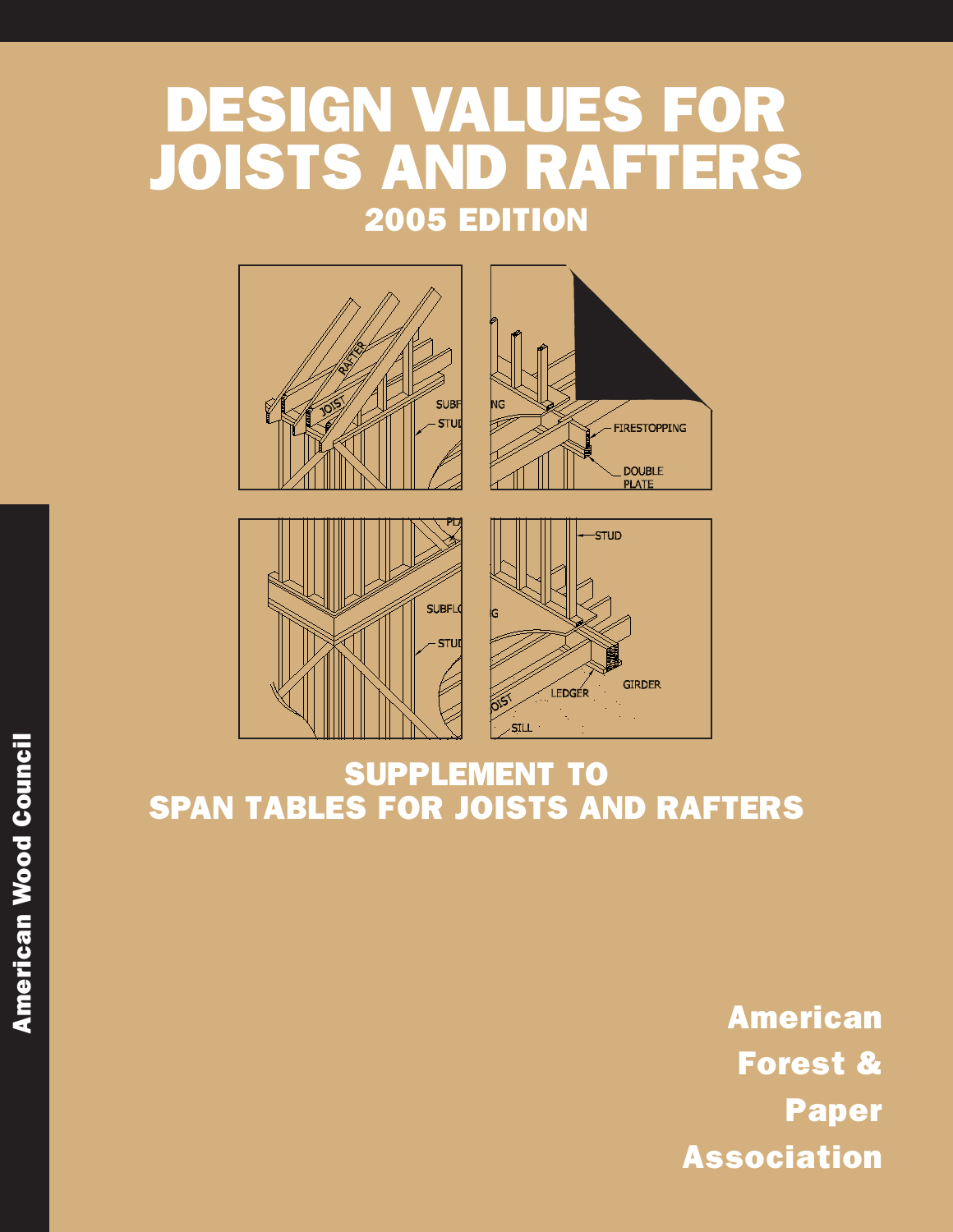# DESIGN VALUES FOR JOISTS AND RAFTERS

### 2005 EDITION

### SUPPLEMENT TO SPAN TABLES FOR JOISTS AND RAFTERS

*The American Wood Council (AWC) is the wood products division of the American Forest & Paper Association (AF&PA). AF&PA is the national trade association of the forest, paper, and wood products industry, representing member companies engaged in growing, harvesting, and processing wood and wood fiber, manufacturing pulp, paper, and paperboard products from both virgin and recycled fiber, and producing engineered and traditional wood products. For more information see www.afandpa.org.*

> While every effort has been made to insure the accuracy of the information presented, and special effort has been made to assure that the information reflects the state-ofthe-art, neither the American Forest & Paper Association nor its members assume any responsibility for any particular design prepared from this publication. Those using this document assume all liability from its use.

> > Copyright © 2006, 2008 American Forest & Paper Association, Inc.

> > > American Wood Council 1111 19th St., NW, Suite 800 Washington, DC 20036 202-463-4713 [awcinfo@afandpa.org](mailto:awcinfo@afandpa.org) [www.awc.org](http://www.awc.org)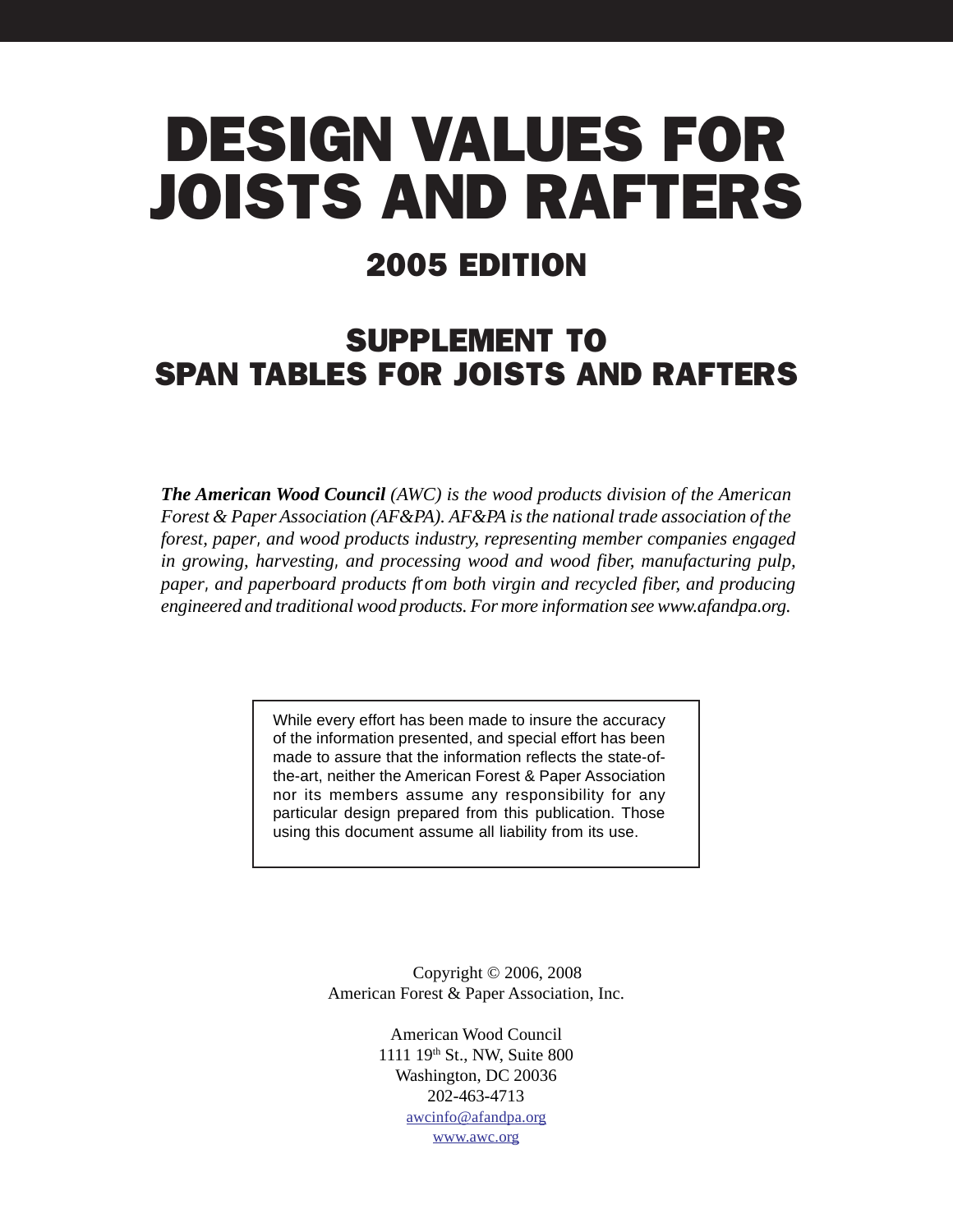### TABLE OF CONTENTS

**[Table W-1 Design Values for Joists and Rafters - Visually Graded Lumber](#page-3-0)**

| <b>Species or Species</b><br><b>Combination</b> | Species that may be<br><b>Included in theCombination</b>                                                                                                                          | Page |
|-------------------------------------------------|-----------------------------------------------------------------------------------------------------------------------------------------------------------------------------------|------|
|                                                 |                                                                                                                                                                                   |      |
|                                                 |                                                                                                                                                                                   |      |
|                                                 |                                                                                                                                                                                   |      |
|                                                 |                                                                                                                                                                                   |      |
|                                                 |                                                                                                                                                                                   |      |
|                                                 |                                                                                                                                                                                   |      |
|                                                 | Nutmeg Hickory, Pecan Hickory, Pignut Hickory, Shagbark Hickory,                                                                                                                  |      |
|                                                 | Shellbark Hickory, Sweet Birch, Water Hickory, Yellow Birch                                                                                                                       |      |
|                                                 |                                                                                                                                                                                   |      |
|                                                 |                                                                                                                                                                                   |      |
|                                                 |                                                                                                                                                                                   |      |
|                                                 |                                                                                                                                                                                   |      |
|                                                 |                                                                                                                                                                                   |      |
|                                                 |                                                                                                                                                                                   |      |
|                                                 | Jack Pine, Norway (Red) Pine, Pitch Pine, Red Spruce,<br>Tamarack, White Spruce                                                                                                   |      |
|                                                 |                                                                                                                                                                                   |      |
|                                                 | Western Hemlock, White Fir                                                                                                                                                        |      |
|                                                 |                                                                                                                                                                                   |      |
|                                                 |                                                                                                                                                                                   |      |
|                                                 |                                                                                                                                                                                   |      |
|                                                 | either or both of the following: Pond Pine, Virginia Pine                                                                                                                         |      |
|                                                 |                                                                                                                                                                                   |      |
|                                                 | except Red Alder, White Birch, and Norway Spruce                                                                                                                                  |      |
|                                                 |                                                                                                                                                                                   |      |
|                                                 |                                                                                                                                                                                   |      |
|                                                 | Oak, Scarlet Oak, Southern Red Oak, Water Oak, Willow Oak                                                                                                                         |      |
|                                                 |                                                                                                                                                                                   |      |
|                                                 | Southern Pine Loblolly Pine, Longleaf Pine, Shortleaf Pine, Slash Pine  15                                                                                                        |      |
|                                                 | Jack Pine, Lodgepole Pine, Red Spruce, White Spruce                                                                                                                               |      |
|                                                 | Spruce-Pine-Fir (South)  Balsam Fir, Black Spruce, Engelmann Spruce, Jack Pine,  16<br>Lodgepole Pine, Norway (Red) Pine, Red Spruce, Sitka Spruce,<br>White Spruce               |      |
|                                                 | Western Red Cedar                                                                                                                                                                 |      |
|                                                 | Hem-Fir, and Spruce-Pine-Fir (South) species combinations,<br>plus any or all of the following: Alpine Fir, Idaho White Pine,<br>Mountain Hemlock, Ponderosa Pine, and Sugar Pine |      |
|                                                 | Oak, Swamp Chestnut Oak, Swamp White Oak, White Oak                                                                                                                               |      |
|                                                 |                                                                                                                                                                                   |      |
|                                                 |                                                                                                                                                                                   |      |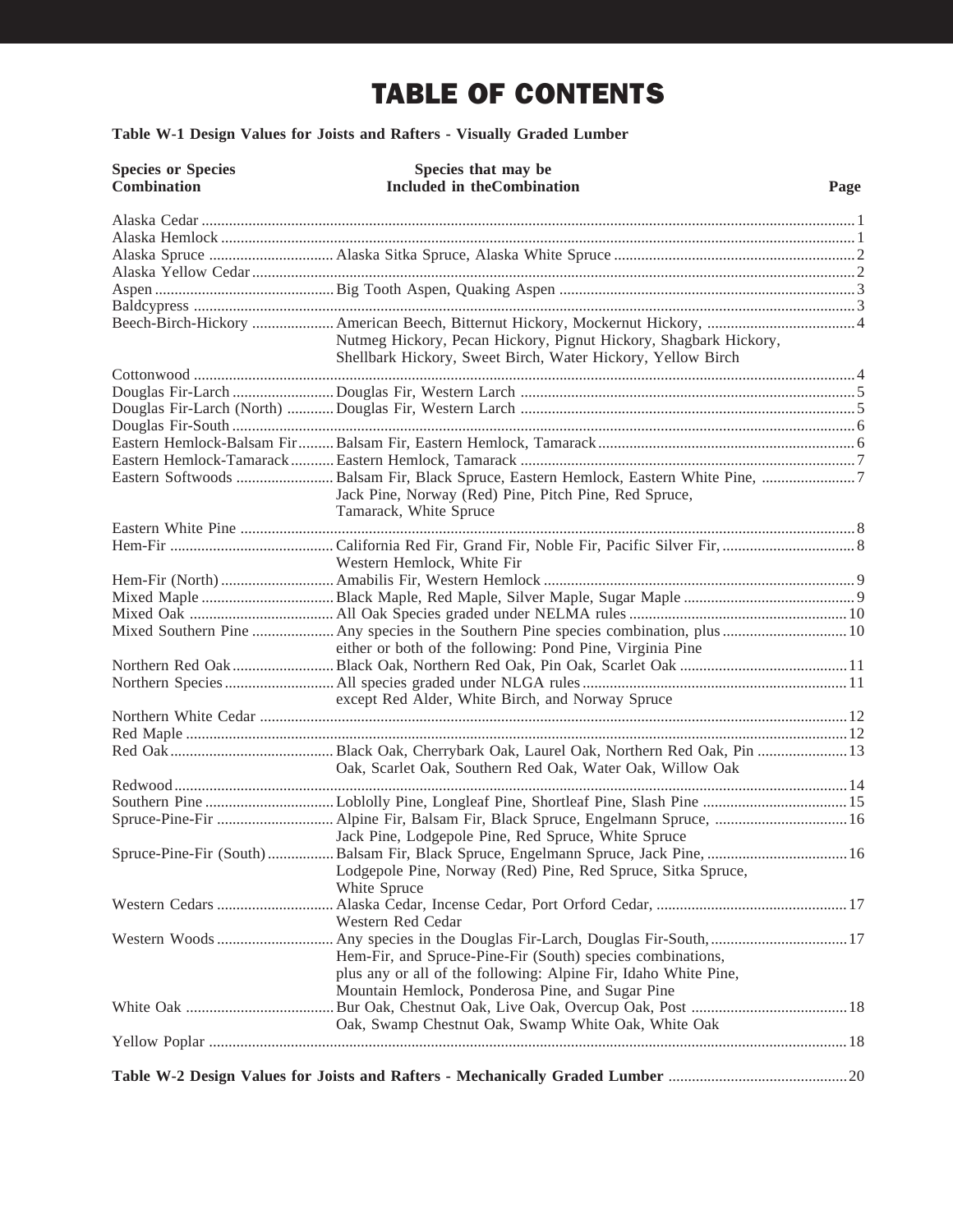<span id="page-3-0"></span>These " $F_b$ " values are for use where repetitive members are spaced not more than 24 inches. For wider spacing, the " $F_b$ " values shall be reduced 13%.

|                          |      |              | Design Value in Bending, F <sub>b</sub> |              | Compression      | Modulus of             | Grading      |
|--------------------------|------|--------------|-----------------------------------------|--------------|------------------|------------------------|--------------|
| Species and Grade        | Size |              |                                         |              | perpendicular to | Elasticity,            | Rules        |
|                          |      | Normal       | Snow                                    | 7-Day        | grain,           | E                      | Agency       |
|                          |      | Duration     | Loading                                 | Loading      | $\rm F_{c\perp}$ |                        |              |
| <b>ALASKA CEDAR</b>      |      |              |                                         |              |                  |                        |              |
| <b>Select Structural</b> |      | 1,985        | 2,280                                   | 2,480        | 525              | 1,400,000              |              |
| No.1                     |      | 1,680        | 1,935                                   | 2,100        | 525              | 1,300,000              |              |
| No. 2                    |      | 1,380        | 1,585                                   | 1,725        | 525              | 1,200,000              |              |
| No. 3                    | 2x4  | 775          | 895                                     | 970          | 525              | 1,100,000              |              |
| Stud<br>Construction     |      | 790          | 910                                     | 990          | 525              | 1,100,000              |              |
| Standard                 |      | 1,035<br>575 | 1,190<br>660                            | 1,295<br>720 | 525<br>525       | 1,200,000<br>1,100,000 |              |
| Utility                  |      | 290          | 330                                     | 360          | 525              | 1,000,000              |              |
| <b>Select Structural</b> |      | 1,720        | 1,975                                   | 2,150        | 525              | 1,400,000              |              |
| No.1                     |      | 1,460        | 1,675                                   | 1,820        | 525              | 1,300,000              |              |
| No. 2                    | 2x6  | 1,195        | 1,375                                   | 1,495        | 525              | 1,200,000              |              |
| No. 3                    |      | 675          | 775                                     | 840          | 525              | 1,100,000              |              |
| Stud                     |      | 720          | 825                                     | 900          | 525              | 1,100,000              | <b>WCLIB</b> |
| <b>Select Structural</b> |      | 1,585        | 1,825                                   | 1,985        | 525              | 1,400,000              |              |
| No.1                     |      | 1,345        | 1,545                                   | 1,680        | 525              | 1,300,000              |              |
| No. 2                    | 2x8  | 1,105        | 1,270                                   | 1,380        | 525              | 1,200,000              |              |
| No. 3                    |      | 620          | 715                                     | 775          | 525              | 1,100,000              |              |
| Select Structural        |      | 1,455        | 1,675                                   | 1,820        | 525              | 1,400,000              |              |
| No.1                     |      | 1,235        | 1,420                                   | 1,540        | 525              | 1,300,000              |              |
| No. 2                    | 2x10 | 1,010        | 1,165                                   | 1,265        | 525              | 1,200,000              |              |
| No. 3                    |      | 570          | 655                                     | 710          | 525              | 1,100,000              |              |
| <b>Select Structural</b> |      | 1,325        | 1,520                                   | 1,655        | 525              | 1,400,000              |              |
| No.1                     |      | 1,120        | 1,290                                   | 1,400        | 525              | 1,300,000              |              |
| No. 2                    | 2x12 | 920          | 1,060                                   | 1,150        | 525              | 1,200,000              |              |
| No. 3                    |      | 520          | 595                                     | 645          | 525              | 1,100,000              |              |
| <b>ALASKA HEMLOCK</b>    |      |              |                                         |              |                  |                        |              |
| <b>Select Structural</b> |      | 2,245        | 2,580                                   | 2,805        | 440              | 1,700,000              |              |
| No.1                     |      | 1,555        | 1,785                                   | 1,940        | 440              | 1,600,000              |              |
| No. 2                    |      | 1,425        | 1,635                                   | 1,780        | 440              | 1,500,000              |              |
| No. 3                    | 2x4  | 820          | 940                                     | 1,025        | 440              | 1,400,000              |              |
| Stud                     |      | 820          | 945                                     | 1,030        | 440              | 1,400,000              |              |
| Construction             |      | 1,095        | 1,255                                   | 1,365        | 440              | 1,400,000              |              |
| Standard                 |      | 605          | 695                                     | 755          | 440              | 1,300,000              |              |
| Utility                  |      | 290          | 330                                     | 360          | 440              | 1,200,000              |              |
| Select Structural        |      | 1,945        | 2,235                                   | 2,430        | 440              | 1,700,000              |              |
| No.1                     |      | 1,345        | 1,545                                   | 1,680        | 440              | 1,600,000              |              |
| No. 2                    | 2x6  | 1,235        | 1,420                                   | 1,540        | 440              | 1,500,000              |              |
| No. 3                    |      | 710          | 815                                     | 890          | 440              | 1,400,000              | <b>WWPA</b>  |
| Stud                     |      | 750          | 860                                     | 935          | 440              | 1,400,000              |              |
| Select Structural        |      | 1,795        | 2,065                                   | 2,245        | 440              | 1,700,000              |              |
| No.1                     | 2x8  | 1,240        | 1,430                                   | 1,555        | 440              | 1,600,000              |              |
| No. 2                    |      | 1,140        | 1,310                                   | 1,425        | 440              | 1,500,000              |              |
| No. 3                    |      | 655          | 755                                     | 820          | 440              | 1,400,000              |              |
| Select Structural        |      | 1,645        | 1,890                                   | 2,055        | 440              | 1,700,000              |              |
| No.1                     | 2x10 | 1,140        | 1,310                                   | 1,425        | 440              | 1,600,000              |              |
| No. 2                    |      | 1,045        | 1,200                                   | 1,305        | 440              | 1,500,000              |              |
| No. 3                    |      | 600          | 690                                     | 750          | 440<br>440       | 1,400,000              |              |
| Select Structural        |      | 1,495        | 1,720                                   | 1,870        | 440              | 1,700,000              |              |
| No. 1<br>No. 2           | 2x12 | 1,035<br>950 | 1,190<br>1,090                          | 1,295        | 440              | 1,600,000<br>1,500,000 |              |
| No. 3                    |      | 545          | 630                                     | 1,185<br>685 | 440              | 1,400,000              |              |
|                          |      |              |                                         |              |                  |                        |              |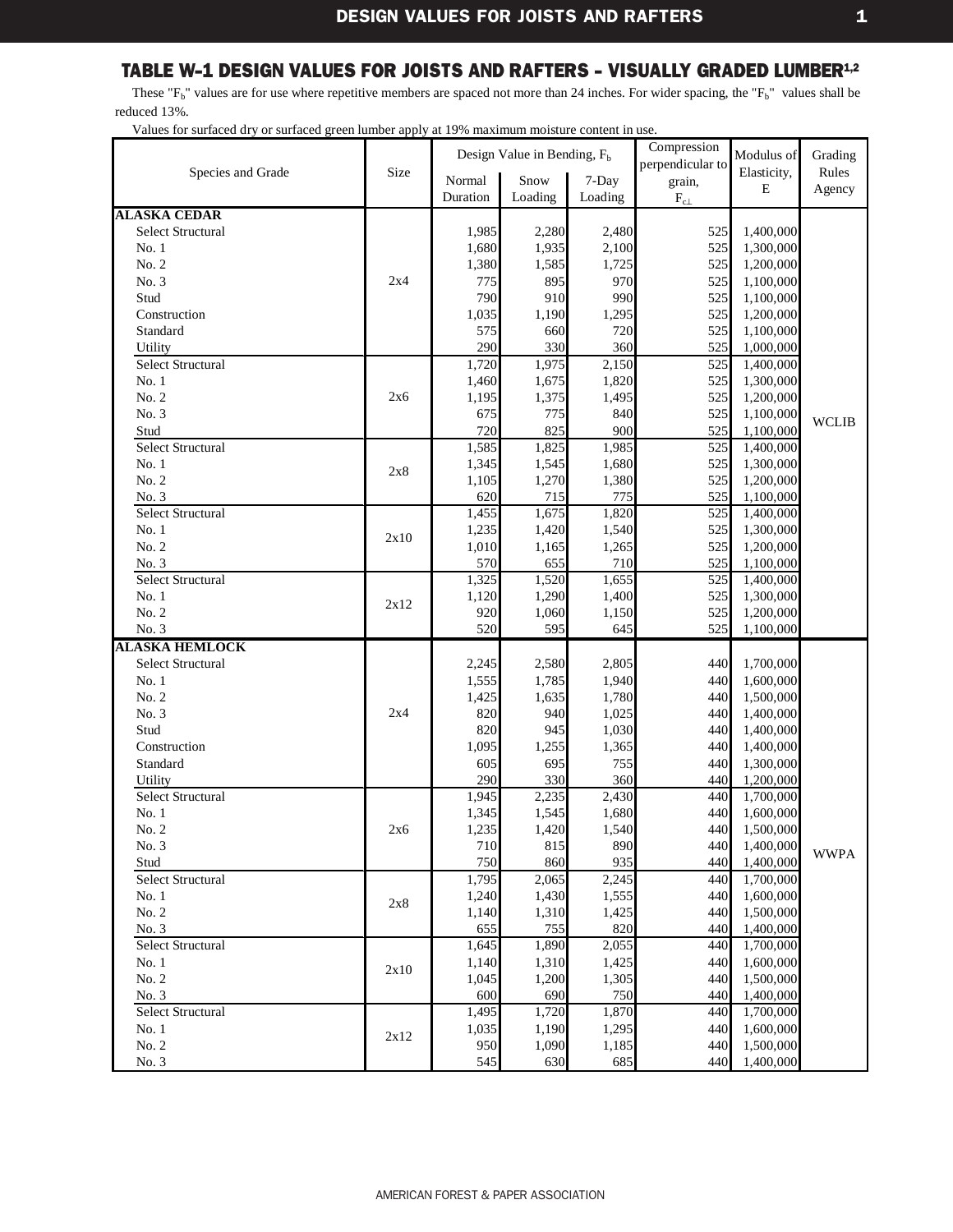<span id="page-4-0"></span>These " $F_b$ " values are for use where repetitive members are spaced not more than 24 inches. For wider spacing, the " $F_b$ " values shall be reduced 13%.

|                              |      |            | Design Value in Bending, $F_h$ |            | Compression      | Modulus of             | Grading      |
|------------------------------|------|------------|--------------------------------|------------|------------------|------------------------|--------------|
| Species and Grade            | Size |            |                                |            | perpendicular to | Elasticity,            | Rules        |
|                              |      | Normal     | Snow                           | 7-Day      | grain,           | $\bf E$                | Agency       |
|                              |      | Duration   | Loading                        | Loading    | $\rm F_{c\perp}$ |                        |              |
| <b>ALASKA SPRUCE</b>         |      |            |                                |            |                  |                        |              |
| Select Structural            |      | 2,415      | 2,775                          | 3,020      | 330              | 1,600,000              |              |
| No.1                         |      | 1,640      | 1,885                          | 2,050      | 330              | 1,500,000              |              |
| No. 2                        |      | 1,510      | 1,735                          | 1,885      | 330              | 1,400,000              |              |
| No. 3                        | 2x4  | 865        | 990                            | 1,080      | 330              | 1,300,000              |              |
| Stud                         |      | 855        | 980                            | 1,065      | 330              | 1,300,000              |              |
| Construction                 |      | 1,150      | 1,325                          | 1,440      | 330              | 1,300,000              |              |
| Standard                     |      | 635<br>315 | 725<br>365                     | 790<br>395 | 330<br>330       | 1,200,000              |              |
| Utility<br>Select Structural |      | 2,095      | 2,405                          | 2,615      | 330              | 1,100,000<br>1,600,000 |              |
| No.1                         |      | 1,420      | 1,635                          | 1,775      | 330              |                        |              |
| No. 2                        | 2x6  | 1,310      | 1,505                          | 1,635      | 330              | 1,500,000<br>1,400,000 |              |
| No. 3                        |      | 750        | 860                            | 935        | 330              | 1,300,000              |              |
| Stud                         |      | 775        | 895                            | 970        | 330              | 1,300,000              | <b>WWPA</b>  |
| <b>Select Structural</b>     |      | 1,930      | 2,220                          | 2,415      | 330              | 1,600,000              |              |
| No.1                         |      | 1,310      | 1,510                          | 1,640      | 330              | 1,500,000              |              |
| No. 2                        | 2x8  | 1,210      | 1,390                          | 1,510      | 330              | 1,400,000              |              |
| No. 3                        |      | 690        | 795                            | 865        | 330              | 1,300,000              |              |
| Select Structural            |      | 1,770      | 2,035                          | 2,215      | 330              | 1,600,000              |              |
| No.1                         |      | 1,200      | 1,380                          | 1,500      | 330              | 1,500,000              |              |
| No. 2                        | 2x10 | 1,105      | 1,275                          | 1,385      | 330              | 1,400,000              |              |
| No. 3                        |      | 635        | 725                            | 790        | 330              | 1,300,000              |              |
| Select Structural            |      | 1,610      | 1,850                          | 2,015      | 330              | 1,600,000              |              |
| No.1                         |      | 1,095      | 1,255                          | 1,365      | 330              | 1,500,000              |              |
| No. 2                        | 2x12 | 1,005      | 1,155                          | 1,260      | 330              | 1,400,000              |              |
| No. 3                        |      | 575        | 660                            | 720        | 330              | 1,300,000              |              |
| <b>ALASKA YELLOW CEDAR</b>   |      |            |                                |            |                  |                        |              |
| <b>Select Structural</b>     |      | 2,330      | 2,680                          | 2,910      | 510              | 1,500,000              |              |
| No.1                         |      | 1,555      | 1,785                          | 1,940      | 510              | 1,400,000              |              |
| No. 2                        |      | 1,380      | 1,585                          | 1,725      | 510              | 1,300,000              |              |
| No. 3                        | 2x4  | 820        | 940                            | 1,025      | 510              | 1,200,000              |              |
| Stud                         |      | 790        | 910                            | 990        | 510              | 1,200,000              |              |
| Construction                 |      | 1,065      | 1,225                          | 1,330      | 510              | 1,300,000              |              |
| Standard                     |      | 575        | 660                            | 720        | 510              | 1,100,000              |              |
| Utility                      |      | 290        | 330                            | 360        | 510              | 1,100,000              |              |
| <b>Select Structural</b>     |      | 2,020      | 2,320                          | 2,525      | 510              | 1,500,000              |              |
| No. 1                        |      | 1,345      | 1,545                          | 1,680      | 510              | 1,400,000              |              |
| No. 2                        | 2x6  | 1,195      | 1,375                          | 1,495      | 510              | 1,300,000              |              |
| No. 3                        |      | 710        | 815                            | 890        | 510              | 1,200,000              | <b>WCLIB</b> |
| Stud                         |      | 720        | 825                            | 900        | 510              | 1,200,000              | <b>WWPA</b>  |
| Select Structural            |      | 1,865      | $\overline{2,}140$             | 2,330      | 510              | 1,500,000              |              |
| No. 1                        | 2x8  | 1,240      | 1,430                          | 1,555      | 510              | 1,400,000              |              |
| No. 2                        |      | 1,105      | 1,270                          | 1,380      | 510              | 1,300,000              |              |
| No. 3                        |      | 655        | 755                            | 820        | 510              | 1,200,000              |              |
| Select Structural            |      | 1,710      | 1,965                          | 2,135      | 510              | 1,500,000              |              |
| No. 1                        | 2x10 | 1,140      | 1,310                          | 1,425      | 510              | 1,400,000              |              |
| No. 2                        |      | 1,010      | 1,165                          | 1,265      | 510              | 1,300,000              |              |
| No. 3                        |      | 600        | 690                            | 750        | 510              | 1,200,000              |              |
| Select Structural            |      | 1,555      | 1,785                          | 1,940      | 510              | 1,500,000              |              |
| No. 1                        | 2x12 | 1,035      | 1,190                          | 1,295      | 510              | 1,400,000              |              |
| No. 2                        |      | 920        | 1,060                          | 1,150      | 510              | 1,300,000              |              |
| No. 3                        |      | 545        | 630                            | 685        | 510              | 1,200,000              |              |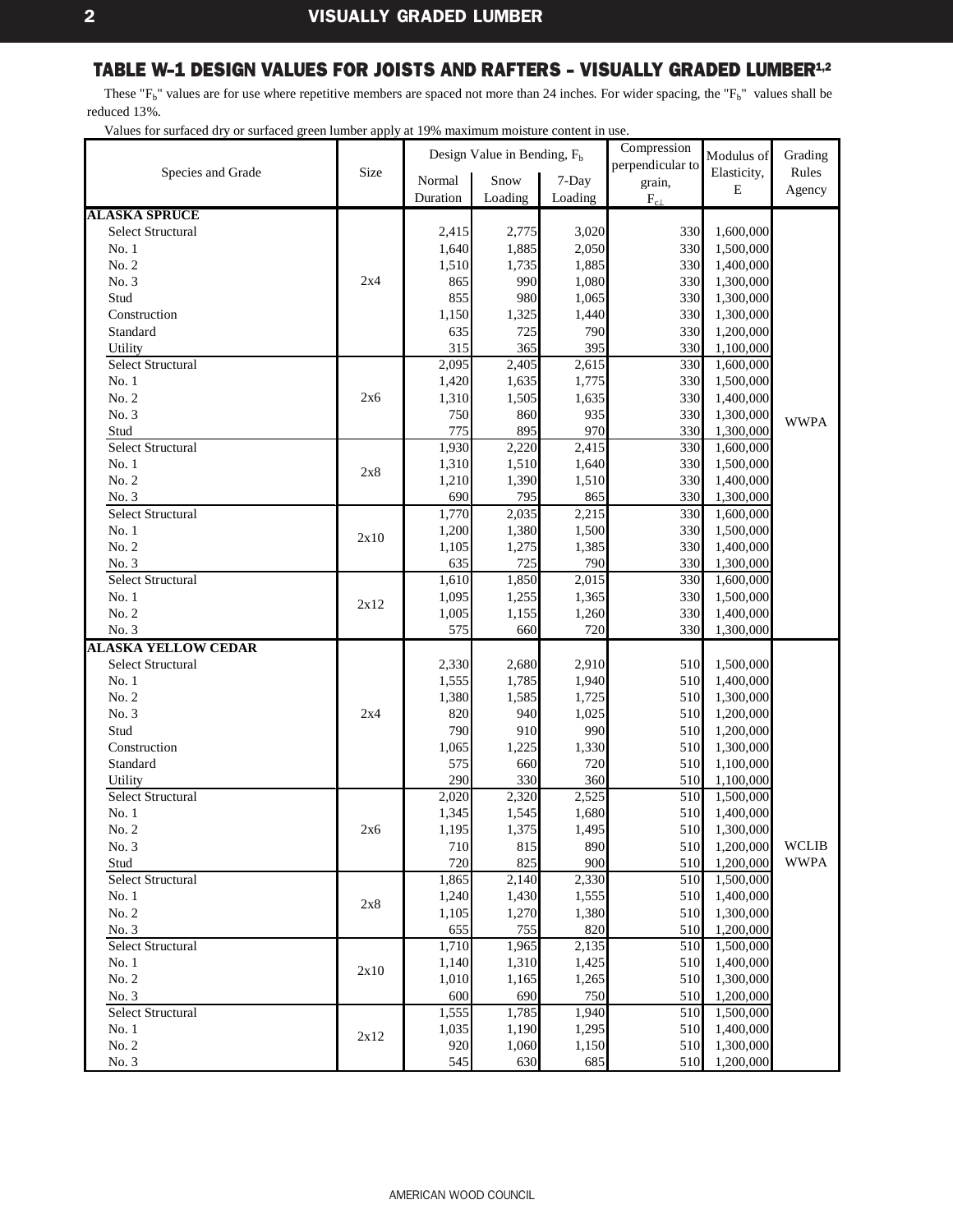<span id="page-5-0"></span>These " $F_b$ " values are for use where repetitive members are spaced not more than 24 inches. For wider spacing, the " $F_b$ " values shall be reduced 13%.

|                              |      |                | Design Value in Bending, $F_h$ |                | Compression      | Modulus of             | Grading      |
|------------------------------|------|----------------|--------------------------------|----------------|------------------|------------------------|--------------|
| Species and Grade            | Size |                |                                |                | perpendicular to | Elasticity,            | Rules        |
|                              |      | Normal         | Snow                           | 7-Day          | grain,           | E                      | Agency       |
|                              |      | Duration       | Loading                        | Loading        | $F_{c\perp}$     |                        |              |
| <b>ASPEN</b>                 |      |                |                                |                |                  |                        |              |
| <b>Select Structural</b>     |      | 1,510          | 1,735                          | 1,885          | 265              | 1,100,000              |              |
| No.1                         |      | 1,080          | 1,240                          | 1,350          | 265              | 1,100,000              |              |
| No. 2                        |      | 1,035          | 1,190                          | 1,295          | 265              | 1,000,000              |              |
| No. 3                        | 2x4  | 605            | 695                            | 755            | 265              | 900,000                |              |
| Stud                         |      | 600            | 690                            | 750            | 265              | 900,000                |              |
| Construction                 |      | 805            | 925                            | 1,005          | 265              | 900,000                |              |
| Standard                     |      | 430            | 495                            | 540            | 265<br>265       | 900,000                |              |
| Utility<br>Select Structural |      | 200<br>1,310   | 230<br>1,505                   | 250<br>1,635   | 265              | 800,000<br>1,100,000   |              |
| No.1                         |      | 935            | 1,075                          | 1,170          | 265              |                        |              |
| No. 2                        |      | 895            | 1,030                          | 1,120          | 265              | 1,100,000<br>1,000,000 |              |
| No. 3                        | 2x6  | 525            | 600                            | 655            | 265              | 900,000                | <b>NELMA</b> |
| Stud                         |      | 545            | 630                            | 685            | 265              | 900,000                | <b>NSLB</b>  |
| <b>Select Structural</b>     |      | 1,210          | 1,390                          | 1,510          | 265              | 1,100,000              | <b>WWPA</b>  |
| No.1                         |      | 865            | 990                            | 1,080          | 265              | 1,100,000              |              |
| No. 2                        | 2x8  | 830            | 950                            | 1,035          | 265              | 1,000,000              |              |
| No. 3                        |      | 485            | 555                            | 605            | 265              | 900,000                |              |
| <b>Select Structural</b>     |      | 1,105          | 1,275                          | 1,385          | 265              | 1,100,000              |              |
| No.1                         |      | 790            | 910                            | 990            | 265              | 1,100,000              |              |
| No. 2                        | 2x10 | 760            | 875                            | 950            | 265              | 1,000,000              |              |
| No. 3                        |      | 445            | 510                            | 555            | 265              | 900,000                |              |
| <b>Select Structural</b>     |      | 1,005          | 1,155                          | 1,260          | 265              | 1,100,000              |              |
| No.1                         |      | 720            | 825                            | 900            | 265              | 1,100,000              |              |
| No. 2                        | 2x12 | 690            | 795                            | 865            | 265              | 1,000,000              |              |
| No. 3                        |      | 405            | 465                            | 505            | 265              | 900,000                |              |
| <b>BALDCYPRESS</b>           |      |                |                                |                |                  |                        |              |
| <b>Select Structural</b>     |      | 2,070          | 2,380                          | 2,590          | 615              | 1,400,000              |              |
| No.1                         |      | 1,725          | 1,985                          | 2,155          | 615              | 1,400,000              |              |
| No. 2                        |      | 1,425          | 1,635                          | 1,780          | 615              | 1,300,000              |              |
| No. 3                        | 2x4  | 820            | 940                            | 1,025          | 615              | 1,200,000              |              |
| Stud                         |      | 820            | 945                            | 1,030          | 615              | 1,200,000              |              |
| Construction                 |      | 1,065          | 1,225                          | 1,330          | 615              | 1,200,000              |              |
| Standard                     |      | 605            | 695                            | 755            | 615              | 1,100,000              |              |
| Utility                      |      | 290            | 330                            | 360            | 615              | 1,000,000              |              |
| <b>Select Structural</b>     |      | 1,795          | 2,065                          | 2,245          | 615              | 1,400,000              |              |
| No.1                         |      | 1,495          | 1,720                          | 1,870          | 615              | 1,400,000              |              |
| No. 2                        | 2x6  | 1,235          | 1,420                          | 1,540          | 615              | 1,300,000              |              |
| No. 3                        |      | 710            | 815                            | 890            | 615              | 1,200,000              | <b>SPIB</b>  |
| Stud                         |      | 750            | 860                            | 935            | 615              | 1,200,000              |              |
| Select Structural            |      | 1,655          | 1,905                          | 2,070          | 615              | 1,400,000              |              |
| No. 1                        | 2x8  | 1,380          | 1,585                          | 1,725          | 615              | 1,400,000              |              |
| No. 2                        |      | 1,140          | 1,310                          | 1,425          | 615              | 1,300,000              |              |
| No. 3<br>Select Structural   |      | 655            | 755                            | 820            | 615              | 1,200,000<br>1,400,000 |              |
| No.1                         |      | 1,520<br>1,265 | 1,745<br>1,455                 | 1,900<br>1,580 | 615<br>615       | 1,400,000              |              |
| No. 2                        | 2x10 | 1,045          | 1,200                          | 1,305          | 615              | 1,300,000              |              |
| No. 3                        |      | 600            | 690                            | 750            | 615              | 1,200,000              |              |
| Select Structural            |      | 1,380          | 1,585                          | 1,725          | 615              | 1,400,000              |              |
| No. 1                        |      | 1,150          | 1,325                          | 1,440          | 615              | 1,400,000              |              |
| No. 2                        | 2x12 | 950            | 1,090                          | 1,185          | 615              | 1,300,000              |              |
| No. 3                        |      | 545            | 630                            | 685            | 615              | 1,200,000              |              |
|                              |      |                |                                |                |                  |                        |              |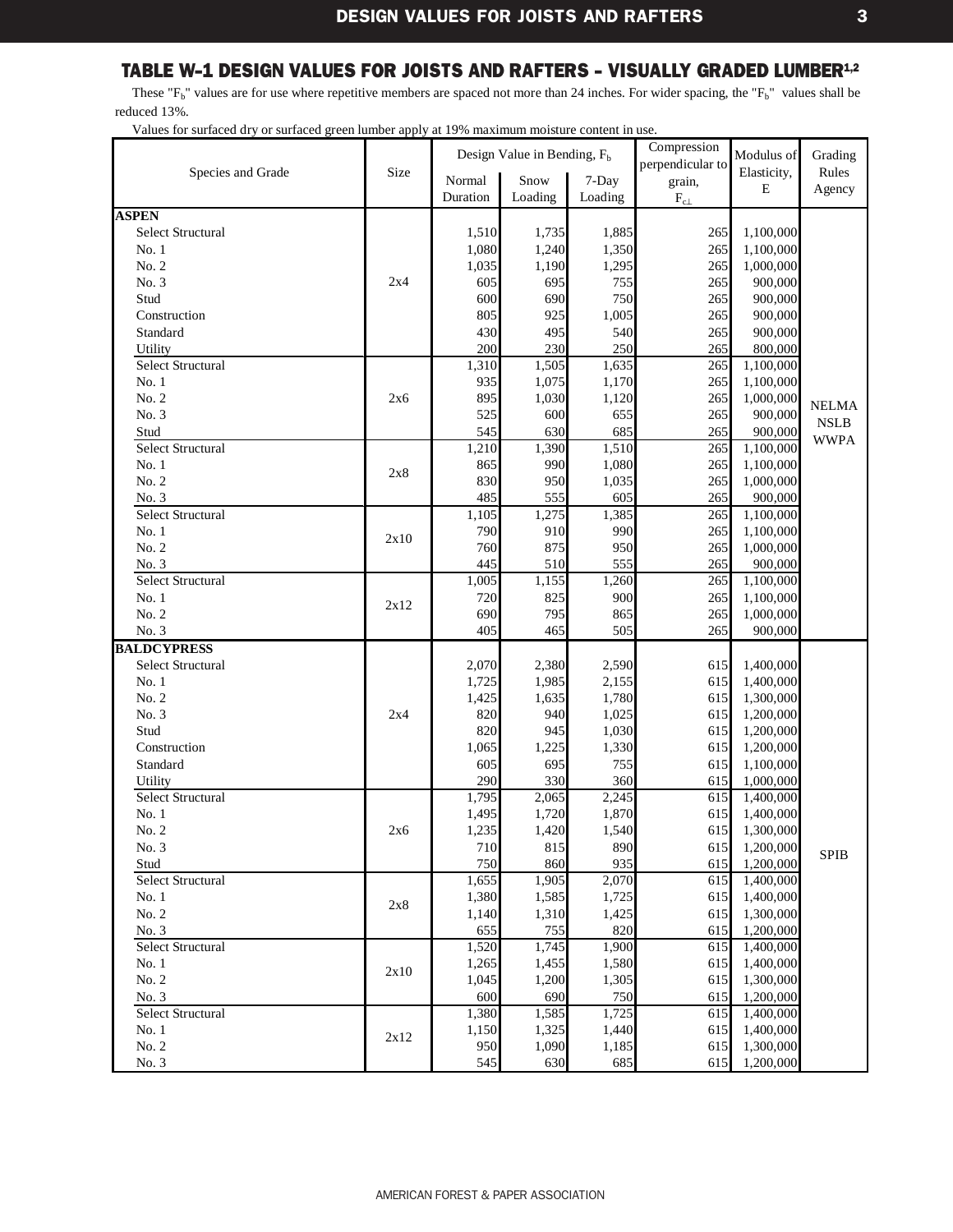<span id="page-6-0"></span>These " $F_b$ " values are for use where repetitive members are spaced not more than 24 inches. For wider spacing, the " $F_b$ " values shall be reduced 13%.

|                            |      |                | Design Value in Bending, $F_b$ |                | Compression      | Modulus of             | Grading     |
|----------------------------|------|----------------|--------------------------------|----------------|------------------|------------------------|-------------|
| Species and Grade          | Size |                |                                |                | perpendicular to | Elasticity,            | Rules       |
|                            |      | Normal         | Snow                           | 7-Day          | grain,           | Ε                      | Agency      |
|                            |      | Duration       | Loading                        | Loading        | $\rm F_{c\perp}$ |                        |             |
| <b>BEECH-BIRCH-HICKORY</b> |      |                |                                |                |                  |                        |             |
| <b>Select Structural</b>   |      | 2,500          | 2,875                          | 3,125          | 715              | 1,700,000              |             |
| No.1                       |      | 1,810          | 2,085                          | 2,265          | 715              | 1,600,000              |             |
| No. 2                      |      | 1,725          | 1,985                          | 2,155          | 715              | 1,500,000              |             |
| No. 3                      | 2x4  | 990            | 1,140                          | 1,240          | 715              | 1,300,000              |             |
| Stud                       |      | 980            | 1,125                          | 1,225          | 715              | 1,300,000              |             |
| Construction               |      | 1,325          | 1,520                          | 1,655          | 715              | 1,400,000              |             |
| Standard                   |      | 750            | 860                            | 935            | 715<br>715       | 1,300,000              |             |
| Utility                    |      | 345            | 395<br>2,495                   | 430            | 715              | 1,200,000              |             |
| Select Structural<br>No.1  |      | 2,170<br>1,570 | 1,805                          | 2,710<br>1,960 | 715              | 1,700,000<br>1,600,000 |             |
| No. 2                      | 2x6  | 1,495          | 1,720                          | 1,870          | 715              | 1,500,000              |             |
| No. 3                      |      | 860            | 990                            | 1,075          | 715              | 1,300,000              |             |
| Stud                       |      | 890            | 1,025                          | 1,115          | 715              | 1,300,000              | NELMA       |
| <b>Select Structural</b>   |      | 2,000          | 2,300                          | 2,500          | 715              | 1,700,000              |             |
| No.1                       |      | 1,450          | 1,665                          | 1,810          | 715              | 1,600,000              |             |
| No. 2                      | 2x8  | 1,380          | 1,585                          | 1,725          | 715              | 1,500,000              |             |
| No. 3                      |      | 795            | 915                            | 990            | 715              | 1,300,000              |             |
| <b>Select Structural</b>   |      | 1,835          | 2,110                          | 2,295          | 715              | 1,700,000              |             |
| No.1                       |      | 1,330          | 1,525                          | 1.660          | 715              | 1,600,000              |             |
| No. 2                      | 2x10 | 1,265          | 1,455                          | 1,580          | 715              | 1,500,000              |             |
| No. 3                      |      | 725            | 835                            | 910            | 715              | 1,300,000              |             |
| <b>Select Structural</b>   |      | 1,670          | 1,920                          | 2,085          | 715              | 1,700,000              |             |
| No. 1                      |      | 1,210          | 1,390                          | 1,510          | 715              | 1,600,000              |             |
| No. 2                      | 2x12 | 1,150          | 1,325                          | 1,440          | 715              | 1,500,000              |             |
| No. 3                      |      | 660            | 760                            | 825            | 715              | 1,300,000              |             |
| <b>COTTONWOOD</b>          |      |                |                                |                |                  |                        |             |
| Select Structural          |      | 1,510          | 1,735                          | 1,885          | 320              | 1,200,000              |             |
| No. 1                      |      | 1,080          | 1,240                          | 1,350          | 320              | 1,200,000              |             |
| No. 2                      |      | 1,080          | 1,240                          | 1,350          | 320              | 1,100,000              |             |
| No. 3                      | 2x4  | 605            | 695                            | 755            | 320              | 1,000,000              |             |
| Stud                       |      | 600            | 690                            | 750            | 320              | 1,000,000              |             |
| Construction               |      | 805            | 925                            | 1,005          | 320              | 1,000,000              |             |
| Standard                   |      | 460            | 530                            | 575            | 320              | 900,000                |             |
| Utility                    |      | 200            | 230                            | 250            | 320              | 900,000                |             |
| <b>Select Structural</b>   |      | 1,310          | 1,505                          | 1,635          | 320              | 1,200,000              |             |
| No. 1                      |      | 935            | 1,075                          | 1,170          | 320              | 1,200,000              |             |
| No. 2                      | 2x6  | 935            | 1,075                          | 1,170          | 320              | 1,100,000              |             |
| No. 3                      |      | 525            | 600                            | 655            | 320              | 1,000,000              | <b>NSLB</b> |
| Stud                       |      | 545            | 630                            | 685            | 320              | 1,000,000              |             |
| Select Structural          |      | 1,210          | 1,390                          | 1,510          | 320              | 1,200,000              |             |
| No. 1                      | 2x8  | 865            | 990                            | 1,080          | 320              | 1,200,000              |             |
| No. 2                      |      | 865            | 990                            | 1,080          | 320              | 1,100,000              |             |
| No. 3                      |      | 485            | 555                            | 605            | 320              | 1,000,000              |             |
| Select Structural          |      | 1,105          | 1,275                          | 1,385          | 320              | 1,200,000              |             |
| No.1                       | 2x10 | 790            | 910                            | 990            | 320              | 1,200,000              |             |
| No. 2                      |      | 790            | 910                            | 990            | 320              | 1,100,000              |             |
| No. 3                      |      | 445            | 510                            | 555            | 320              | 1,000,000              |             |
| Select Structural          |      | 1,005          | 1,155                          | 1,260          | 320              | 1,200,000              |             |
| No.1                       | 2x12 | 720            | 825                            | 900            | 320              | 1,200,000              |             |
| No. 2                      |      | 720            | 825                            | 900            | 320              | 1,100,000              |             |
| No. 3                      |      | 405            | 465                            | 505            | 320              | 1,000,000              |             |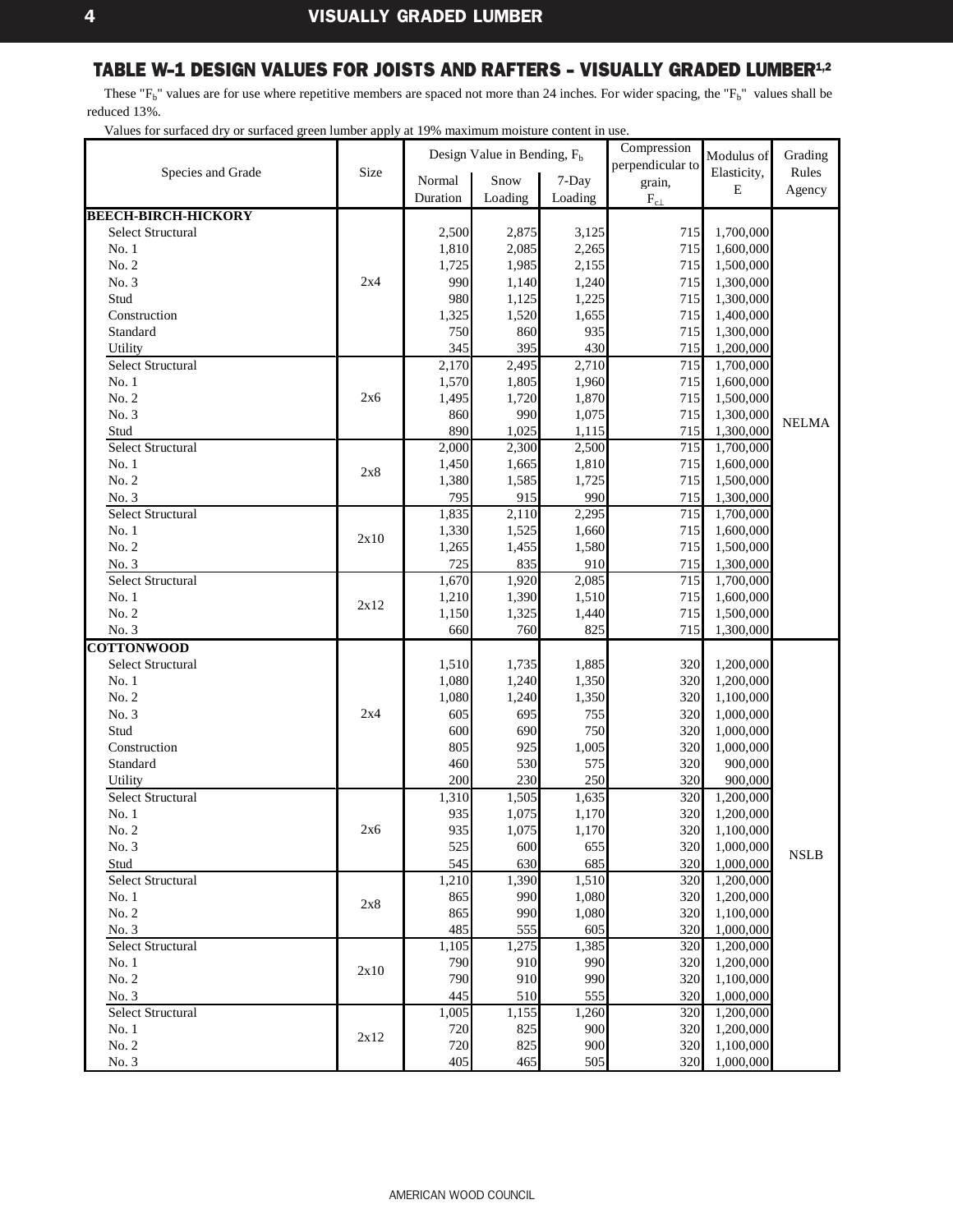<span id="page-7-0"></span>These " $F_b$ " values are for use where repetitive members are spaced not more than 24 inches. For wider spacing, the " $F_b$ " values shall be reduced 13%.

|                                   |      | Compression<br>Design Value in Bending, F <sub>b</sub> |                    |         |                  | Modulus of             | Grading      |
|-----------------------------------|------|--------------------------------------------------------|--------------------|---------|------------------|------------------------|--------------|
| Species and Grade                 | Size |                                                        |                    |         | perpendicular to | Elasticity,            | Rules        |
|                                   |      | Normal                                                 | Snow               | 7-Day   | grain,           | E                      | Agency       |
|                                   |      | Duration                                               | Loading            | Loading | $\rm F_{c\perp}$ |                        |              |
| <b>DOUGLAS FIR-LARCH</b>          |      |                                                        |                    |         |                  |                        |              |
| <b>Select Structural</b>          |      | 2,590                                                  | 2,975              | 3,235   | 625              | 1,900,000              |              |
| No.1 & Btr                        |      | 2,070                                                  | 2,380              | 2,590   | 625              | 1,800,000              |              |
| No.1                              |      | 1,725                                                  | 1,985              | 2,155   | 625              | 1,700,000              |              |
| No. 2                             | 2x4  | 1,555                                                  | 1,785              | 1,940   | 625              | 1,600,000              |              |
| No. 3                             |      | 905                                                    | 1,040              | 1,130   | 625              | 1,400,000              |              |
| Stud                              |      | 885                                                    | 1,020              | 1,105   | 625              | 1,400,000              |              |
| Construction                      |      | 1,150                                                  | 1,325              | 1,440   | 625              | 1,500,000              |              |
| Standard                          |      | 660                                                    | 760                | 825     | 625              | 1,400,000              |              |
| Utility                           |      | 315                                                    | 365                | 395     | 625              | 1,300,000              |              |
| Select Structural                 |      | 2,245                                                  | 2,580              | 2,805   | 625              | 1,900,000              |              |
| No.1 & Btr                        |      | 1,795                                                  | 2,065              | 2,245   | 625              | 1,800,000              |              |
| No.1                              |      | 1,495                                                  | 1,720              | 1,870   | 625              | 1,700,000              |              |
| No. 2                             | 2x6  | 1,345                                                  | 1,545              | 1,680   | 625              | 1,600,000              |              |
| No. 3                             |      | 785                                                    | 905                | 980     | 625              | 1,400,000              |              |
| Stud                              |      | 805                                                    | 925                | 1,005   | 625              | 1,400,000              | <b>WCLIB</b> |
| Select Structural                 |      | 2,070                                                  | 2,380              | 2,590   | 625              | 1,900,000              | <b>WWPA</b>  |
| No.1 & Btr                        |      | 1,655                                                  | 1,905              | 2,070   | 625              | 1,800,000              |              |
| No.1                              | 2x8  | 1,380                                                  | 1,585              | 1,725   | 625              | 1,700,000              |              |
| No. 2                             |      | 1,240                                                  | 1,430              | 1,555   | 625              | 1,600,000              |              |
| No. 3                             |      | 725                                                    | 835                | 905     | 625              | 1,400,000              |              |
| <b>Select Structural</b>          |      | 1,900                                                  | 2,180              | 2,370   | 625              | 1,900,000              |              |
| No.1 & Btr                        |      | 1,520                                                  | 1,745              | 1,900   | 625              | 1,800,000              |              |
| No.1                              | 2x10 | 1,265                                                  | 1,455              | 1,580   | 625              | 1,700,000              |              |
| No. 2                             |      | 1,140                                                  | 1,310              | 1,425   | 625              | 1,600,000              |              |
|                                   |      | 665                                                    | 765                | 830     | 625              |                        |              |
| No. 3<br><b>Select Structural</b> |      | 1,725                                                  | 1,985              | 2,155   | 625              | 1,400,000<br>1,900,000 |              |
| No.1 & Btr                        |      |                                                        |                    |         |                  |                        |              |
|                                   |      | 1,380                                                  | 1,585              | 1,725   | 625              | 1,800,000              |              |
| No.1                              | 2x12 | 1,150                                                  | 1,325              | 1,440   | 625              | 1,700,000              |              |
| No. 2                             |      | 1,035                                                  | 1,190              | 1,295   | 625              | 1,600,000              |              |
| No. 3                             |      | 605                                                    | 695                | 755     | 625              | 1,400,000              |              |
| <b>DOUGLAS FIR-LARCH (NORTH)</b>  |      |                                                        |                    |         |                  |                        |              |
| <b>Select Structural</b>          |      | 2,330                                                  | 2,680              | 2,910   | 625              | 1,900,000              |              |
| No. 1 &Btr                        |      | 1,985                                                  | 2,280              | 2,480   | 625              | 1,800,000              |              |
| No. 1/ No. 2                      |      | 1,465                                                  | 1,685              | 1,835   | 625              | 1,600,000              |              |
| No. 3                             | 2x4  | 820                                                    | 940                | 1,025   | 625              | 1,400,000              |              |
| Stud                              |      | 820                                                    | 945                | 1,030   | 625              | 1,400,000              |              |
| Construction                      |      | 1,095                                                  | 1,255              | 1,365   | 625              | 1,500,000              |              |
| Standard                          |      | 605                                                    | 695                | 755     | 625              | 1,400,000              |              |
| Utility                           |      | 290                                                    | 330                | 360     | 625              | 1,300,000              |              |
| Select Structural                 |      | 2,020                                                  | $\overline{2,320}$ | 2,525   | 625              | 1,900,000              |              |
| No. 1 &Btr                        |      | 1,720                                                  | 1,975              | 2,150   | 625              | 1,800,000              |              |
| No. 1/No. 2                       | 2x6  | 1,270                                                  | 1,460              | 1,590   | 625              | 1,600,000              |              |
| No. 3                             |      | 710                                                    | 815                | 890     | 625              | 1,400,000              | <b>NLGA</b>  |
| Stud                              |      | 750                                                    | 860                | 935     | 625              | 1,400,000              |              |
| Select Structural                 |      | 1,865                                                  | 2,140              | 2,330   | 625              | 1,900,000              |              |
| No. 1 & Btr                       |      | 1,585                                                  | 1,825              | 1,985   | 625              | 1,800,000              |              |
| No. 1/ No. 2                      | 2x8  | 1,175                                                  | 1,350              | 1,465   | 625              | 1,600,000              |              |
| No. 3                             |      | 655                                                    | 755                | 820     | 625              | 1,400,000              |              |
| Select Structural                 |      | 1,710                                                  | 1,965              | 2,135   | 625              | 1,900,000              |              |
| No. 1 &Btr                        |      | 1,455                                                  | 1,675              | 1,820   | 625              | 1,800,000              |              |
| No. 1/ No. 2                      | 2x10 | 1,075                                                  | 1,235              | 1,345   | 625              | 1,600,000              |              |
| No. 3                             |      | 600                                                    | 690                | 750     | 625              | 1,400,000              |              |
| Select Structural                 |      | 1,555                                                  | 1,785              | 1,940   | 625              | 1,900,000              |              |
| No. 1 & Btr                       |      | 1,325                                                  | 1,520              | 1,655   | 625              | 1,800,000              |              |
| No. 1/ No. 2                      | 2x12 | 980                                                    | 1,125              | 1,220   | 625              | 1,600,000              |              |
|                                   |      | 545                                                    | 630                | 685     | 625              |                        |              |
| No. 3                             |      |                                                        |                    |         |                  | 1,400,000              |              |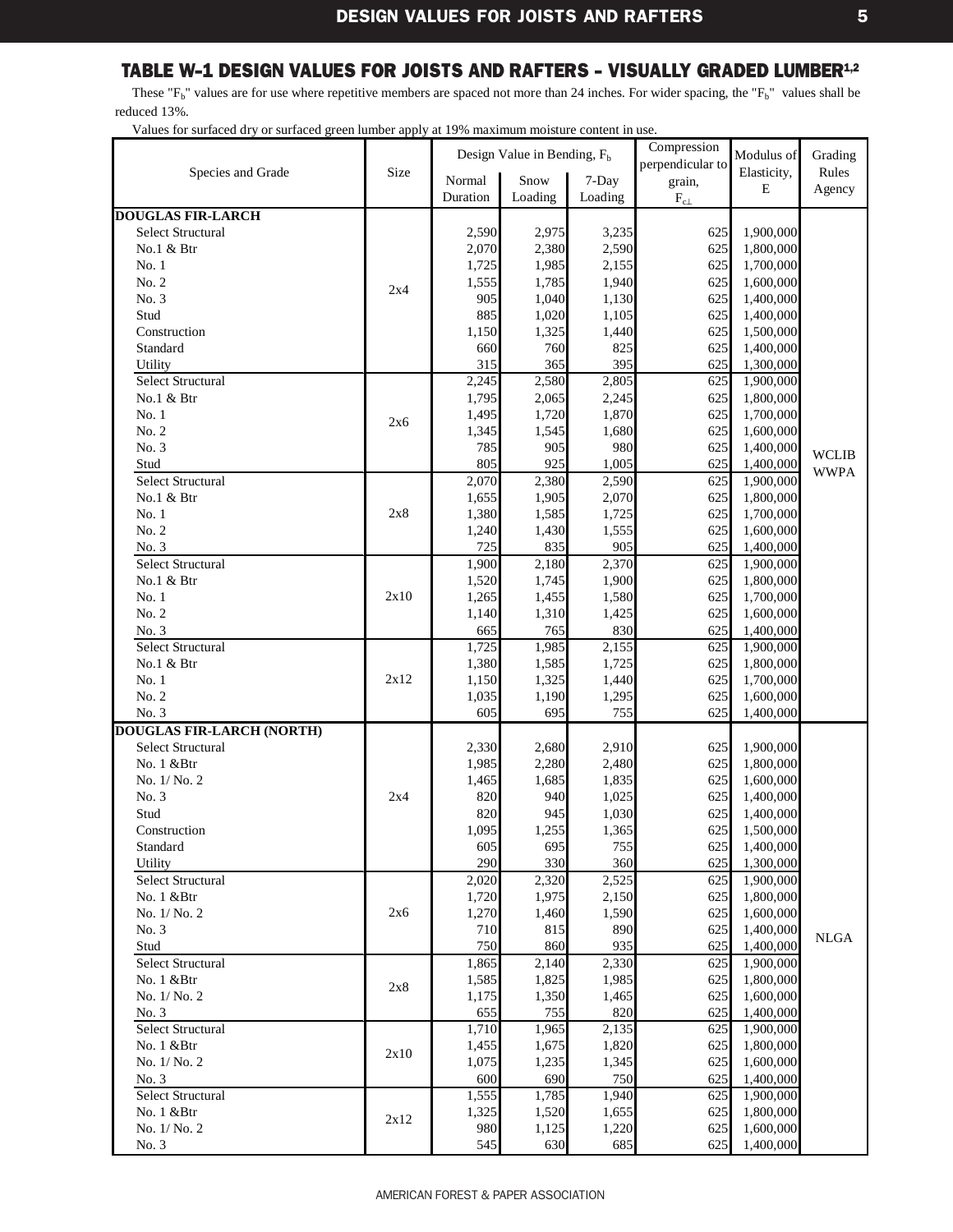<span id="page-8-0"></span>These " $F_b$ " values are for use where repetitive members are spaced not more than 24 inches. For wider spacing, the " $F_b$ " values shall be reduced 13%.

|                                   |      |                | Design Value in Bending, $F_b$ |                | Compression      | Modulus of             | Grading                      |
|-----------------------------------|------|----------------|--------------------------------|----------------|------------------|------------------------|------------------------------|
| Species and Grade                 | Size |                |                                |                | perpendicular to | Elasticity,            | Rules                        |
|                                   |      | Normal         | Snow                           | 7-Day          | grain,           | Ε                      | Agency                       |
|                                   |      | Duration       | Loading                        | Loading        | $\rm F_{c\perp}$ |                        |                              |
| <b>DOUGLAS FIR-SOUTH</b>          |      |                |                                |                |                  |                        |                              |
| <b>Select Structural</b>          |      | 2,330          | 2,680                          | 2,910          | 520              | 1,400,000              |                              |
| No. 1                             |      | 1,595          | 1,835                          | 1,995          | 520              | 1,300,000              |                              |
| No. 2                             |      | 1,465          | 1,685                          | 1,835          | 520              | 1,200,000              |                              |
| No. 3                             | 2x4  | 865            | 990                            | 1,080          | 520              | 1,100,000              |                              |
| Stud                              |      | 855            | 980                            | 1,065          | 520              | 1,100,000              |                              |
| Construction                      |      | 1,120          | 1,290                          | 1,400          | 520              | 1,200,000              |                              |
| Standard                          |      | 635            | 725                            | 790            | 520              | 1,100,000              |                              |
| Utility                           |      | 290            | 330                            | 360            | 520              | 1,000,000              |                              |
| <b>Select Structural</b><br>No. 1 |      | 2,020          | 2,320                          | 2,525          | 520              | 1,400,000              |                              |
| No. 2                             |      | 1,385<br>1,270 | 1,590<br>1,460                 | 1,730<br>1,590 | 520<br>520       | 1,300,000<br>1,200,000 |                              |
| No. 3                             | 2x6  | 750            | 860                            | 935            | 520              | 1,100,000              |                              |
| Stud                              |      | 775            | 895                            | 970            | 520              | 1,100,000              | <b>WWPA</b>                  |
| <b>Select Structural</b>          |      | 1,865          | 2,140                          | 2,330          | 520              | 1,400,000              |                              |
| No.1                              |      | 1,275          | 1,470                          | 1,595          | 520              | 1,300,000              |                              |
| No. 2                             | 2x8  | 1,175          | 1,350                          | 1,465          | 520              | 1,200,000              |                              |
| No. 3                             |      | 690            | 795                            | 865            | 520              | 1,100,000              |                              |
| <b>Select Structural</b>          |      | 1,710          | 1,965                          | 2,135          | 520              | 1,400,000              |                              |
| No. 1                             |      | 1,170          | 1,345                          | 1,465          | 520              | 1,300,000              |                              |
| No. 2                             | 2x10 | 1,075          | 1,235                          | 1,345          | 520              | 1,200,000              |                              |
| No. 3                             |      | 635            | 725                            | 790            | 520              | 1,100,000              |                              |
| Select Structural                 |      | 1,555          | 1,785                          | 1,940          | 520              | 1,400,000              |                              |
| No. 1                             |      | 1,065          | 1,225                          | 1,330          | 520              | 1,300,000              |                              |
| No. 2                             | 2x12 | 980            | 1,125                          | 1,220          | 520              | 1,200,000              |                              |
| No. 3                             |      | 575            | 660                            | 720            | 520              | 1,100,000              |                              |
| <b>EASTERN HEMLOCK-BALSAM FIR</b> |      |                |                                |                |                  |                        |                              |
| Select Structural                 |      | 2,155          | 2,480                          | 2,695          | 335              | 1,200,000              |                              |
| No. 1                             |      | 1,335          | 1,535                          | 1,670          | 335              | 1,100,000              |                              |
| No. 2                             |      | 990            | 1,140                          | 1,240          | 335              | 1,100,000              |                              |
| No. 3                             | 2x4  | 605            | 695                            | 755            | 335              | 900,000                |                              |
| Stud                              |      | 570            | 655                            | 710            | 335              | 900,000                |                              |
| Construction                      |      | 775            | 895                            | 970            | 335              | 1,000,000              |                              |
| Standard                          |      | 430            | 495                            | 540            | 335              | 900,000                |                              |
| Utility                           |      | 200            | 230                            | 250            | 335              | 800,000                |                              |
| Select Structural                 |      | 1,870          | 2,150                          | 2,335          | 335              | 1,200,000              |                              |
| No. 1                             |      | 1,160          | 1,330                          | 1,450          | 335              | 1,100,000              |                              |
| No. 2                             | 2x6  | 860            | 990                            | 1,075          | 335              | 1,100,000              |                              |
| No. 3                             |      | 525            | 600                            | 655            | 335              | 900,000                | <b>NELMA</b>                 |
| Stud                              |      | 520            | 595                            | 645            | 335              | 900,000                | $\ensuremath{\mathsf{NSLB}}$ |
| Select Structural                 |      | 1,725          | 1,985                          | 2,155          | 335              | 1,200,000              |                              |
| No. 1                             | 2x8  | 1,070          | 1,230                          | 1,335          | 335              | 1,100,000              |                              |
| No. 2                             |      | 795            | 915                            | 990            | 335              | 1,100,000              |                              |
| No. 3                             |      | 485            | 555                            | 605            | 335              | 900,000                |                              |
| Select Structural                 |      | 1,580          | 1,820                          | 1,975          | 335              | 1,200,000              |                              |
| No. 1                             | 2x10 | 980            | 1,125                          | 1,225          | 335              | 1,100,000              |                              |
| No. 2                             |      | 725            | 835                            | 910            | 335              | 1,100,000              |                              |
| No. 3                             |      | 445            | 510                            | 555            | 335              | 900,000                |                              |
| Select Structural                 |      | 1,440          | 1,655                          | 1,795          | 335              | 1,200,000              |                              |
| No.1                              | 2x12 | 890            | 1,025                          | 1,115          | 335              | 1,100,000              |                              |
| No. 2                             |      | 660            | 760                            | 825            | 335              | 1,100,000              |                              |
| No. 3                             |      | 405            | 465                            | 505            | 335              | 900,000                |                              |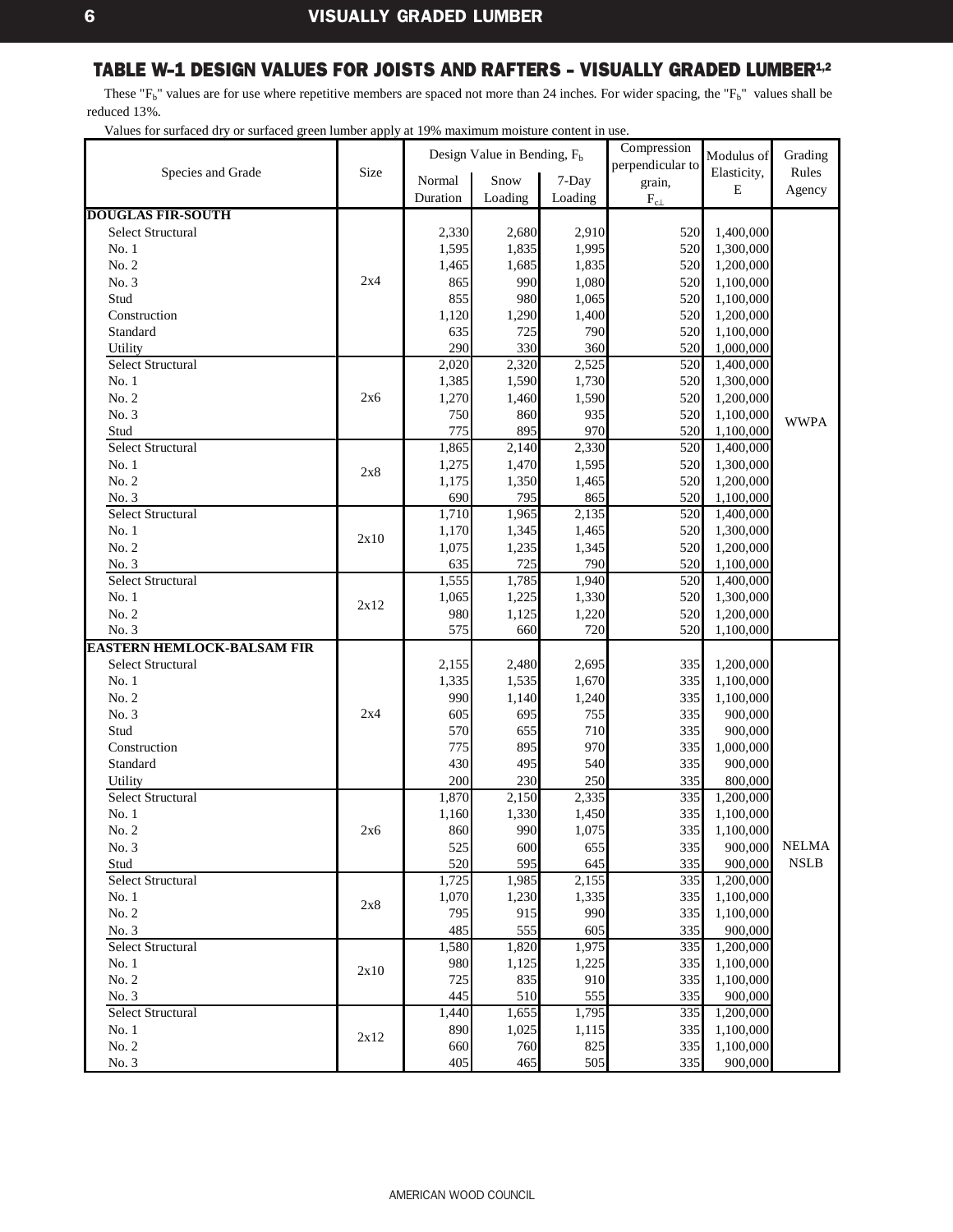<span id="page-9-0"></span>These " $F_b$ " values are for use where repetitive members are spaced not more than 24 inches. For wider spacing, the " $F_b$ " values shall be reduced 13%.

| Size<br>Elasticity,<br>Rules<br>Species and Grade<br>Snow<br>Normal<br>7-Day<br>grain,<br>E<br>Agency<br>Duration<br>Loading<br>Loading<br>$\rm F_{c\perp}$<br><b>EASTERN HEMLOCK-TAMARACK</b><br><b>Select Structural</b><br>2,695<br>1,200,000<br>2,155<br>2,480<br>555<br>1,670<br>555<br>1,335<br>1,535<br>1,100,000<br>No.1<br>990<br>No. 2<br>1,240<br>555<br>1,140<br>1,100,000<br>No. 3<br>2x4<br>605<br>695<br>755<br>555<br>900,000<br>570<br>555<br>Stud<br>655<br>710<br>900,000<br>895<br>970<br>555<br>Construction<br>775<br>1,000,000<br>430<br>495<br>555<br>Standard<br>540<br>900,000<br>200<br>230<br>250<br>555<br>Utility<br>800,000<br>1,870<br>Select Structural<br>2,150<br>2,335<br>555<br>1,200,000<br>No.1<br>1,160<br>1,330<br>1,450<br>555<br>1,100,000<br>990<br>1,075<br>555<br>No. 2<br>2x6<br>860<br>1,100,000<br>525<br>No. 3<br>600<br>655<br>555<br>900,000<br><b>NELMA</b><br>520<br>595<br><b>NSLB</b><br>Stud<br>645<br>555<br>900,000<br>Select Structural<br>1,725<br>555<br>1,985<br>2,155<br>1,200,000<br>No.1<br>1,070<br>1,230<br>1,335<br>555<br>1,100,000<br>2x8<br>795<br>915<br>990<br>555<br>No. 2<br>1,100,000<br>485<br>No. 3<br>555<br>605<br>555<br>900,000<br>Select Structural<br>1,580<br>1,820<br>1,975<br>555<br>1,200,000<br>No.1<br>980<br>1,125<br>1,225<br>555<br>1,100,000<br>2x10<br>725<br>835<br>910<br>555<br>No. 2<br>1,100,000<br>445<br>No. 3<br>510<br>555<br>555<br>900,000<br>Select Structural<br>1,795<br>555<br>1,440<br>1,655<br>1,200,000<br>890<br>No.1<br>1,025<br>555<br>1,115<br>1,100,000<br>2x12<br>660<br>760<br>825<br>555<br>No. 2<br>1,100,000<br>No. 3<br>405<br>555<br>465<br>505<br>900,000<br><b>EASTERN SOFTWOODS</b><br><b>Select Structural</b><br>335<br>1,200,000<br>2,155<br>2,480<br>2,695<br>1,670<br>335<br>No.1<br>1,335<br>1,535<br>1,100,000<br>No. 2<br>990<br>1,140<br>1,240<br>335<br>1,100,000<br>695<br>No. 3<br>2x4<br>605<br>755<br>335<br>900,000<br>Stud<br>570<br>655<br>335<br>900,000<br>710<br>775<br>895<br>Construction<br>970<br>335<br>1,000,000<br>430<br>335<br>495<br>540<br>900,000<br>Standard<br>335<br>200<br>230<br>250<br>800,000<br>Utility<br><b>Select Structural</b><br>1,870<br>2,335<br>335<br>2,150<br>1,200,000<br>No.1<br>335<br>1,160<br>1,330<br>1,450<br>1,100,000<br>1,075<br>335<br>No. 2<br>860<br>990<br>1,100,000<br>2x6<br>600<br>335<br>900,000<br><b>NELMA</b><br>525<br>655<br>No. 3<br>$\ensuremath{\mathsf{NSLB}}$<br>520<br>595<br>335<br>900,000<br>Stud<br>645<br>335<br>Select Structural<br>1,725<br>1,985<br>2,155<br>1,200,000<br>No. 1<br>1,070<br>1,230<br>1,335<br>335<br>1,100,000<br>2x8<br>No. 2<br>795<br>990<br>335<br>915<br>1,100,000<br>335<br>485<br>555<br>605<br>900,000<br>No. 3<br>Select Structural<br>1,580<br>1,820<br>1,975<br>335<br>1,200,000<br>No.1<br>980<br>1,125<br>1,225<br>335<br>1,100,000<br>2x10<br>No. 2<br>725<br>835<br>335<br>910<br>1,100,000<br>335<br>445<br>510<br>555<br>900,000<br>No. 3<br>Select Structural<br>1,440<br>1,655<br>1,795<br>335<br>1,200,000<br>890<br>1,025<br>335<br>1,100,000<br>No. 1<br>1,115<br>2x12<br>No. 2<br>335<br>1,100,000<br>660<br>760<br>825<br>405<br>335<br>900,000<br>No. 3<br>465<br>505 |  | Design Value in Bending, $Fb$ | Compression      | Modulus of | Grading |
|------------------------------------------------------------------------------------------------------------------------------------------------------------------------------------------------------------------------------------------------------------------------------------------------------------------------------------------------------------------------------------------------------------------------------------------------------------------------------------------------------------------------------------------------------------------------------------------------------------------------------------------------------------------------------------------------------------------------------------------------------------------------------------------------------------------------------------------------------------------------------------------------------------------------------------------------------------------------------------------------------------------------------------------------------------------------------------------------------------------------------------------------------------------------------------------------------------------------------------------------------------------------------------------------------------------------------------------------------------------------------------------------------------------------------------------------------------------------------------------------------------------------------------------------------------------------------------------------------------------------------------------------------------------------------------------------------------------------------------------------------------------------------------------------------------------------------------------------------------------------------------------------------------------------------------------------------------------------------------------------------------------------------------------------------------------------------------------------------------------------------------------------------------------------------------------------------------------------------------------------------------------------------------------------------------------------------------------------------------------------------------------------------------------------------------------------------------------------------------------------------------------------------------------------------------------------------------------------------------------------------------------------------------------------------------------------------------------------------------------------------------------------------------------------------------------------------------------------------------------------------------------------------------------------------------------------------------------------------------------------------------------------------------------------------------------------------------------------------------------------------------------------------------------------------------------------------------------------------------------|--|-------------------------------|------------------|------------|---------|
|                                                                                                                                                                                                                                                                                                                                                                                                                                                                                                                                                                                                                                                                                                                                                                                                                                                                                                                                                                                                                                                                                                                                                                                                                                                                                                                                                                                                                                                                                                                                                                                                                                                                                                                                                                                                                                                                                                                                                                                                                                                                                                                                                                                                                                                                                                                                                                                                                                                                                                                                                                                                                                                                                                                                                                                                                                                                                                                                                                                                                                                                                                                                                                                                                                          |  |                               | perpendicular to |            |         |
|                                                                                                                                                                                                                                                                                                                                                                                                                                                                                                                                                                                                                                                                                                                                                                                                                                                                                                                                                                                                                                                                                                                                                                                                                                                                                                                                                                                                                                                                                                                                                                                                                                                                                                                                                                                                                                                                                                                                                                                                                                                                                                                                                                                                                                                                                                                                                                                                                                                                                                                                                                                                                                                                                                                                                                                                                                                                                                                                                                                                                                                                                                                                                                                                                                          |  |                               |                  |            |         |
|                                                                                                                                                                                                                                                                                                                                                                                                                                                                                                                                                                                                                                                                                                                                                                                                                                                                                                                                                                                                                                                                                                                                                                                                                                                                                                                                                                                                                                                                                                                                                                                                                                                                                                                                                                                                                                                                                                                                                                                                                                                                                                                                                                                                                                                                                                                                                                                                                                                                                                                                                                                                                                                                                                                                                                                                                                                                                                                                                                                                                                                                                                                                                                                                                                          |  |                               |                  |            |         |
|                                                                                                                                                                                                                                                                                                                                                                                                                                                                                                                                                                                                                                                                                                                                                                                                                                                                                                                                                                                                                                                                                                                                                                                                                                                                                                                                                                                                                                                                                                                                                                                                                                                                                                                                                                                                                                                                                                                                                                                                                                                                                                                                                                                                                                                                                                                                                                                                                                                                                                                                                                                                                                                                                                                                                                                                                                                                                                                                                                                                                                                                                                                                                                                                                                          |  |                               |                  |            |         |
|                                                                                                                                                                                                                                                                                                                                                                                                                                                                                                                                                                                                                                                                                                                                                                                                                                                                                                                                                                                                                                                                                                                                                                                                                                                                                                                                                                                                                                                                                                                                                                                                                                                                                                                                                                                                                                                                                                                                                                                                                                                                                                                                                                                                                                                                                                                                                                                                                                                                                                                                                                                                                                                                                                                                                                                                                                                                                                                                                                                                                                                                                                                                                                                                                                          |  |                               |                  |            |         |
|                                                                                                                                                                                                                                                                                                                                                                                                                                                                                                                                                                                                                                                                                                                                                                                                                                                                                                                                                                                                                                                                                                                                                                                                                                                                                                                                                                                                                                                                                                                                                                                                                                                                                                                                                                                                                                                                                                                                                                                                                                                                                                                                                                                                                                                                                                                                                                                                                                                                                                                                                                                                                                                                                                                                                                                                                                                                                                                                                                                                                                                                                                                                                                                                                                          |  |                               |                  |            |         |
|                                                                                                                                                                                                                                                                                                                                                                                                                                                                                                                                                                                                                                                                                                                                                                                                                                                                                                                                                                                                                                                                                                                                                                                                                                                                                                                                                                                                                                                                                                                                                                                                                                                                                                                                                                                                                                                                                                                                                                                                                                                                                                                                                                                                                                                                                                                                                                                                                                                                                                                                                                                                                                                                                                                                                                                                                                                                                                                                                                                                                                                                                                                                                                                                                                          |  |                               |                  |            |         |
|                                                                                                                                                                                                                                                                                                                                                                                                                                                                                                                                                                                                                                                                                                                                                                                                                                                                                                                                                                                                                                                                                                                                                                                                                                                                                                                                                                                                                                                                                                                                                                                                                                                                                                                                                                                                                                                                                                                                                                                                                                                                                                                                                                                                                                                                                                                                                                                                                                                                                                                                                                                                                                                                                                                                                                                                                                                                                                                                                                                                                                                                                                                                                                                                                                          |  |                               |                  |            |         |
|                                                                                                                                                                                                                                                                                                                                                                                                                                                                                                                                                                                                                                                                                                                                                                                                                                                                                                                                                                                                                                                                                                                                                                                                                                                                                                                                                                                                                                                                                                                                                                                                                                                                                                                                                                                                                                                                                                                                                                                                                                                                                                                                                                                                                                                                                                                                                                                                                                                                                                                                                                                                                                                                                                                                                                                                                                                                                                                                                                                                                                                                                                                                                                                                                                          |  |                               |                  |            |         |
|                                                                                                                                                                                                                                                                                                                                                                                                                                                                                                                                                                                                                                                                                                                                                                                                                                                                                                                                                                                                                                                                                                                                                                                                                                                                                                                                                                                                                                                                                                                                                                                                                                                                                                                                                                                                                                                                                                                                                                                                                                                                                                                                                                                                                                                                                                                                                                                                                                                                                                                                                                                                                                                                                                                                                                                                                                                                                                                                                                                                                                                                                                                                                                                                                                          |  |                               |                  |            |         |
|                                                                                                                                                                                                                                                                                                                                                                                                                                                                                                                                                                                                                                                                                                                                                                                                                                                                                                                                                                                                                                                                                                                                                                                                                                                                                                                                                                                                                                                                                                                                                                                                                                                                                                                                                                                                                                                                                                                                                                                                                                                                                                                                                                                                                                                                                                                                                                                                                                                                                                                                                                                                                                                                                                                                                                                                                                                                                                                                                                                                                                                                                                                                                                                                                                          |  |                               |                  |            |         |
|                                                                                                                                                                                                                                                                                                                                                                                                                                                                                                                                                                                                                                                                                                                                                                                                                                                                                                                                                                                                                                                                                                                                                                                                                                                                                                                                                                                                                                                                                                                                                                                                                                                                                                                                                                                                                                                                                                                                                                                                                                                                                                                                                                                                                                                                                                                                                                                                                                                                                                                                                                                                                                                                                                                                                                                                                                                                                                                                                                                                                                                                                                                                                                                                                                          |  |                               |                  |            |         |
|                                                                                                                                                                                                                                                                                                                                                                                                                                                                                                                                                                                                                                                                                                                                                                                                                                                                                                                                                                                                                                                                                                                                                                                                                                                                                                                                                                                                                                                                                                                                                                                                                                                                                                                                                                                                                                                                                                                                                                                                                                                                                                                                                                                                                                                                                                                                                                                                                                                                                                                                                                                                                                                                                                                                                                                                                                                                                                                                                                                                                                                                                                                                                                                                                                          |  |                               |                  |            |         |
|                                                                                                                                                                                                                                                                                                                                                                                                                                                                                                                                                                                                                                                                                                                                                                                                                                                                                                                                                                                                                                                                                                                                                                                                                                                                                                                                                                                                                                                                                                                                                                                                                                                                                                                                                                                                                                                                                                                                                                                                                                                                                                                                                                                                                                                                                                                                                                                                                                                                                                                                                                                                                                                                                                                                                                                                                                                                                                                                                                                                                                                                                                                                                                                                                                          |  |                               |                  |            |         |
|                                                                                                                                                                                                                                                                                                                                                                                                                                                                                                                                                                                                                                                                                                                                                                                                                                                                                                                                                                                                                                                                                                                                                                                                                                                                                                                                                                                                                                                                                                                                                                                                                                                                                                                                                                                                                                                                                                                                                                                                                                                                                                                                                                                                                                                                                                                                                                                                                                                                                                                                                                                                                                                                                                                                                                                                                                                                                                                                                                                                                                                                                                                                                                                                                                          |  |                               |                  |            |         |
|                                                                                                                                                                                                                                                                                                                                                                                                                                                                                                                                                                                                                                                                                                                                                                                                                                                                                                                                                                                                                                                                                                                                                                                                                                                                                                                                                                                                                                                                                                                                                                                                                                                                                                                                                                                                                                                                                                                                                                                                                                                                                                                                                                                                                                                                                                                                                                                                                                                                                                                                                                                                                                                                                                                                                                                                                                                                                                                                                                                                                                                                                                                                                                                                                                          |  |                               |                  |            |         |
|                                                                                                                                                                                                                                                                                                                                                                                                                                                                                                                                                                                                                                                                                                                                                                                                                                                                                                                                                                                                                                                                                                                                                                                                                                                                                                                                                                                                                                                                                                                                                                                                                                                                                                                                                                                                                                                                                                                                                                                                                                                                                                                                                                                                                                                                                                                                                                                                                                                                                                                                                                                                                                                                                                                                                                                                                                                                                                                                                                                                                                                                                                                                                                                                                                          |  |                               |                  |            |         |
|                                                                                                                                                                                                                                                                                                                                                                                                                                                                                                                                                                                                                                                                                                                                                                                                                                                                                                                                                                                                                                                                                                                                                                                                                                                                                                                                                                                                                                                                                                                                                                                                                                                                                                                                                                                                                                                                                                                                                                                                                                                                                                                                                                                                                                                                                                                                                                                                                                                                                                                                                                                                                                                                                                                                                                                                                                                                                                                                                                                                                                                                                                                                                                                                                                          |  |                               |                  |            |         |
|                                                                                                                                                                                                                                                                                                                                                                                                                                                                                                                                                                                                                                                                                                                                                                                                                                                                                                                                                                                                                                                                                                                                                                                                                                                                                                                                                                                                                                                                                                                                                                                                                                                                                                                                                                                                                                                                                                                                                                                                                                                                                                                                                                                                                                                                                                                                                                                                                                                                                                                                                                                                                                                                                                                                                                                                                                                                                                                                                                                                                                                                                                                                                                                                                                          |  |                               |                  |            |         |
|                                                                                                                                                                                                                                                                                                                                                                                                                                                                                                                                                                                                                                                                                                                                                                                                                                                                                                                                                                                                                                                                                                                                                                                                                                                                                                                                                                                                                                                                                                                                                                                                                                                                                                                                                                                                                                                                                                                                                                                                                                                                                                                                                                                                                                                                                                                                                                                                                                                                                                                                                                                                                                                                                                                                                                                                                                                                                                                                                                                                                                                                                                                                                                                                                                          |  |                               |                  |            |         |
|                                                                                                                                                                                                                                                                                                                                                                                                                                                                                                                                                                                                                                                                                                                                                                                                                                                                                                                                                                                                                                                                                                                                                                                                                                                                                                                                                                                                                                                                                                                                                                                                                                                                                                                                                                                                                                                                                                                                                                                                                                                                                                                                                                                                                                                                                                                                                                                                                                                                                                                                                                                                                                                                                                                                                                                                                                                                                                                                                                                                                                                                                                                                                                                                                                          |  |                               |                  |            |         |
|                                                                                                                                                                                                                                                                                                                                                                                                                                                                                                                                                                                                                                                                                                                                                                                                                                                                                                                                                                                                                                                                                                                                                                                                                                                                                                                                                                                                                                                                                                                                                                                                                                                                                                                                                                                                                                                                                                                                                                                                                                                                                                                                                                                                                                                                                                                                                                                                                                                                                                                                                                                                                                                                                                                                                                                                                                                                                                                                                                                                                                                                                                                                                                                                                                          |  |                               |                  |            |         |
|                                                                                                                                                                                                                                                                                                                                                                                                                                                                                                                                                                                                                                                                                                                                                                                                                                                                                                                                                                                                                                                                                                                                                                                                                                                                                                                                                                                                                                                                                                                                                                                                                                                                                                                                                                                                                                                                                                                                                                                                                                                                                                                                                                                                                                                                                                                                                                                                                                                                                                                                                                                                                                                                                                                                                                                                                                                                                                                                                                                                                                                                                                                                                                                                                                          |  |                               |                  |            |         |
|                                                                                                                                                                                                                                                                                                                                                                                                                                                                                                                                                                                                                                                                                                                                                                                                                                                                                                                                                                                                                                                                                                                                                                                                                                                                                                                                                                                                                                                                                                                                                                                                                                                                                                                                                                                                                                                                                                                                                                                                                                                                                                                                                                                                                                                                                                                                                                                                                                                                                                                                                                                                                                                                                                                                                                                                                                                                                                                                                                                                                                                                                                                                                                                                                                          |  |                               |                  |            |         |
|                                                                                                                                                                                                                                                                                                                                                                                                                                                                                                                                                                                                                                                                                                                                                                                                                                                                                                                                                                                                                                                                                                                                                                                                                                                                                                                                                                                                                                                                                                                                                                                                                                                                                                                                                                                                                                                                                                                                                                                                                                                                                                                                                                                                                                                                                                                                                                                                                                                                                                                                                                                                                                                                                                                                                                                                                                                                                                                                                                                                                                                                                                                                                                                                                                          |  |                               |                  |            |         |
|                                                                                                                                                                                                                                                                                                                                                                                                                                                                                                                                                                                                                                                                                                                                                                                                                                                                                                                                                                                                                                                                                                                                                                                                                                                                                                                                                                                                                                                                                                                                                                                                                                                                                                                                                                                                                                                                                                                                                                                                                                                                                                                                                                                                                                                                                                                                                                                                                                                                                                                                                                                                                                                                                                                                                                                                                                                                                                                                                                                                                                                                                                                                                                                                                                          |  |                               |                  |            |         |
|                                                                                                                                                                                                                                                                                                                                                                                                                                                                                                                                                                                                                                                                                                                                                                                                                                                                                                                                                                                                                                                                                                                                                                                                                                                                                                                                                                                                                                                                                                                                                                                                                                                                                                                                                                                                                                                                                                                                                                                                                                                                                                                                                                                                                                                                                                                                                                                                                                                                                                                                                                                                                                                                                                                                                                                                                                                                                                                                                                                                                                                                                                                                                                                                                                          |  |                               |                  |            |         |
|                                                                                                                                                                                                                                                                                                                                                                                                                                                                                                                                                                                                                                                                                                                                                                                                                                                                                                                                                                                                                                                                                                                                                                                                                                                                                                                                                                                                                                                                                                                                                                                                                                                                                                                                                                                                                                                                                                                                                                                                                                                                                                                                                                                                                                                                                                                                                                                                                                                                                                                                                                                                                                                                                                                                                                                                                                                                                                                                                                                                                                                                                                                                                                                                                                          |  |                               |                  |            |         |
|                                                                                                                                                                                                                                                                                                                                                                                                                                                                                                                                                                                                                                                                                                                                                                                                                                                                                                                                                                                                                                                                                                                                                                                                                                                                                                                                                                                                                                                                                                                                                                                                                                                                                                                                                                                                                                                                                                                                                                                                                                                                                                                                                                                                                                                                                                                                                                                                                                                                                                                                                                                                                                                                                                                                                                                                                                                                                                                                                                                                                                                                                                                                                                                                                                          |  |                               |                  |            |         |
|                                                                                                                                                                                                                                                                                                                                                                                                                                                                                                                                                                                                                                                                                                                                                                                                                                                                                                                                                                                                                                                                                                                                                                                                                                                                                                                                                                                                                                                                                                                                                                                                                                                                                                                                                                                                                                                                                                                                                                                                                                                                                                                                                                                                                                                                                                                                                                                                                                                                                                                                                                                                                                                                                                                                                                                                                                                                                                                                                                                                                                                                                                                                                                                                                                          |  |                               |                  |            |         |
|                                                                                                                                                                                                                                                                                                                                                                                                                                                                                                                                                                                                                                                                                                                                                                                                                                                                                                                                                                                                                                                                                                                                                                                                                                                                                                                                                                                                                                                                                                                                                                                                                                                                                                                                                                                                                                                                                                                                                                                                                                                                                                                                                                                                                                                                                                                                                                                                                                                                                                                                                                                                                                                                                                                                                                                                                                                                                                                                                                                                                                                                                                                                                                                                                                          |  |                               |                  |            |         |
|                                                                                                                                                                                                                                                                                                                                                                                                                                                                                                                                                                                                                                                                                                                                                                                                                                                                                                                                                                                                                                                                                                                                                                                                                                                                                                                                                                                                                                                                                                                                                                                                                                                                                                                                                                                                                                                                                                                                                                                                                                                                                                                                                                                                                                                                                                                                                                                                                                                                                                                                                                                                                                                                                                                                                                                                                                                                                                                                                                                                                                                                                                                                                                                                                                          |  |                               |                  |            |         |
|                                                                                                                                                                                                                                                                                                                                                                                                                                                                                                                                                                                                                                                                                                                                                                                                                                                                                                                                                                                                                                                                                                                                                                                                                                                                                                                                                                                                                                                                                                                                                                                                                                                                                                                                                                                                                                                                                                                                                                                                                                                                                                                                                                                                                                                                                                                                                                                                                                                                                                                                                                                                                                                                                                                                                                                                                                                                                                                                                                                                                                                                                                                                                                                                                                          |  |                               |                  |            |         |
|                                                                                                                                                                                                                                                                                                                                                                                                                                                                                                                                                                                                                                                                                                                                                                                                                                                                                                                                                                                                                                                                                                                                                                                                                                                                                                                                                                                                                                                                                                                                                                                                                                                                                                                                                                                                                                                                                                                                                                                                                                                                                                                                                                                                                                                                                                                                                                                                                                                                                                                                                                                                                                                                                                                                                                                                                                                                                                                                                                                                                                                                                                                                                                                                                                          |  |                               |                  |            |         |
|                                                                                                                                                                                                                                                                                                                                                                                                                                                                                                                                                                                                                                                                                                                                                                                                                                                                                                                                                                                                                                                                                                                                                                                                                                                                                                                                                                                                                                                                                                                                                                                                                                                                                                                                                                                                                                                                                                                                                                                                                                                                                                                                                                                                                                                                                                                                                                                                                                                                                                                                                                                                                                                                                                                                                                                                                                                                                                                                                                                                                                                                                                                                                                                                                                          |  |                               |                  |            |         |
|                                                                                                                                                                                                                                                                                                                                                                                                                                                                                                                                                                                                                                                                                                                                                                                                                                                                                                                                                                                                                                                                                                                                                                                                                                                                                                                                                                                                                                                                                                                                                                                                                                                                                                                                                                                                                                                                                                                                                                                                                                                                                                                                                                                                                                                                                                                                                                                                                                                                                                                                                                                                                                                                                                                                                                                                                                                                                                                                                                                                                                                                                                                                                                                                                                          |  |                               |                  |            |         |
|                                                                                                                                                                                                                                                                                                                                                                                                                                                                                                                                                                                                                                                                                                                                                                                                                                                                                                                                                                                                                                                                                                                                                                                                                                                                                                                                                                                                                                                                                                                                                                                                                                                                                                                                                                                                                                                                                                                                                                                                                                                                                                                                                                                                                                                                                                                                                                                                                                                                                                                                                                                                                                                                                                                                                                                                                                                                                                                                                                                                                                                                                                                                                                                                                                          |  |                               |                  |            |         |
|                                                                                                                                                                                                                                                                                                                                                                                                                                                                                                                                                                                                                                                                                                                                                                                                                                                                                                                                                                                                                                                                                                                                                                                                                                                                                                                                                                                                                                                                                                                                                                                                                                                                                                                                                                                                                                                                                                                                                                                                                                                                                                                                                                                                                                                                                                                                                                                                                                                                                                                                                                                                                                                                                                                                                                                                                                                                                                                                                                                                                                                                                                                                                                                                                                          |  |                               |                  |            |         |
|                                                                                                                                                                                                                                                                                                                                                                                                                                                                                                                                                                                                                                                                                                                                                                                                                                                                                                                                                                                                                                                                                                                                                                                                                                                                                                                                                                                                                                                                                                                                                                                                                                                                                                                                                                                                                                                                                                                                                                                                                                                                                                                                                                                                                                                                                                                                                                                                                                                                                                                                                                                                                                                                                                                                                                                                                                                                                                                                                                                                                                                                                                                                                                                                                                          |  |                               |                  |            |         |
|                                                                                                                                                                                                                                                                                                                                                                                                                                                                                                                                                                                                                                                                                                                                                                                                                                                                                                                                                                                                                                                                                                                                                                                                                                                                                                                                                                                                                                                                                                                                                                                                                                                                                                                                                                                                                                                                                                                                                                                                                                                                                                                                                                                                                                                                                                                                                                                                                                                                                                                                                                                                                                                                                                                                                                                                                                                                                                                                                                                                                                                                                                                                                                                                                                          |  |                               |                  |            |         |
|                                                                                                                                                                                                                                                                                                                                                                                                                                                                                                                                                                                                                                                                                                                                                                                                                                                                                                                                                                                                                                                                                                                                                                                                                                                                                                                                                                                                                                                                                                                                                                                                                                                                                                                                                                                                                                                                                                                                                                                                                                                                                                                                                                                                                                                                                                                                                                                                                                                                                                                                                                                                                                                                                                                                                                                                                                                                                                                                                                                                                                                                                                                                                                                                                                          |  |                               |                  |            |         |
|                                                                                                                                                                                                                                                                                                                                                                                                                                                                                                                                                                                                                                                                                                                                                                                                                                                                                                                                                                                                                                                                                                                                                                                                                                                                                                                                                                                                                                                                                                                                                                                                                                                                                                                                                                                                                                                                                                                                                                                                                                                                                                                                                                                                                                                                                                                                                                                                                                                                                                                                                                                                                                                                                                                                                                                                                                                                                                                                                                                                                                                                                                                                                                                                                                          |  |                               |                  |            |         |
|                                                                                                                                                                                                                                                                                                                                                                                                                                                                                                                                                                                                                                                                                                                                                                                                                                                                                                                                                                                                                                                                                                                                                                                                                                                                                                                                                                                                                                                                                                                                                                                                                                                                                                                                                                                                                                                                                                                                                                                                                                                                                                                                                                                                                                                                                                                                                                                                                                                                                                                                                                                                                                                                                                                                                                                                                                                                                                                                                                                                                                                                                                                                                                                                                                          |  |                               |                  |            |         |
|                                                                                                                                                                                                                                                                                                                                                                                                                                                                                                                                                                                                                                                                                                                                                                                                                                                                                                                                                                                                                                                                                                                                                                                                                                                                                                                                                                                                                                                                                                                                                                                                                                                                                                                                                                                                                                                                                                                                                                                                                                                                                                                                                                                                                                                                                                                                                                                                                                                                                                                                                                                                                                                                                                                                                                                                                                                                                                                                                                                                                                                                                                                                                                                                                                          |  |                               |                  |            |         |
|                                                                                                                                                                                                                                                                                                                                                                                                                                                                                                                                                                                                                                                                                                                                                                                                                                                                                                                                                                                                                                                                                                                                                                                                                                                                                                                                                                                                                                                                                                                                                                                                                                                                                                                                                                                                                                                                                                                                                                                                                                                                                                                                                                                                                                                                                                                                                                                                                                                                                                                                                                                                                                                                                                                                                                                                                                                                                                                                                                                                                                                                                                                                                                                                                                          |  |                               |                  |            |         |
|                                                                                                                                                                                                                                                                                                                                                                                                                                                                                                                                                                                                                                                                                                                                                                                                                                                                                                                                                                                                                                                                                                                                                                                                                                                                                                                                                                                                                                                                                                                                                                                                                                                                                                                                                                                                                                                                                                                                                                                                                                                                                                                                                                                                                                                                                                                                                                                                                                                                                                                                                                                                                                                                                                                                                                                                                                                                                                                                                                                                                                                                                                                                                                                                                                          |  |                               |                  |            |         |
|                                                                                                                                                                                                                                                                                                                                                                                                                                                                                                                                                                                                                                                                                                                                                                                                                                                                                                                                                                                                                                                                                                                                                                                                                                                                                                                                                                                                                                                                                                                                                                                                                                                                                                                                                                                                                                                                                                                                                                                                                                                                                                                                                                                                                                                                                                                                                                                                                                                                                                                                                                                                                                                                                                                                                                                                                                                                                                                                                                                                                                                                                                                                                                                                                                          |  |                               |                  |            |         |
|                                                                                                                                                                                                                                                                                                                                                                                                                                                                                                                                                                                                                                                                                                                                                                                                                                                                                                                                                                                                                                                                                                                                                                                                                                                                                                                                                                                                                                                                                                                                                                                                                                                                                                                                                                                                                                                                                                                                                                                                                                                                                                                                                                                                                                                                                                                                                                                                                                                                                                                                                                                                                                                                                                                                                                                                                                                                                                                                                                                                                                                                                                                                                                                                                                          |  |                               |                  |            |         |
|                                                                                                                                                                                                                                                                                                                                                                                                                                                                                                                                                                                                                                                                                                                                                                                                                                                                                                                                                                                                                                                                                                                                                                                                                                                                                                                                                                                                                                                                                                                                                                                                                                                                                                                                                                                                                                                                                                                                                                                                                                                                                                                                                                                                                                                                                                                                                                                                                                                                                                                                                                                                                                                                                                                                                                                                                                                                                                                                                                                                                                                                                                                                                                                                                                          |  |                               |                  |            |         |
|                                                                                                                                                                                                                                                                                                                                                                                                                                                                                                                                                                                                                                                                                                                                                                                                                                                                                                                                                                                                                                                                                                                                                                                                                                                                                                                                                                                                                                                                                                                                                                                                                                                                                                                                                                                                                                                                                                                                                                                                                                                                                                                                                                                                                                                                                                                                                                                                                                                                                                                                                                                                                                                                                                                                                                                                                                                                                                                                                                                                                                                                                                                                                                                                                                          |  |                               |                  |            |         |
|                                                                                                                                                                                                                                                                                                                                                                                                                                                                                                                                                                                                                                                                                                                                                                                                                                                                                                                                                                                                                                                                                                                                                                                                                                                                                                                                                                                                                                                                                                                                                                                                                                                                                                                                                                                                                                                                                                                                                                                                                                                                                                                                                                                                                                                                                                                                                                                                                                                                                                                                                                                                                                                                                                                                                                                                                                                                                                                                                                                                                                                                                                                                                                                                                                          |  |                               |                  |            |         |
|                                                                                                                                                                                                                                                                                                                                                                                                                                                                                                                                                                                                                                                                                                                                                                                                                                                                                                                                                                                                                                                                                                                                                                                                                                                                                                                                                                                                                                                                                                                                                                                                                                                                                                                                                                                                                                                                                                                                                                                                                                                                                                                                                                                                                                                                                                                                                                                                                                                                                                                                                                                                                                                                                                                                                                                                                                                                                                                                                                                                                                                                                                                                                                                                                                          |  |                               |                  |            |         |
|                                                                                                                                                                                                                                                                                                                                                                                                                                                                                                                                                                                                                                                                                                                                                                                                                                                                                                                                                                                                                                                                                                                                                                                                                                                                                                                                                                                                                                                                                                                                                                                                                                                                                                                                                                                                                                                                                                                                                                                                                                                                                                                                                                                                                                                                                                                                                                                                                                                                                                                                                                                                                                                                                                                                                                                                                                                                                                                                                                                                                                                                                                                                                                                                                                          |  |                               |                  |            |         |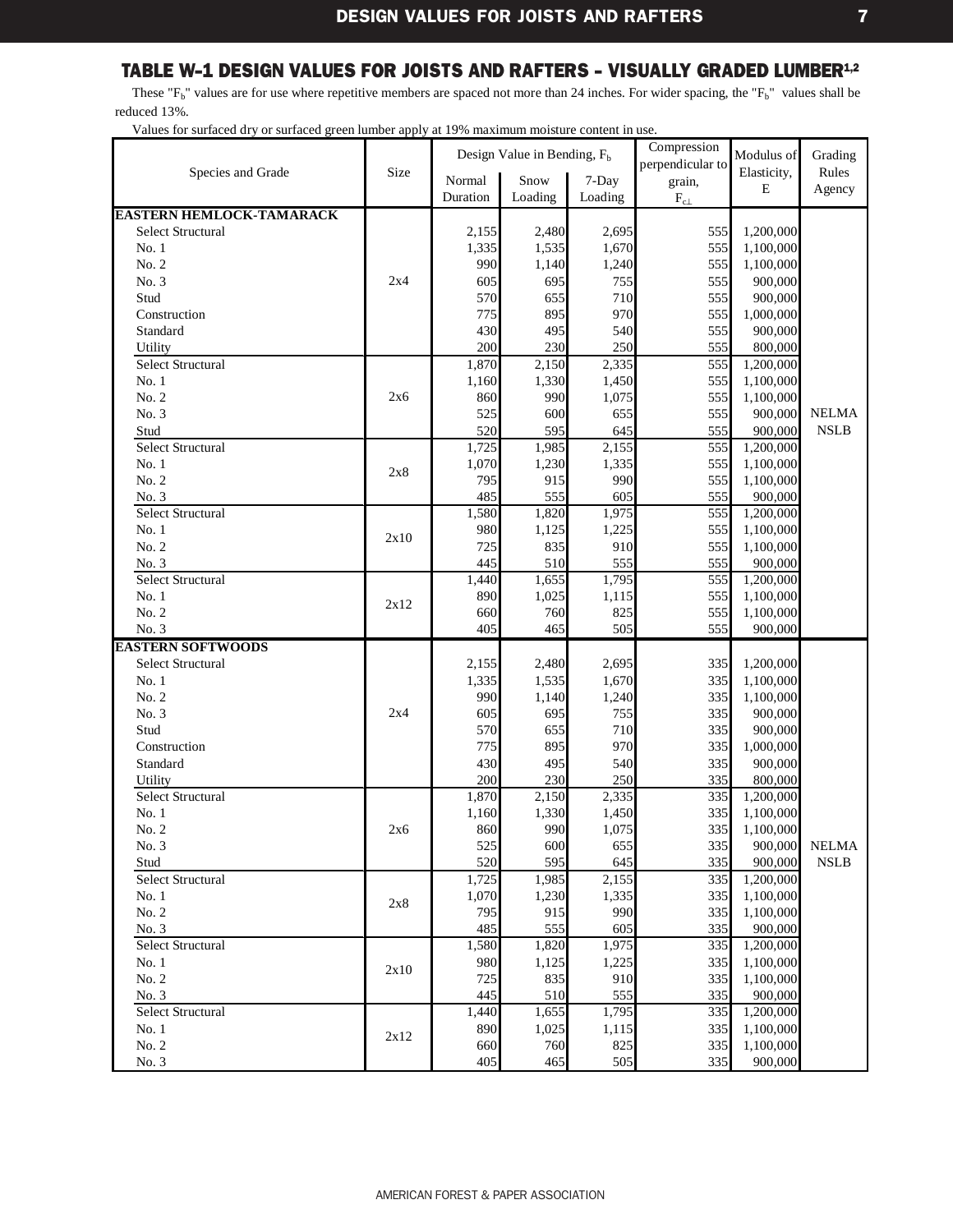<span id="page-10-0"></span>These " $F_b$ " values are for use where repetitive members are spaced not more than 24 inches. For wider spacing, the " $F_b$ " values shall be reduced 13%.

|                           |      |          | Design Value in Bending, $F_b$ |         | Compression      | Modulus of  | Grading      |
|---------------------------|------|----------|--------------------------------|---------|------------------|-------------|--------------|
| Species and Grade         | Size | Normal   | Snow                           | 7-Day   | perpendicular to | Elasticity, | Rules        |
|                           |      | Duration | Loading                        |         | grain,           | $\bf E$     | Agency       |
|                           |      |          |                                | Loading | $F_{c\perp}$     |             |              |
| <b>EASTERN WHITE PINE</b> |      |          |                                |         |                  |             |              |
| <b>Select Structural</b>  |      | 2,155    | 2,480                          | 2,695   | 350              | 1,200,000   |              |
| No.1                      |      | 1,335    | 1,535                          | 1,670   | 350              | 1,100,000   |              |
| No. 2                     |      | 990      | 1,140                          | 1,240   | 350              | 1,100,000   |              |
| No. 3                     | 2x4  | 605      | 695                            | 755     | 350              | 900,000     |              |
| Stud                      |      | 570      | 655                            | 710     | 350              | 900,000     |              |
| Construction              |      | 775      | 895                            | 970     | 350              | 1,000,000   |              |
| Standard                  |      | 430      | 495                            | 540     | 350              | 900,000     |              |
| Utility                   |      | 200      | 230                            | 250     | 350              | 800,000     |              |
| <b>Select Structural</b>  |      | 1,870    | 2,150                          | 2,335   | 350              | 1,200,000   |              |
| No.1                      |      | 1,160    | 1,330                          | 1,450   | 350              | 1,100,000   |              |
| No. 2                     | 2x6  | 860      | 990                            | 1,075   | 350              | 1,100,000   |              |
| No. 3                     |      | 525      | 600                            | 655     | 350              | 900,000     | <b>NELMA</b> |
| Stud                      |      | 520      | 595                            | 645     | 350              | 900,000     | <b>NSLB</b>  |
| <b>Select Structural</b>  |      | 1,725    | 1,985                          | 2,155   | 350              | 1,200,000   |              |
| No.1                      | 2x8  | 1,070    | 1,230                          | 1,335   | 350              | 1,100,000   |              |
| No. 2                     |      | 795      | 915                            | 990     | 350              | 1,100,000   |              |
| No. 3                     |      | 485      | 555                            | 605     | 350              | 900,000     |              |
| Select Structural         |      | 1,580    | 1,820                          | 1,975   | 350              | 1,200,000   |              |
| No.1                      | 2x10 | 980      | 1,125                          | 1,225   | 350              | 1,100,000   |              |
| No. 2                     |      | 725      | 835                            | 910     | 350              | 1,100,000   |              |
| No. 3                     |      | 445      | 510                            | 555     | 350              | 900,000     |              |
| <b>Select Structural</b>  |      | 1,440    | 1,655                          | 1,795   | 350              | 1,200,000   |              |
| No.1                      | 2x12 | 890      | 1,025                          | 1,115   | 350              | 1,100,000   |              |
| No. 2                     |      | 660      | 760                            | 825     | 350              | 1,100,000   |              |
| No. 3                     |      | 405      | 465                            | 505     | 350              | 900,000     |              |
| <b>HEM-FIR</b>            |      |          |                                |         |                  |             |              |
| <b>Select Structural</b>  |      | 2,415    | 2,775                          | 3,020   | 405              | 1,600,000   |              |
| No.1 & Btr                |      | 1,900    | 2,180                          | 2,370   | 405              | 1,500,000   |              |
| No.1                      |      | 1,680    | 1,935                          | 2,100   | 405              | 1,500,000   |              |
| No. 2                     |      | 1,465    | 1,685                          | 1,835   | 405              | 1,300,000   |              |
| No. 3                     | 2x4  | 865      | 990                            | 1,080   | 405              | 1,200,000   |              |
| Stud                      |      | 855      | 980                            | 1,065   | 405              | 1,200,000   |              |
| Construction              |      | 1,120    | 1,290                          | 1,400   | 405              | 1,300,000   |              |
| Standard                  |      | 635      | 725                            | 790     | 405              | 1,200,000   |              |
| Utility                   |      | 290      | 330                            | 360     | 405              | 1,100,000   |              |
| <b>Select Structural</b>  |      | 2,095    | 2,405                          | 2,615   | 405              | 1,600,000   |              |
| No.1 & Btr                |      | 1,645    | 1,890                          | 2,055   | 405              | 1,500,000   |              |
| No.1                      |      | 1,460    | 1,675                          | 1,820   | 405              | 1,500,000   |              |
| No. 2                     | 2x6  | 1,270    | 1,460                          | 1,590   | 405              | 1,300,000   |              |
| No. 3                     |      | 750      | 860                            | 935     | 405              | 1,200,000   |              |
| Stud                      |      | 775      | 895                            | 970     | 405              | 1,200,000   | <b>WCLIB</b> |
| Select Structural         |      | 1,930    | 2,220                          | 2,415   | 405              | 1,600,000   | <b>WWPA</b>  |
| No.1 & Btr                |      | 1,520    | 1,745                          | 1,900   | 405              | 1,500,000   |              |
| No.1                      | 2x8  | 1,345    | 1,545                          | 1,680   | 405              | 1,500,000   |              |
| No. 2                     |      | 1,175    | 1,350                          | 1,465   | 405              | 1,300,000   |              |
| No. 3                     |      | 690      | 795                            | 865     | 405              | 1,200,000   |              |
| Select Structural         |      | 1,770    | 2,035                          | 2,215   | 405              | 1,600,000   |              |
| No.1 & Btr                |      | 1,390    | 1,600                          | 1,740   | 405              | 1,500,000   |              |
| No. 1                     | 2x10 | 1,235    | 1,420                          | 1,540   | 405              | 1,500,000   |              |
| No. 2                     |      | 1,075    | 1,235                          | 1,345   | 405              | 1,300,000   |              |
| No. 3                     |      | 635      | 725                            | 790     | 405              | 1,200,000   |              |
| <b>Select Structural</b>  |      | 1,610    | 1,850                          | 2,015   | 405              | 1,600,000   |              |
| No.1 & Btr                |      | 1,265    | 1,455                          | 1,580   | 405              | 1,500,000   |              |
| No. 1                     | 2x12 | 1,120    | 1,290                          | 1,400   | 405              | 1,500,000   |              |
| No. 2                     |      | 980      | 1,125                          | 1,220   | 405              | 1,300,000   |              |
| No. 3                     |      | 575      | 660                            | 720     | 405              | 1,200,000   |              |
|                           |      |          |                                |         |                  |             |              |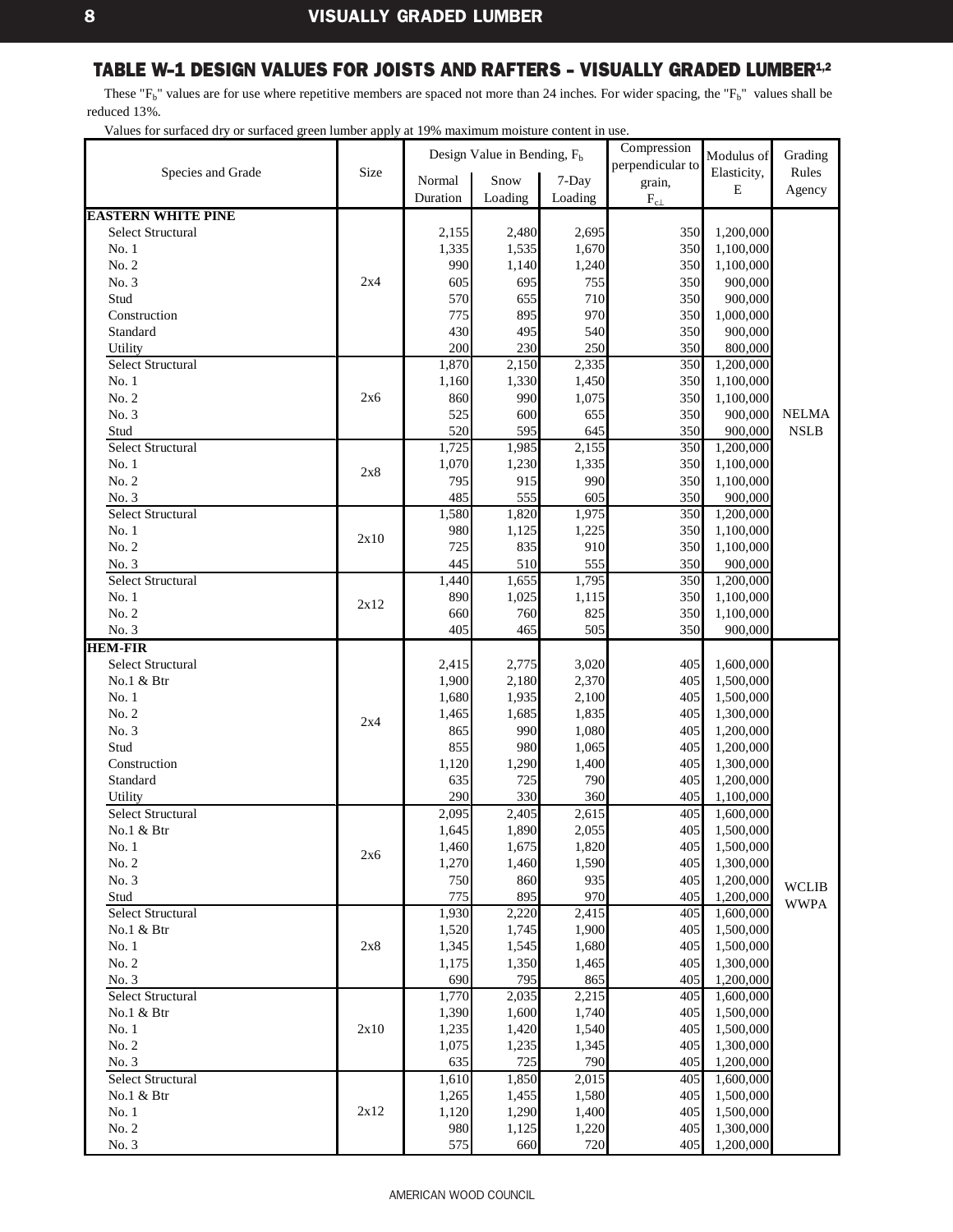<span id="page-11-0"></span>These " $F_b$ " values are for use where repetitive members are spaced not more than 24 inches. For wider spacing, the " $F_b$ " values shall be reduced 13%.

|                           |      |              | Design Value in Bending, F <sub>b</sub> |                | Compression      | Modulus of             | Grading      |
|---------------------------|------|--------------|-----------------------------------------|----------------|------------------|------------------------|--------------|
| Species and Grade         | Size |              |                                         |                | perpendicular to | Elasticity,            | Rules        |
|                           |      | Normal       | Snow                                    | 7-Day          | grain,           | E                      | Agency       |
|                           |      | Duration     | Loading                                 | Loading        | $\rm F_{c\perp}$ |                        |              |
| <b>HEM-FIR (NORTH)</b>    |      |              |                                         |                |                  |                        |              |
| <b>Select Structural</b>  |      | 2,245        | 2,580                                   | 2,805          | 405              | 1,700,000              |              |
| No. 1 &Btr                |      | 2,070        | 2,380                                   | 2,590          | 405              | 1,700,000              |              |
| No. 1/No. 2               |      | 1,725        | 1,985                                   | 2,155          | 405              | 1,600,000              |              |
| No. 3                     | 2x4  | 990          | 1,140                                   | 1,240          | 405              | 1,400,000              |              |
| Stud                      |      | 980          | 1,125                                   | 1,225          | 405              | 1,400,000              |              |
| Construction<br>Standard  |      | 1,325        | 1,520<br>860                            | 1,655          | 405<br>405       | 1,500,000<br>1,400,000 |              |
| Utility                   |      | 750          | 395                                     | 935            | 405              |                        |              |
| Select Structural         |      | 345<br>1,945 | 2,235                                   | 430<br>2,430   | 405              | 1,300,000<br>1,700,000 |              |
| No. 1 &Btr                |      | 1,795        | 2,065                                   | 2,245          | 405              | 1,700,000              |              |
| No. 1/No. 2               | 2x6  | 1,495        | 1,720                                   | 1,870          | 405              | 1,600,000              |              |
| No. 3                     |      | 860          | 990                                     | 1,075          | 405              | 1,400,000              |              |
| Stud                      |      | 890          | 1,025                                   | 1,115          | 405              | 1,400,000              | <b>NLGA</b>  |
| <b>Select Structural</b>  |      | 1,795        | 2,065                                   | 2,245          | 405              | 1,700,000              |              |
| No. 1 &Btr                |      | 1,655        | 1,905                                   | 2,070          | 405              | 1,700,000              |              |
| No. 1/No. 2               | 2x8  | 1,380        | 1,585                                   | 1,725          | 405              | 1,600,000              |              |
| No. 3                     |      | 795          | 915                                     | 990            | 405              | 1,400,000              |              |
| <b>Select Structural</b>  |      | 1,645        | 1,890                                   | 2,055          | 405              | 1,700,000              |              |
| No. 1 &Btr                |      | 1,520        | 1,745                                   | 1,900          | 405              | 1,700,000              |              |
| No. 1/No. 2               | 2x10 | 1,265        | 1,455                                   | 1,580          | 405              | 1,600,000              |              |
| No. 3                     |      | 725          | 835                                     | 910            | 405              | 1,400,000              |              |
| Select Structural         |      | 1,495        | 1,720                                   | 1,870          | 405              | 1,700,000              |              |
| No. 1 & Btr               |      | 1,380        | 1,585                                   | 1,725          | 405              | 1,700,000              |              |
| No. 1/No. 2               | 2x12 | 1,150        | 1,325                                   | 1,440          | 405              | 1,600,000              |              |
| No. 3                     |      | 660          | 760                                     | 825            | 405              | 1,400,000              |              |
| <b>MIXED MAPLE</b>        |      |              |                                         |                |                  |                        |              |
| <b>Select Structural</b>  |      | 1,725        | 1,985                                   | 2,155          | 620              | 1,300,000              |              |
| No.1                      |      | 1,250        | 1,440                                   | 1,565          | 620              | 1,200,000              |              |
| No. 2                     |      | 1,210        | 1,390                                   | 1,510          | 620              | 1,100,000              |              |
| No. 3                     | 2x4  | 690          | 795                                     | 865            | 620              | 1,000,000              |              |
| Stud                      |      | 695          | 800                                     | 870            | 620              | 1,000,000              |              |
| Construction              |      | 920          | 1,060                                   | 1,150          | 620              | 1,100,000              |              |
| Standard                  |      | 520          | 595                                     | 645            | 620              | 1,000,000              |              |
| Utility                   |      | 260          | 300                                     | 325            | 620              | 900,000                |              |
| <b>Select Structural</b>  |      | 1,495        | 1,720                                   | 1,870          | 620              | 1,300,000              |              |
| No.1                      |      | 1,085        | 1,245                                   | 1,355<br>1,310 | 620              | 1,200,000              |              |
| No. 2<br>No. 3            | 2x6  | 1,045        | 1,205<br>690                            |                | 620              | 1,100,000<br>1,000,000 |              |
|                           |      | 600<br>635   | 725                                     | 750<br>790     | 620<br>620       | 1,000,000              | <b>NELMA</b> |
| Stud<br>Select Structural |      | 1,380        | 1,585                                   | 1,725          | 620              | 1,300,000              |              |
| No.1                      |      | 1,000        | 1,150                                   | 1,250          | 620              | 1,200,000              |              |
| No. 2                     | 2x8  | 965          | 1,110                                   | 1,210          | 620              | 1,100,000              |              |
| No. 3                     |      | 550          | 635                                     | 690            | 620              | 1,000,000              |              |
| Select Structural         |      | 1,265        | 1,455                                   | 1,580          | 620              | 1,300,000              |              |
| No.1                      |      | 915          | 1,055                                   | 1,145          | 620              | 1,200,000              |              |
| No. 2                     | 2x10 | 885          | 1,020                                   | 1,105          | 620              | 1,100,000              |              |
| No. 3                     |      | 505          | 580                                     | 635            | 620              | 1,000,000              |              |
| Select Structural         |      | 1,150        | 1,325                                   | 1,440          | 620              | 1,300,000              |              |
| No. 1                     |      | 835          | 960                                     | 1,040          | 620              | 1,200,000              |              |
| No. 2                     | 2x12 | 805          | 925                                     | 1,005          | 620              | 1,100,000              |              |
| No. 3                     |      | 460          | 530                                     | 575            | 620              | 1,000,000              |              |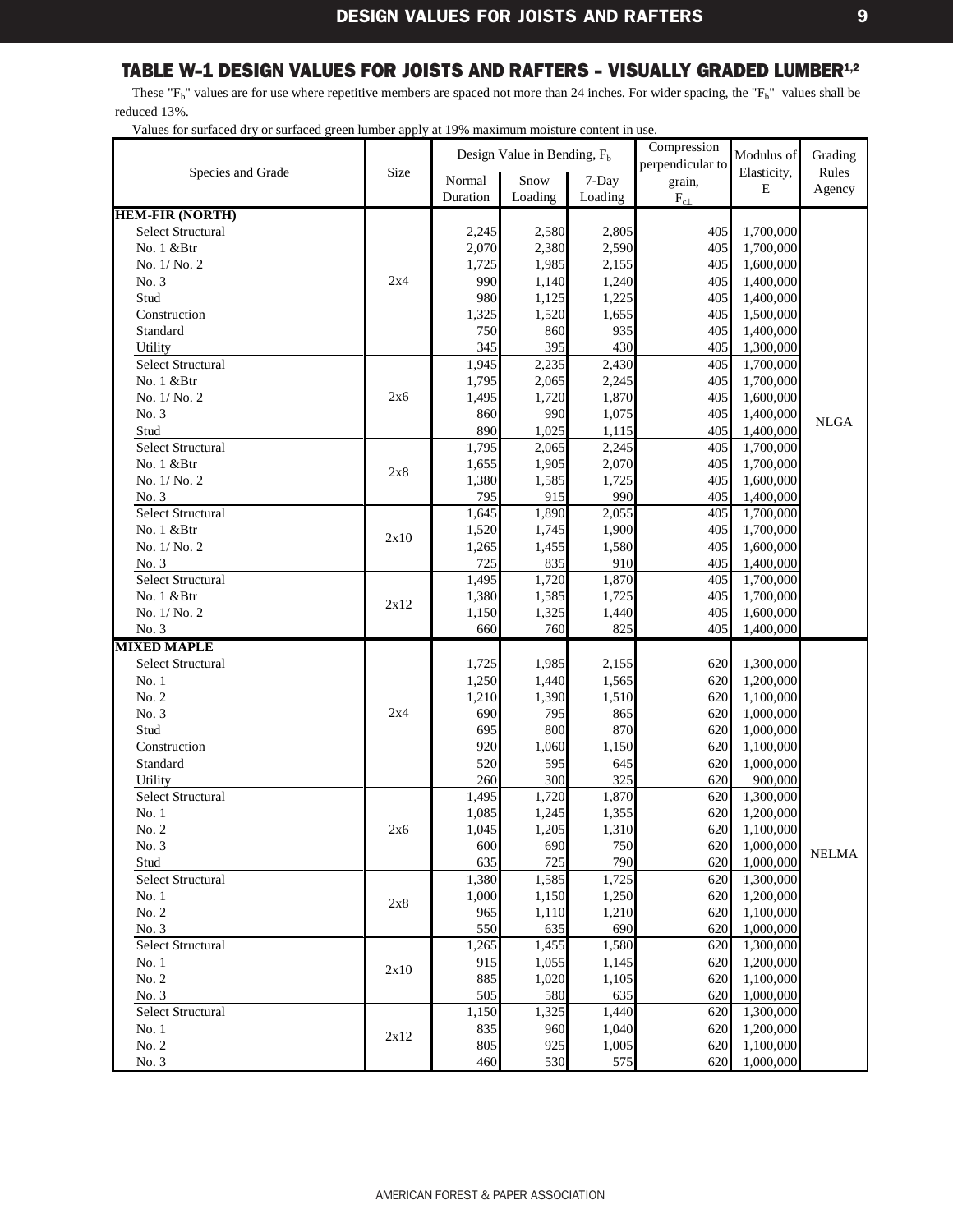<span id="page-12-0"></span>These " $F_b$ " values are for use where repetitive members are spaced not more than 24 inches. For wider spacing, the " $F_b$ " values shall be reduced 13%.

|                            |      |          | Design Value in Bending, $F_b$ |         | Compression      | Modulus of  | Grading      |
|----------------------------|------|----------|--------------------------------|---------|------------------|-------------|--------------|
| Species and Grade          | Size |          |                                |         | perpendicular to | Elasticity, | Rules        |
|                            |      | Normal   | Snow                           | 7-Day   | grain,           | E           | Agency       |
|                            |      | Duration | Loading                        | Loading | $\rm F_{c\perp}$ |             |              |
| <b>MIXED OAK</b>           |      |          |                                |         |                  |             |              |
| <b>Select Structural</b>   |      | 1,985    | 2,280                          | 2,480   | 800              | 1,100,000   |              |
| No.1                       |      | 1,425    | 1,635                          | 1,780   | 800              | 1,000,000   |              |
| No. 2                      |      | 1,380    | 1,585                          | 1,725   | 800              | 900,000     |              |
| No. 3                      | 2x4  | 820      | 940                            | 1,025   | 800              | 800,000     |              |
| Stud                       |      | 790      | 910                            | 990     | 800              | 800,000     |              |
| Construction               |      | 1,065    | 1,225                          | 1,330   | 800              | 900,000     |              |
| Standard                   |      | 605      | 695                            | 755     | 800              | 800,000     |              |
| Utility                    |      | 290      | 330                            | 360     | 800              | 800,000     |              |
| <b>Select Structural</b>   |      | 1,720    | 1,975                          | 2,150   | 800              | 1,100,000   |              |
| No.1                       |      | 1,235    | 1,420                          | 1,540   | 800              | 1,000,000   |              |
| No. 2                      | 2x6  | 1,195    | 1,375                          | 1,495   | 800              | 900,000     |              |
| No. 3                      |      | 710      | 815                            | 890     | 800              | 800,000     | <b>NELMA</b> |
| Stud                       |      | 720      | 825                            | 900     | 800              | 800,000     |              |
| <b>Select Structural</b>   |      | 1,585    | 1,825                          | 1,985   | 800              | 1,100,000   |              |
| No.1                       | 2x8  | 1,140    | 1,310                          | 1,425   | 800              | 1,000,000   |              |
| No. 2                      |      | 1,105    | 1,270                          | 1,380   | 800              | 900,000     |              |
| No. 3                      |      | 655      | 755                            | 820     | 800              | 800,000     |              |
| <b>Select Structural</b>   |      | 1,455    | 1,675                          | 1,820   | 800              | 1,100,000   |              |
| No.1                       | 2x10 | 1,045    | 1,200                          | 1,305   | 800              | 1,000,000   |              |
| No. 2                      |      | 1,010    | 1,165                          | 1,265   | 800              | 900,000     |              |
| No. 3                      |      | 600      | 690                            | 750     | 800              | 800,000     |              |
| Select Structural          |      | 1,325    | 1,520                          | 1,655   | 800              | 1,100,000   |              |
| No.1                       | 2x12 | 950      | 1,090                          | 1,185   | 800              | 1,000,000   |              |
| No. 2                      |      | 920      | 1,060                          | 1,150   | 800              | 900,000     |              |
| No. 3                      |      | 545      | 630                            | 685     | 800              | 800,000     |              |
| <b>MIXED SOUTHERN PINE</b> |      |          |                                |         |                  |             |              |
| <b>Select Structural</b>   |      | 2,360    | 2,710                          | 2,945   | 565              | 1,600,000   |              |
| No.1                       |      | 1,670    | 1,920                          | 2,085   | 565              | 1,500,000   |              |
| No.2                       | 2x4  | 1,495    | 1,720                          | 1,870   | 565              | 1,400,000   |              |
| No.3 and Stud              |      | 865      | 990                            | 1,080   | 565              | 1,200,000   |              |
| Construction               |      | 1,150    | 1,325                          | 1,440   | 565              | 1,300,000   |              |
| Standard                   |      | 635      | 725                            | 790     | 565              | 1,200,000   |              |
| Utility                    |      | 315      | 365                            | 395     | 565              | 1,100,000   |              |
| <b>Select Structural</b>   |      | 2,130    | 2,445                          | 2,660   | 565              | 1,600,000   |              |
| No.1                       | 2x6  | 1,495    | 1,720                          | 1,870   | 565              | 1,500,000   |              |
| No.2                       |      | 1,325    | 1,520                          | 1,655   | 565              | 1,400,000   |              |
| No.3 and Stud              |      | 775      | 895                            | 970     | 565              | 1,200,000   | <b>SPIB</b>  |
| Select Structural          |      | 2,015    | 2,315                          | 2,515   | 565              | 1,600,000   |              |
| No.1                       |      | 1,380    | 1,585                          | 1,725   | 565              | 1,500,000   |              |
| No.2                       | 2x8  | 1,210    | 1,390                          | 1,510   | 565              | 1,400,000   |              |
| No.3 and Stud              |      | 720      | 825                            | 900     | 565              | 1,200,000   |              |
| Select Structural          |      | 1,725    | 1,985                          | 2,155   | 565              | 1,600,000   |              |
| No.1                       |      | 1,210    | 1,390                          | 1,510   | 565              | 1,500,000   |              |
| No.2                       | 2x10 | 1,065    | 1,225                          | 1,330   | 565              | 1,400,000   |              |
| No.3 and Stud              |      | 605      | 695                            | 755     | 565              | 1,200,000   |              |
| Select Structural          |      | 1,610    | 1,850                          | 2,015   | 565              | 1,600,000   |              |
| No.1                       |      | 1,120    | 1,290                          | 1,400   | 565              | 1,500,000   |              |
| No.2                       | 2x12 | 1,005    | 1,155                          | 1,260   | 565              | 1,400,000   |              |
| No.3 and Stud              |      | 575      | 660                            | 720     | 565              | 1,200,000   |              |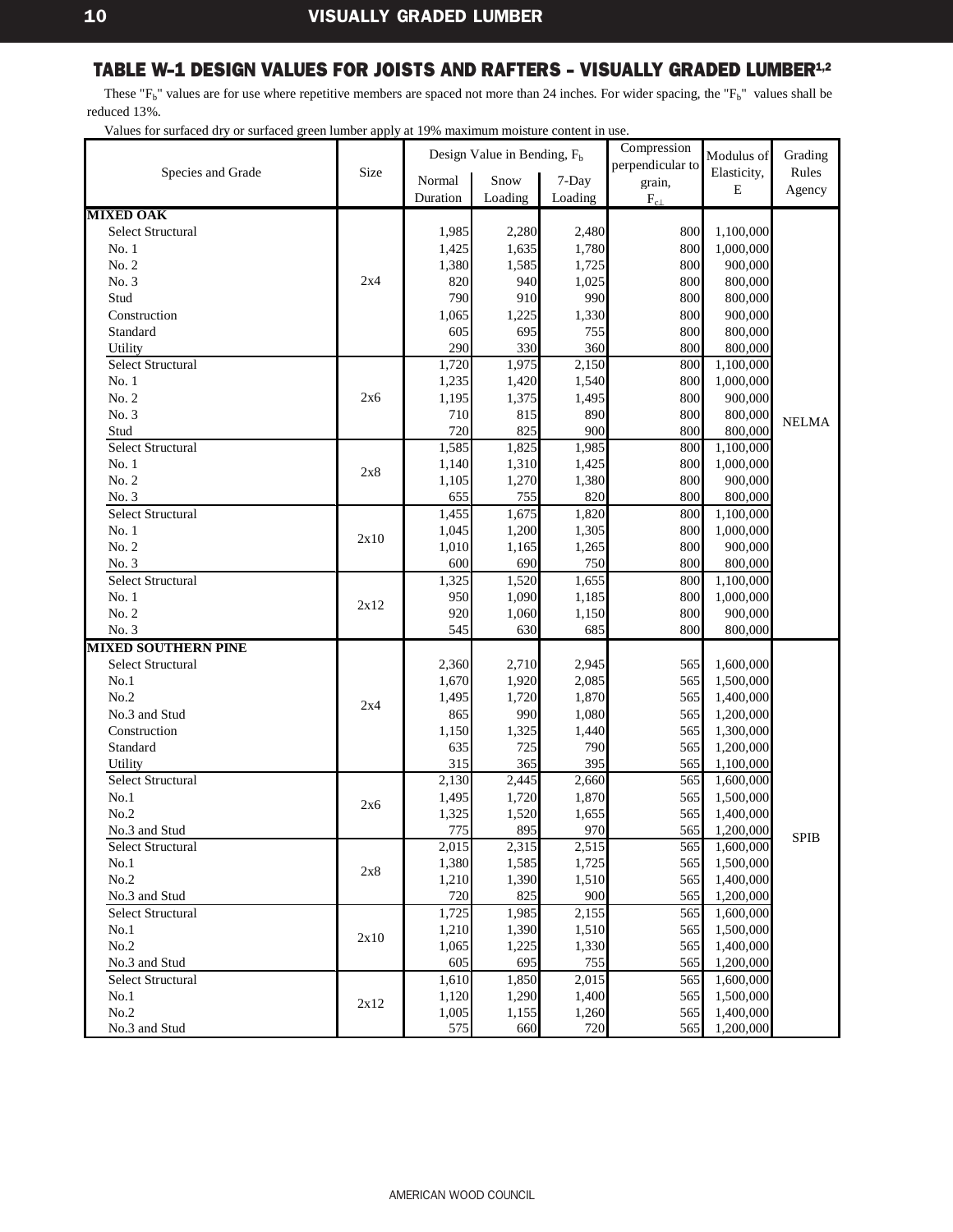<span id="page-13-0"></span>These " $F_b$ " values are for use where repetitive members are spaced not more than 24 inches. For wider spacing, the " $F_b$ " values shall be reduced 13%.

|                              |      |            | Design Value in Bending, $F_h$ |              | Compression      | Modulus of             | Grading      |
|------------------------------|------|------------|--------------------------------|--------------|------------------|------------------------|--------------|
| Species and Grade            | Size |            |                                |              | perpendicular to | Elasticity,            | Rules        |
|                              |      | Normal     | Snow                           | 7-Day        | grain,           | $\mathbf E$            | Agency       |
|                              |      | Duration   | Loading                        | Loading      | $\rm F_{c\perp}$ |                        |              |
| <b>NORTHERN RED OAK</b>      |      |            |                                |              |                  |                        |              |
| <b>Select Structural</b>     |      | 2,415      | 2,775                          | 3,020        | 885              | 1,400,000              |              |
| No. 1                        |      | 1,725      | 1,985                          | 2,155        | 885              | 1,400,000              |              |
| No. 2                        |      | 1,680      | 1,935                          | 2,100        | 885              | 1,300,000              |              |
| No. 3                        | 2x4  | 950        | 1,090                          | 1,185        | 885              | 1,200,000              |              |
| Stud                         |      | 950        | 1,090                          | 1,185        | 885              | 1,200,000              |              |
| Construction                 |      | 1,265      | 1,455                          | 1,580        | 885              | 1,200,000              |              |
| Standard                     |      | 720        | 825                            | 900          | 885              | 1,100,000              |              |
| Utility                      |      | 345        | 395                            | 430          | 885              | 1,000,000              |              |
| <b>Select Structural</b>     |      | 2,095      | 2,405                          | 2,615        | 885              | 1,400,000              |              |
| No. 1                        |      | 1,495      | 1,720                          | 1,870        | 885              | 1,400,000              |              |
| No. 2                        | 2x6  | 1,460      | 1,675                          | 1,820        | 885              | 1,300,000              |              |
| No. 3                        |      | 820        | 945                            | 1,030        | 885              | 1,200,000              | <b>NELMA</b> |
| Stud                         |      | 865        | 990                            | 1,080        | 885              | 1,200,000              |              |
| Select Structural            |      | 1,930      | $\overline{2,220}$             | 2,415        | 885              | 1,400,000              |              |
| No.1                         | 2x8  | 1,380      | 1,585                          | 1,725        | 885              | 1,400,000              |              |
| No. 2                        |      | 1,345      | 1,545                          | 1,680        | 885              | 1,300,000              |              |
| No. 3                        |      | 760        | 875                            | 950          | 885              | 1,200,000              |              |
| <b>Select Structural</b>     |      | 1,770      | 2,035                          | 2,215        | 885              | 1,400,000              |              |
| No. 1                        | 2x10 | 1,265      | 1,455                          | 1,580        | 885              | 1,400,000              |              |
| No. 2                        |      | 1,235      | 1,420                          | 1,540        | 885              | 1,300,000              |              |
| No. 3                        |      | 695        | 800                            | 870          | 885              | 1,200,000              |              |
| Select Structural            |      | 1,610      | 1,850                          | 2,015        | 885              | 1,400,000              |              |
| No. 1                        | 2x12 | 1,150      | 1,325                          | 1,440        | 885              | 1,400,000              |              |
| No. 2                        |      | 1,120      | 1,290                          | 1,400        | 885              | 1,300,000              |              |
| No. 3                        |      | 635        | 725                            | 790          | 885              | 1,200,000              |              |
| <b>NORTHERN SPECIES</b>      |      |            |                                |              |                  |                        |              |
| Select Structural            |      | 1,680      | 1,935                          | 2,100        | 350              | 1,100,000              |              |
| No. 1/No. 2                  |      | 1,080      | 1,240                          | 1,350        | 350              | 1,100,000              |              |
| No. 3                        | 2x4  | 605        | 695                            | 755          | 350              | 1,000,000              |              |
| Stud                         |      | 600        | 690                            | 750          | 350              | 1,000,000              |              |
| Construction<br>Standard     |      | 805        | 925<br>530                     | 1,005<br>575 | 350<br>350       | 1,000,000              |              |
|                              |      | 460<br>200 | 230                            | 250          | 350              | 900,000<br>900,000     |              |
| Utility<br>Select Structural |      | 1,460      | 1,675                          | 1,820        | 350              | 1,100,000              |              |
| No. 1/No. 2                  |      | 935        | 1,075                          | 1,170        | 350              | 1,100,000              |              |
| No. 3                        | 2x6  | 525        | 600                            |              | 350              |                        | <b>NLGA</b>  |
| Stud                         |      | 545        | 630                            | 655<br>685   | 350              | 1,000,000<br>1,000,000 |              |
| Select Structural            |      | 1,345      | 1,545                          | 1,680        | 350              | 1,100,000              |              |
| No. 1/No. 2                  | 2x8  | 865        | 990                            | 1,080        | 350              | 1,100,000              |              |
| No. 3                        |      | 485        | 555                            | 605          | 350              | 1,000,000              |              |
| Select Structural            |      | 1,235      | 1,420                          | 1,540        | 350              | 1,100,000              |              |
| No. 1/No. 2                  | 2x10 | 790        | 910                            | 990          | 350              | 1,100,000              |              |
| No. 3                        |      | 445        | 510                            | 555          | 350              | 1,000,000              |              |
| Select Structural            |      | 1,120      | 1,290                          | 1,400        | 350              | 1,100,000              |              |
| No. 1/No. 2                  | 2x12 | 720        | 825                            | 900          | 350              | 1,100,000              |              |
| No. 3                        |      | 405        | 465                            | 505          | 350              | 1,000,000              |              |
|                              |      |            |                                |              |                  |                        |              |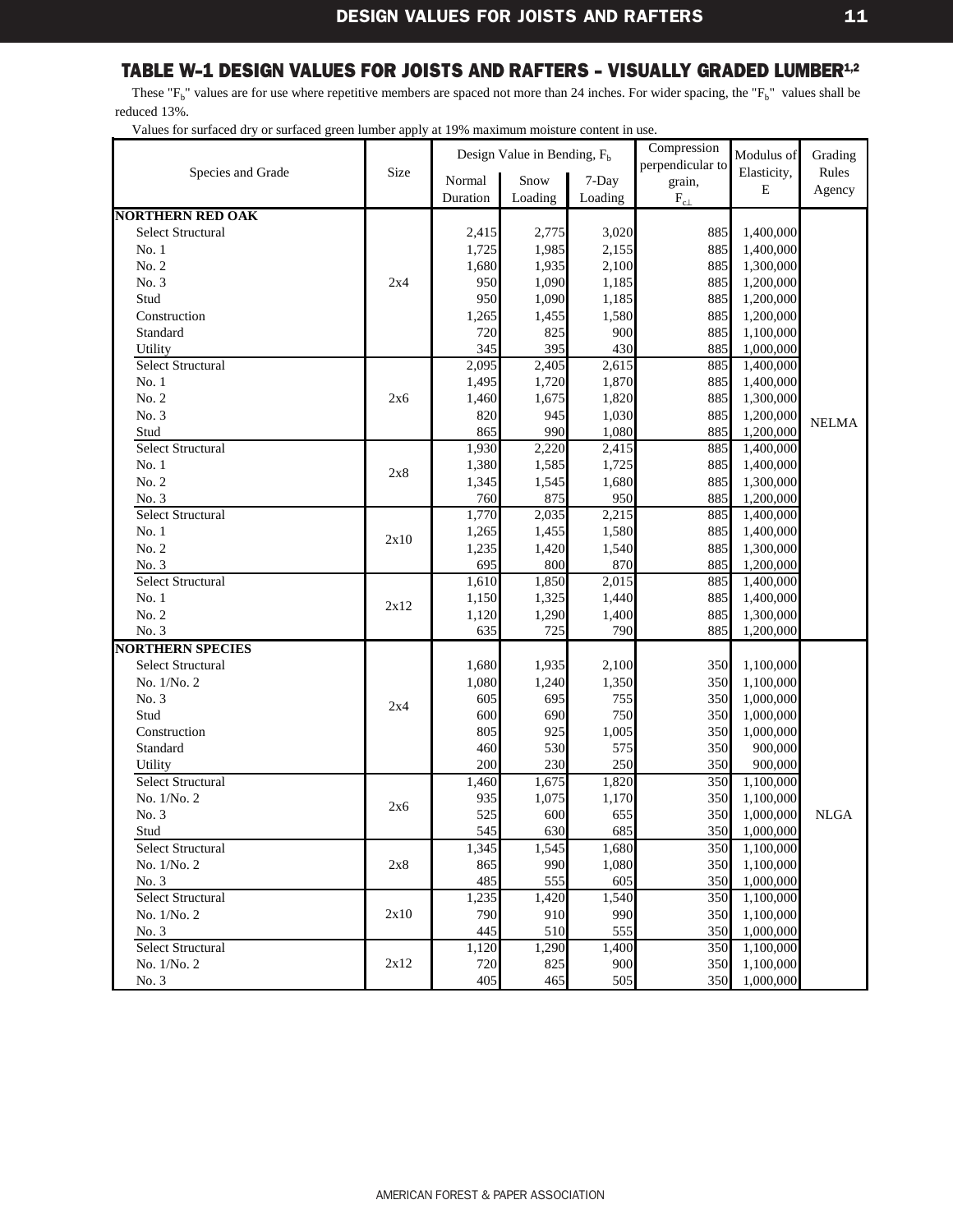<span id="page-14-0"></span>These " $F_b$ " values are for use where repetitive members are spaced not more than 24 inches. For wider spacing, the " $F_b$ " values shall be reduced 13%.

| Design Value in Bending, $F_b$<br>Modulus of<br>perpendicular to<br>Size<br>Elasticity,<br>Species and Grade<br>Normal<br>Snow<br>7-Day<br>grain,<br>Ε<br>Duration<br>Loading<br>Loading<br>$\rm F_{c\perp}$<br><b>NORTHERN WHITE CEDAR</b><br>370<br><b>Select Structural</b><br>1,670<br>800,000<br>1,335<br>1,535<br>370<br>990<br>700,000<br>1,140<br>1,240<br>No.1<br>370<br>No. 2<br>950<br>1,090<br>1,185<br>700,000<br>370<br>700<br>No. 3<br>2x4<br>560<br>645<br>600,000<br>Stud<br>540<br>620<br>370<br>670<br>600,000<br>825<br>370<br>900<br>700,000<br>Construction<br>720<br>465<br>370<br>405<br>505<br>600,000<br>Standard<br>200<br>230<br>370<br>250<br>Utility<br>600,000<br>370<br><b>Select Structural</b><br>1,160<br>1,330<br>1,450<br>800,000<br>990<br>1,075<br>370<br>860<br>700,000<br>No.1<br>370<br>820<br>945<br>1,030<br>No. 2<br>700,000<br>2x6<br>370<br>No. 3<br>485<br>560<br>605<br>600,000<br><b>NELMA</b><br>370<br>490<br>560<br>610<br>600,000<br>Stud | Grading      |
|-------------------------------------------------------------------------------------------------------------------------------------------------------------------------------------------------------------------------------------------------------------------------------------------------------------------------------------------------------------------------------------------------------------------------------------------------------------------------------------------------------------------------------------------------------------------------------------------------------------------------------------------------------------------------------------------------------------------------------------------------------------------------------------------------------------------------------------------------------------------------------------------------------------------------------------------------------------------------------------------------|--------------|
|                                                                                                                                                                                                                                                                                                                                                                                                                                                                                                                                                                                                                                                                                                                                                                                                                                                                                                                                                                                                 | Rules        |
|                                                                                                                                                                                                                                                                                                                                                                                                                                                                                                                                                                                                                                                                                                                                                                                                                                                                                                                                                                                                 | Agency       |
|                                                                                                                                                                                                                                                                                                                                                                                                                                                                                                                                                                                                                                                                                                                                                                                                                                                                                                                                                                                                 |              |
|                                                                                                                                                                                                                                                                                                                                                                                                                                                                                                                                                                                                                                                                                                                                                                                                                                                                                                                                                                                                 |              |
|                                                                                                                                                                                                                                                                                                                                                                                                                                                                                                                                                                                                                                                                                                                                                                                                                                                                                                                                                                                                 |              |
|                                                                                                                                                                                                                                                                                                                                                                                                                                                                                                                                                                                                                                                                                                                                                                                                                                                                                                                                                                                                 |              |
|                                                                                                                                                                                                                                                                                                                                                                                                                                                                                                                                                                                                                                                                                                                                                                                                                                                                                                                                                                                                 |              |
|                                                                                                                                                                                                                                                                                                                                                                                                                                                                                                                                                                                                                                                                                                                                                                                                                                                                                                                                                                                                 |              |
|                                                                                                                                                                                                                                                                                                                                                                                                                                                                                                                                                                                                                                                                                                                                                                                                                                                                                                                                                                                                 |              |
|                                                                                                                                                                                                                                                                                                                                                                                                                                                                                                                                                                                                                                                                                                                                                                                                                                                                                                                                                                                                 |              |
|                                                                                                                                                                                                                                                                                                                                                                                                                                                                                                                                                                                                                                                                                                                                                                                                                                                                                                                                                                                                 |              |
|                                                                                                                                                                                                                                                                                                                                                                                                                                                                                                                                                                                                                                                                                                                                                                                                                                                                                                                                                                                                 |              |
|                                                                                                                                                                                                                                                                                                                                                                                                                                                                                                                                                                                                                                                                                                                                                                                                                                                                                                                                                                                                 |              |
|                                                                                                                                                                                                                                                                                                                                                                                                                                                                                                                                                                                                                                                                                                                                                                                                                                                                                                                                                                                                 |              |
|                                                                                                                                                                                                                                                                                                                                                                                                                                                                                                                                                                                                                                                                                                                                                                                                                                                                                                                                                                                                 |              |
|                                                                                                                                                                                                                                                                                                                                                                                                                                                                                                                                                                                                                                                                                                                                                                                                                                                                                                                                                                                                 |              |
| <b>Select Structural</b><br>1,230<br>370<br>800,000<br>1,070<br>1,335                                                                                                                                                                                                                                                                                                                                                                                                                                                                                                                                                                                                                                                                                                                                                                                                                                                                                                                           |              |
| 915<br>990<br>370<br>700,000<br>No.1<br>795                                                                                                                                                                                                                                                                                                                                                                                                                                                                                                                                                                                                                                                                                                                                                                                                                                                                                                                                                     |              |
| 2x8<br>875<br>370<br>No. 2<br>760<br>950<br>700,000                                                                                                                                                                                                                                                                                                                                                                                                                                                                                                                                                                                                                                                                                                                                                                                                                                                                                                                                             |              |
| 370<br>450<br>515<br>560<br>No. 3<br>600,000                                                                                                                                                                                                                                                                                                                                                                                                                                                                                                                                                                                                                                                                                                                                                                                                                                                                                                                                                    |              |
| 370<br><b>Select Structural</b><br>980<br>1,125<br>1,225<br>800,000                                                                                                                                                                                                                                                                                                                                                                                                                                                                                                                                                                                                                                                                                                                                                                                                                                                                                                                             |              |
| 835<br>370<br>725<br>910<br>700,000<br>No.1                                                                                                                                                                                                                                                                                                                                                                                                                                                                                                                                                                                                                                                                                                                                                                                                                                                                                                                                                     |              |
| 2x10<br>695<br>800<br>870<br>370<br>No. 2<br>700,000                                                                                                                                                                                                                                                                                                                                                                                                                                                                                                                                                                                                                                                                                                                                                                                                                                                                                                                                            |              |
| 370<br>410<br>475<br>No. 3<br>515<br>600,000                                                                                                                                                                                                                                                                                                                                                                                                                                                                                                                                                                                                                                                                                                                                                                                                                                                                                                                                                    |              |
| 370<br><b>Select Structural</b><br>890<br>1,025<br>1,115<br>800,000                                                                                                                                                                                                                                                                                                                                                                                                                                                                                                                                                                                                                                                                                                                                                                                                                                                                                                                             |              |
| 760<br>825<br>370<br>No.1<br>660<br>700,000<br>2x12                                                                                                                                                                                                                                                                                                                                                                                                                                                                                                                                                                                                                                                                                                                                                                                                                                                                                                                                             |              |
| 725<br>790<br>370<br>No. 2<br>635<br>700,000                                                                                                                                                                                                                                                                                                                                                                                                                                                                                                                                                                                                                                                                                                                                                                                                                                                                                                                                                    |              |
| 375<br>430<br>370<br>No. 3<br>465<br>600,000                                                                                                                                                                                                                                                                                                                                                                                                                                                                                                                                                                                                                                                                                                                                                                                                                                                                                                                                                    |              |
| <b>RED MAPLE</b>                                                                                                                                                                                                                                                                                                                                                                                                                                                                                                                                                                                                                                                                                                                                                                                                                                                                                                                                                                                |              |
| <b>Select Structural</b><br>2,245<br>2,580<br>2,805<br>615<br>1,700,000                                                                                                                                                                                                                                                                                                                                                                                                                                                                                                                                                                                                                                                                                                                                                                                                                                                                                                                         |              |
| 1,995<br>No.1<br>1,595<br>1,835<br>615<br>1,600,000                                                                                                                                                                                                                                                                                                                                                                                                                                                                                                                                                                                                                                                                                                                                                                                                                                                                                                                                             |              |
| 1,940<br>No. 2<br>1,555<br>1,785<br>615<br>1,500,000                                                                                                                                                                                                                                                                                                                                                                                                                                                                                                                                                                                                                                                                                                                                                                                                                                                                                                                                            |              |
| 615<br>No. 3<br>2x4<br>905<br>1,040<br>1,130<br>1,300,000                                                                                                                                                                                                                                                                                                                                                                                                                                                                                                                                                                                                                                                                                                                                                                                                                                                                                                                                       |              |
| 885<br>Stud<br>1,020<br>1,105<br>615<br>1,300,000                                                                                                                                                                                                                                                                                                                                                                                                                                                                                                                                                                                                                                                                                                                                                                                                                                                                                                                                               |              |
| 615<br>Construction<br>1,390<br>1,510<br>1,210<br>1,400,000                                                                                                                                                                                                                                                                                                                                                                                                                                                                                                                                                                                                                                                                                                                                                                                                                                                                                                                                     |              |
| 760<br>660<br>825<br>615<br>Standard<br>1,300,000                                                                                                                                                                                                                                                                                                                                                                                                                                                                                                                                                                                                                                                                                                                                                                                                                                                                                                                                               |              |
| 315<br>365<br>395<br>615<br>1,200,000<br>Utility                                                                                                                                                                                                                                                                                                                                                                                                                                                                                                                                                                                                                                                                                                                                                                                                                                                                                                                                                |              |
| <b>Select Structural</b><br>2,235<br>2,430<br>615<br>1,945<br>1,700,000<br>No.1                                                                                                                                                                                                                                                                                                                                                                                                                                                                                                                                                                                                                                                                                                                                                                                                                                                                                                                 |              |
| 1,385<br>1,590<br>1,730<br>615<br>1,600,000<br>No. 2                                                                                                                                                                                                                                                                                                                                                                                                                                                                                                                                                                                                                                                                                                                                                                                                                                                                                                                                            |              |
| 1,680<br>1,345<br>1,545<br>615<br>1,500,000<br>2x6<br>905<br>980<br>1,300,000<br>No. 3<br>615                                                                                                                                                                                                                                                                                                                                                                                                                                                                                                                                                                                                                                                                                                                                                                                                                                                                                                   |              |
| 785<br>925<br>615<br>805<br>1,005<br>1,300,000<br>Stud                                                                                                                                                                                                                                                                                                                                                                                                                                                                                                                                                                                                                                                                                                                                                                                                                                                                                                                                          | <b>NELMA</b> |
| 615<br>Select Structural<br>1,795<br>2,065<br>2,245<br>1,700,000                                                                                                                                                                                                                                                                                                                                                                                                                                                                                                                                                                                                                                                                                                                                                                                                                                                                                                                                |              |
| No. 1<br>1,275<br>1,470<br>1,595<br>615<br>1,600,000                                                                                                                                                                                                                                                                                                                                                                                                                                                                                                                                                                                                                                                                                                                                                                                                                                                                                                                                            |              |
| 2x8<br>No. 2<br>1,240<br>1,430<br>1,555<br>615<br>1,500,000                                                                                                                                                                                                                                                                                                                                                                                                                                                                                                                                                                                                                                                                                                                                                                                                                                                                                                                                     |              |
| 725<br>835<br>905<br>615<br>1,300,000<br>No. 3                                                                                                                                                                                                                                                                                                                                                                                                                                                                                                                                                                                                                                                                                                                                                                                                                                                                                                                                                  |              |
| Select Structural<br>2,055<br>1,645<br>1,890<br>615<br>1,700,000                                                                                                                                                                                                                                                                                                                                                                                                                                                                                                                                                                                                                                                                                                                                                                                                                                                                                                                                |              |
| No. 1<br>1,170<br>1,345<br>1,465<br>615<br>1,600,000                                                                                                                                                                                                                                                                                                                                                                                                                                                                                                                                                                                                                                                                                                                                                                                                                                                                                                                                            |              |
| 2x10<br>1,310<br>No. 2<br>1,140<br>1,425<br>615<br>1,500,000                                                                                                                                                                                                                                                                                                                                                                                                                                                                                                                                                                                                                                                                                                                                                                                                                                                                                                                                    |              |
| No. 3<br>665<br>765<br>830<br>615<br>1,300,000                                                                                                                                                                                                                                                                                                                                                                                                                                                                                                                                                                                                                                                                                                                                                                                                                                                                                                                                                  |              |
| <b>Select Structural</b><br>615<br>1,495<br>1,720<br>1,870<br>1,700,000                                                                                                                                                                                                                                                                                                                                                                                                                                                                                                                                                                                                                                                                                                                                                                                                                                                                                                                         |              |
| 1,225<br>615<br>No. 1<br>1,065<br>1,330<br>1,600,000                                                                                                                                                                                                                                                                                                                                                                                                                                                                                                                                                                                                                                                                                                                                                                                                                                                                                                                                            |              |
| 2x12<br>No. 2<br>615<br>1,035<br>1,190<br>1,295<br>1,500,000                                                                                                                                                                                                                                                                                                                                                                                                                                                                                                                                                                                                                                                                                                                                                                                                                                                                                                                                    |              |
| 605<br>695<br>755<br>615<br>1,300,000<br>No. 3                                                                                                                                                                                                                                                                                                                                                                                                                                                                                                                                                                                                                                                                                                                                                                                                                                                                                                                                                  |              |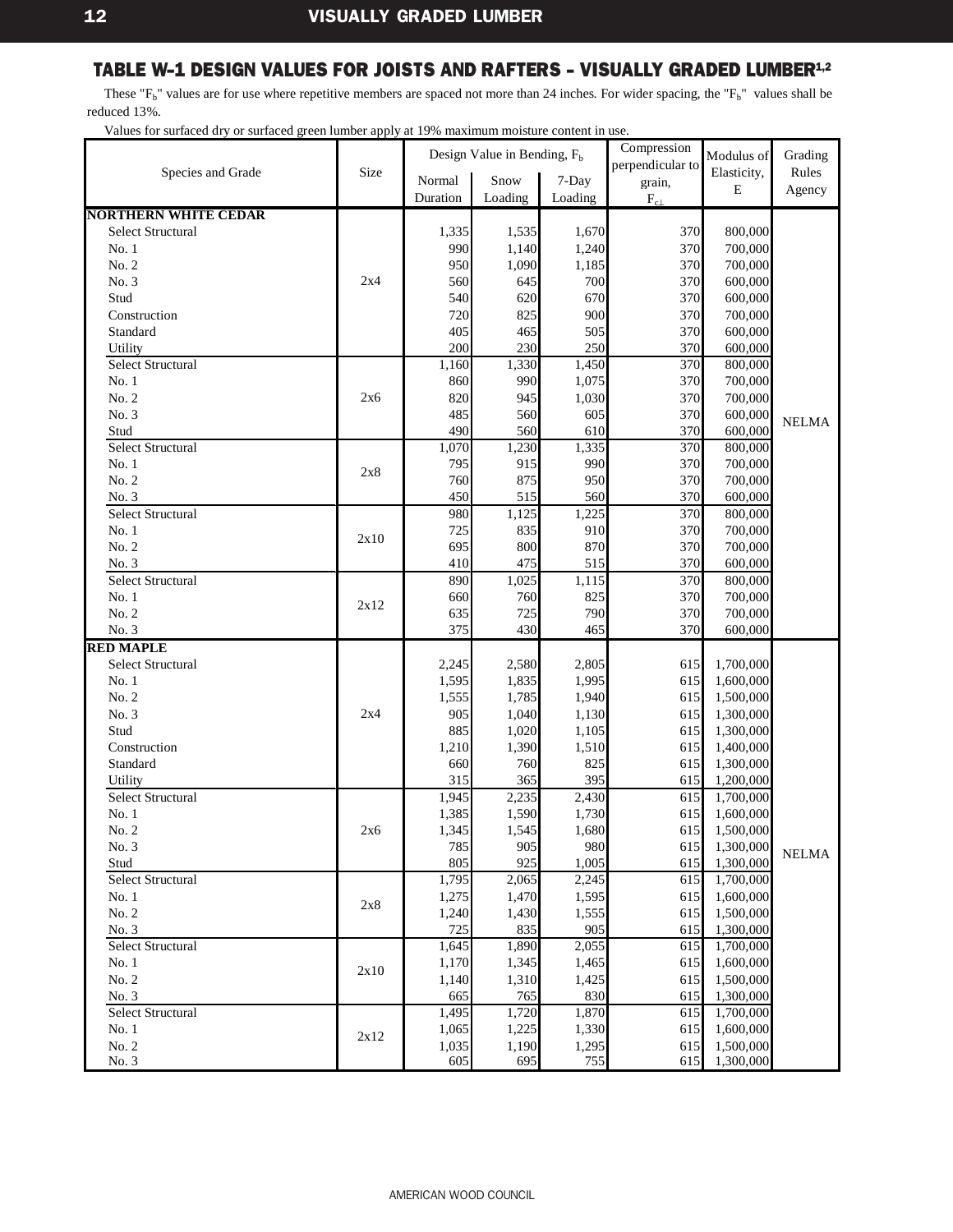<span id="page-15-0"></span>These " $F_b$ " values are for use where repetitive members are spaced not more than 24 inches. For wider spacing, the " $F_b$ " values shall be reduced 13%.

| Species and Grade        | Size | Normal<br>Duration | Design Value in Bending, $F_h$<br>Snow<br>Loading | 7-Day<br>Loading | Compression<br>perpendicular to<br>grain, | Modulus of<br>Elasticity,<br>E | Grading<br>Rules<br>Agency |
|--------------------------|------|--------------------|---------------------------------------------------|------------------|-------------------------------------------|--------------------------------|----------------------------|
|                          |      |                    |                                                   |                  | $\rm F_{c\perp}$                          |                                |                            |
| <b>RED OAK</b>           |      |                    |                                                   |                  |                                           |                                |                            |
| <b>Select Structural</b> |      | 1,985              | 2,280                                             | 2,480            | 820                                       | 1,400,000                      |                            |
| No.1                     |      | 1,425              | 1,635                                             | 1,780            | 820                                       | 1,300,000                      |                            |
| No. 2                    |      | 1,380              | 1,585                                             | 1,725            | 820                                       | 1,200,000                      |                            |
| No. 3                    | 2x4  | 820                | 940                                               | 1,025            | 820                                       | 1,100,000                      |                            |
| Stud                     |      | 790                | 910                                               | 990              | 820                                       | 1,100,000                      |                            |
| Construction             |      | 1,065              | 1,225                                             | 1,330            | 820                                       | 1,200,000                      |                            |
| Standard                 |      | 605                | 695                                               | 755              | 820                                       | 1,100,000                      |                            |
| Utility                  |      | 290                | 330                                               | 360              | 820                                       | 1,000,000                      |                            |
| Select Structural        |      | 1,720              | 1,975                                             | 2,150            | 820                                       | 1,400,000                      |                            |
| No.1                     |      | 1,235              | 1,420                                             | 1,540            | 820                                       | 1,300,000                      |                            |
| No. 2                    | 2x6  | 1,195              | 1,375                                             | 1,495            | 820                                       | 1,200,000                      |                            |
| No. 3                    |      | 710                | 815                                               | 890              | 820                                       | 1,100,000                      | <b>NELMA</b>               |
| Stud                     |      | 720                | 825                                               | 900              | 820                                       | 1,100,000                      |                            |
| <b>Select Structural</b> |      | 1,585              | 1,825                                             | 1,985            | 820                                       | 1,400,000                      |                            |
| No.1                     | 2x8  | 1,140              | 1,310                                             | 1,425            | 820                                       | 1,300,000                      |                            |
| No. 2                    |      | 1,105              | 1,270                                             | 1,380            | 820                                       | 1,200,000                      |                            |
| No. 3                    |      | 655                | 755                                               | 820              | 820                                       | 1,100,000                      |                            |
| <b>Select Structural</b> |      | 1,455              | 1,675                                             | 1,820            | 820                                       | 1,400,000                      |                            |
| No.1                     | 2x10 | 1,045              | 1,200                                             | 1,305            | 820                                       | 1,300,000                      |                            |
| No. 2                    |      | 1,010              | 1,165                                             | 1,265            | 820                                       | 1,200,000                      |                            |
| No. 3                    |      | 600                | 690                                               | 750              | 820                                       | 1,100,000                      |                            |
| <b>Select Structural</b> |      | 1,325              | 1,520                                             | 1,655            | 820                                       | 1,400,000                      |                            |
| No.1                     | 2x12 | 950                | 1,090                                             | 1,185            | 820                                       | 1,300,000                      |                            |
| No. 2                    |      | 920                | 1,060                                             | 1,150            | 820                                       | 1,200,000                      |                            |
| No. 3                    |      | 545                | 630                                               | 685              | 820                                       | 1,100,000                      |                            |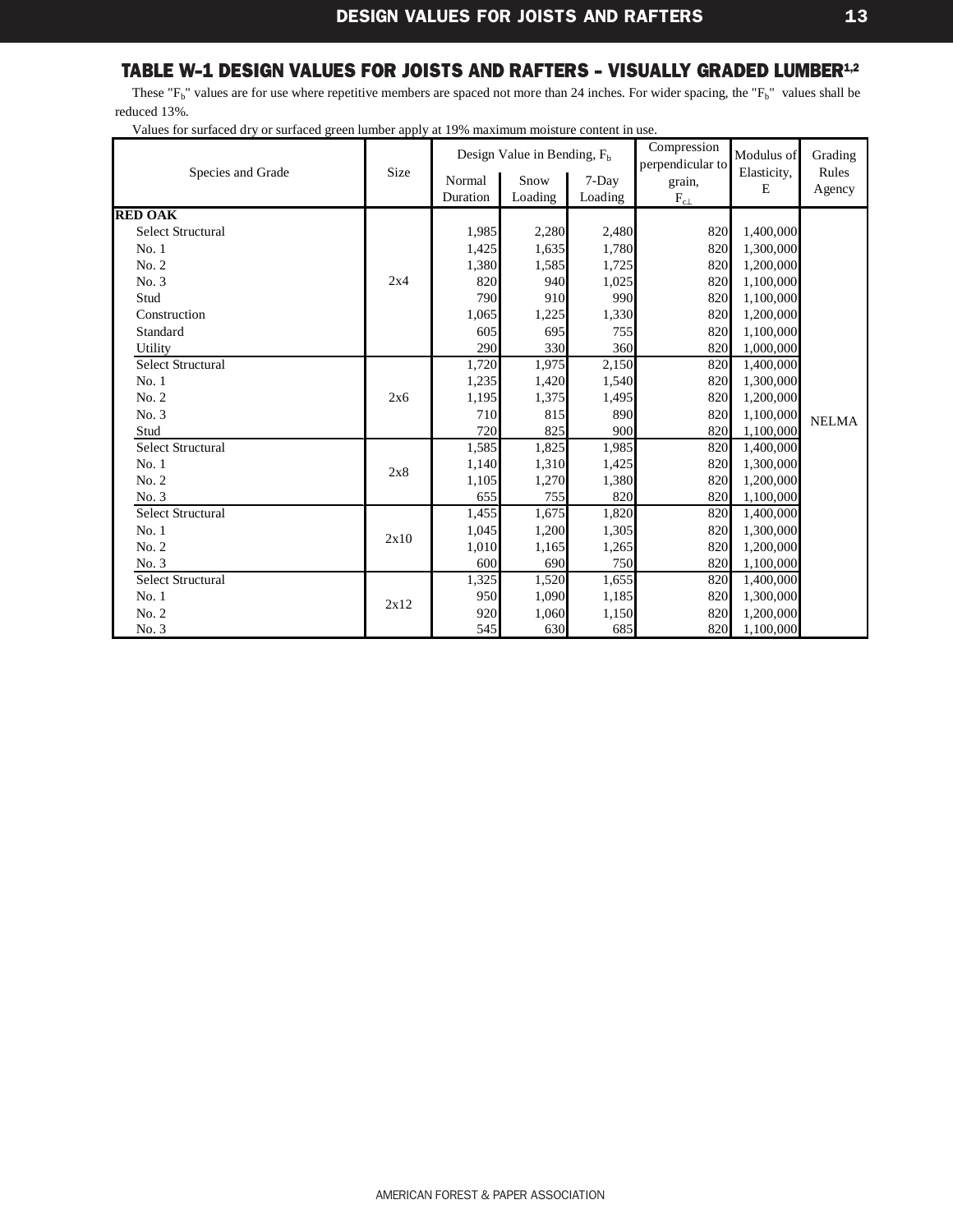<span id="page-16-0"></span>These " $F_b$ " values are for use where repetitive members are spaced not more than 24 inches. For wider spacing, the " $F_b$ " values shall be reduced 13%.

|                               |      |                    | Design Value in Bending, $F_h$ |         | Compression      | Modulus of  | Grading    |
|-------------------------------|------|--------------------|--------------------------------|---------|------------------|-------------|------------|
| Species and Grade             | Size |                    |                                |         | perpendicular to | Elasticity, | Rules      |
|                               |      | Normal             | Snow                           | 7-Day   | grain,           | E           | Agency     |
|                               |      | Duration           | Loading                        | Loading | $F_{c\perp}$     |             |            |
| <b>REDWOOD</b>                |      |                    |                                |         |                  |             |            |
| Clear Structural              |      | 3,020              | 3,470                          | 3,775   | 650              | 1,400,000   |            |
| <b>Select Structural</b>      |      | 2,330              | 2,680                          | 2,910   | 650              | 1,400,000   |            |
| Select Structural, open grain |      | 1,900              | 2,180                          | 2,370   | 425              | 1,100,000   |            |
| No. 1                         |      | 1,680              | 1,935                          | 2,100   | 650              | 1,300,000   |            |
| No. 1, open grain             |      | 1,335              | 1,535                          | 1,670   | 425              | 1,100,000   |            |
| No. 2                         | 2x4  | 1,595              | 1,835                          | 1,995   | 650              | 1,200,000   |            |
| No. 2, open grain             |      | 1,250              | 1,440                          | 1,565   | 425              | 1,000,000   |            |
| No. 3                         |      | 905                | 1,040                          | 1,130   | 650              | 1,100,000   |            |
| No. 3, open grain             |      | 735                | 845                            | 915     | 425              | 900,000     |            |
| Stud                          |      | 725                | 835                            | 910     | 425              | 900,000     |            |
| Construction                  |      | 950                | 1,090                          | 1,185   | 425              | 900,000     |            |
| Standard                      |      | 520                | 595                            | 645     | 425              | 900,000     |            |
| Utility                       |      | 260                | 300                            | 325     | 425              | 800,000     |            |
| Clear Structural              |      | 2,615              | 3,010                          | 3,270   | 650              | 1,400,000   |            |
| Select Structural             |      | 2,020              | 2,320                          | 2,525   | 650              | 1,400,000   |            |
| Select Structural, open grain |      | 1,645              | 1,890                          | 2,055   | 425              | 1,100,000   |            |
| No.1                          |      | 1,460              | 1,675                          | 1,820   | 650              | 1,300,000   |            |
| No. 1, open grain             | 2x6  | 1,160              | 1,330                          | 1,450   | 425              | 1,100,000   |            |
| No. 2                         |      | 1,385              | 1,590                          | 1,730   | 650              | 1,200,000   |            |
| No. 2, open grain             |      | 1,085              | 1,245                          | 1,355   | 425              | 1,000,000   |            |
| No. 3                         |      | 785                | 905                            | 980     | 650              | 1,100,000   |            |
| No. 3, open grain             |      | 635                | 730                            | 795     | 425              | 900,000     |            |
| Stud                          |      | 660                | 760                            | 825     | 425              | 900,000     |            |
| Clear Structural              |      | 2,415              | 2,775                          | 3,020   | 650              | 1,400,000   |            |
| Select Structural             |      | 1,865              | 2,140                          | 2,330   | 650              | 1,400,000   | <b>RIS</b> |
| Select Structural, open grain |      | 1,520              | 1,745                          | 1,900   | 425              | 1,100,000   |            |
| No. 1                         |      | 1,345              | 1,545                          | 1,680   | 650              | 1,300,000   |            |
| No. 1, open grain             | 2x8  | 1,070              | 1,230                          | 1,335   | 425              | 1,100,000   |            |
| No. 2                         |      | 1,275              | 1,470                          | 1,595   | 650              | 1,200,000   |            |
| No. 2, open grain             |      | 1,000              | 1,150                          | 1,250   | 425              | 1,000,000   |            |
| No. 3                         |      | 725                | 835                            | 905     | 650              | 1,100,000   |            |
| No. 3, open grain             |      | 585                | 675                            | 735     | 425              | 900,000     |            |
| Clear Structural              |      | 2,215              | 2,545                          | 2,765   | 650              | 1,400,000   |            |
| Select Structural             |      | 1,710              | 1,965                          | 2,135   | 650              | 1,400,000   |            |
| Select Structural, open grain |      | 1,390              | 1,600                          | 1,740   | 425              | 1,100,000   |            |
| No.1                          |      | 1,235              | 1,420                          | 1,540   | 650              | 1,300,000   |            |
| No. 1, open grain             | 2x10 | 980                | 1,125                          | 1,225   | 425              | 1,100,000   |            |
| No. 2                         |      | 1,170              | 1,345                          | 1,465   | 650              | 1,200,000   |            |
| No. 2, open grain             |      | 915                | 1,055                          | 1,145   | 425              | 1,000,000   |            |
| No. 3                         |      | 665                | 765                            | 830     | 650              | 1,100,000   |            |
| No. 3, open grain             |      | 540                | 620                            | 670     | 425              | 900,000     |            |
| Clear Structural              |      | $\overline{2,015}$ | 2,315                          | 2,515   | 650              | 1,400,000   |            |
| Select Structural             |      | 1,555              | 1,785                          | 1,940   | 650              | 1,400,000   |            |
| Select Structural, open grain |      | 1,265              | 1,455                          | 1,580   | 425              | 1,100,000   |            |
| No. 1                         |      | 1,120              | 1,290                          | 1,400   | 650              | 1,300,000   |            |
| No. 1, open grain             | 2x12 | 890                | 1,025                          | 1,115   | 425              | 1,100,000   |            |
| No. 2                         |      | 1,065              | 1,225                          | 1,330   | 650              | 1,200,000   |            |
| No. 2, open grain             |      | 835                | 960                            | 1,040   | 425              | 1,000,000   |            |
| No. 3                         |      | 605                | 695                            | 755     | 650              | 1,100,000   |            |
| No. 3, open grain             |      | 490                | 560                            | 610     | 425              | 900,000     |            |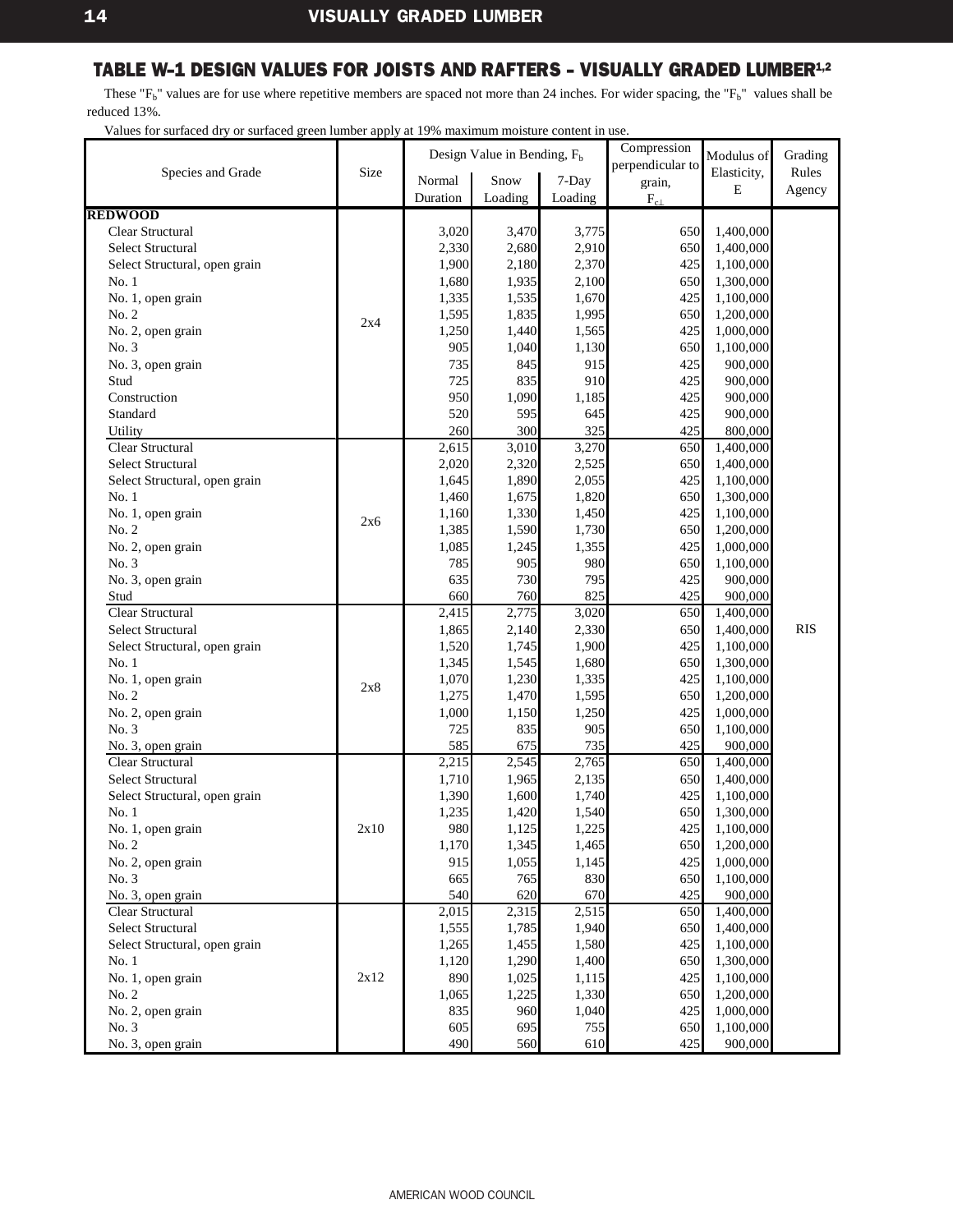<span id="page-17-0"></span>These " $F_b$ " values are for use where repetitive members are spaced not more than 24 inches. For wider spacing, the " $F_b$ " values shall be reduced 13%.

| Size<br>Elasticity,<br>Rules<br>Species and Grade<br>Snow<br>Normal<br>7-Day<br>grain,<br>E<br>Agency<br>Duration<br>Loading<br>Loading<br>$\rm F_{c\perp}$<br><b>SOUTHERN PINE</b><br>Dense Select Structural<br>3,510<br>4,035<br>660<br>1,900,000<br>4,385<br>565<br><b>Select Structural</b><br>3,280<br>3,770<br>4,095<br>1,800,000<br>480<br>3,050<br>3,505<br>3,810<br>Non-Dense Select Structural<br>1,700,000<br>2,300<br>2,875<br>660<br>1,800,000<br>No.1 Dense<br>2,645<br>565<br>No.1<br>2,130<br>2,660<br>1,700,000<br>2,445<br>No.1 Non-Dense<br>1,955<br>2,250<br>2,445<br>480<br>1,600,000<br>2x4<br>660<br>No.2 Dense<br>1,955<br>2,250<br>2,445<br>1,700,000<br>No.2<br>1,725<br>1,985<br>2,155<br>565<br>1,600,000<br>480<br>No.2 Non-Dense<br>1,555<br>1,785<br>1,940<br>1,400,000<br>980<br>565<br>No.3 and Stud<br>1,220<br>1,125<br>1,400,000<br>Construction<br>1,265<br>1,580<br>565<br>1,500,000<br>1,455<br>720<br>825<br>Standard<br>900<br>565<br>1,300,000<br>345<br>395<br>430<br>Utility<br>565<br>1,300,000<br>Dense Select Structural<br>3,105<br>3,570<br>3,880<br>660<br>1,900,000<br>565<br><b>Select Structural</b><br>2,935<br>3,370<br>3,665<br>1,800,000<br>2,705<br>3,380<br>480<br>Non-Dense Select Structural<br>3,110<br>1,700,000<br>2,015<br>2,315<br>2,515<br>660<br>1,800,000<br>No.1 Dense<br>2,370<br>565<br>1,700,000<br>No.1<br>1,900<br>2,180<br>2x6<br>480<br>No.1 Non-Dense<br>1,725<br>1,985<br>2,155<br>1,600,000<br>No.2 Dense<br>1,670<br>1,920<br>2,085<br>660<br>1,700,000<br>No.2<br>1,655<br>1,795<br>565<br>1,600,000<br>1,440<br>1,655<br>480<br>No.2 Non-Dense<br>1,325<br>1,520<br>1,400,000<br>865<br>990<br>1,080<br>565<br>No.3 and Stud<br>1,400,000<br><b>Dense Select Structural</b><br>3,240<br>2,820<br>3,520<br>660<br>1,900,000<br>3,305<br>565<br><b>Select Structural</b><br>2,645<br>3,040<br>1,800,000<br>Non-Dense Select Structural<br>480<br>2,415<br>2,775<br>3,020<br>1,700,000<br><b>SPIB</b><br>No.1 Dense<br>2,370<br>660<br>1,800,000<br>1,900<br>2,180<br>No.1<br>1,725<br>1,985<br>2,155<br>565<br>1,700,000<br>2x8<br>No.1 Non-Dense<br>1,555<br>1,785<br>1,940<br>480<br>1,600,000<br>1,610<br>1,850<br>2,015<br>660<br>1,700,000<br>No.2 Dense<br>No.2<br>565<br>1,380<br>1,585<br>1,725<br>1,600,000<br>1,580<br>480<br>No.2 Non-Dense<br>1,265<br>1,400,000<br>1,455<br>805<br>925<br>1,005<br>565<br>No.3 and Stud<br>1,400,000<br><b>Dense Select Structural</b><br>2,475<br>2,845<br>3,090<br>660<br>1,900,000<br><b>Select Structural</b><br>2,360<br>2,945<br>565<br>1,800,000<br>2,710<br>480<br>Non-Dense Select Structural<br>2,660<br>2,130<br>2,445<br>1,700,000<br>2,085<br>1,670<br>1,920<br>660<br>1,800,000<br>No.1 Dense<br>1,700,000<br>1,495<br>1,870<br>No.1<br>1,720<br>565<br>2x10<br>480<br>1,380<br>1,585<br>1,725<br>1,600,000<br>No.1 Non-Dense<br>660<br>1,700,000<br>No.2 Dense<br>1,380<br>1,585<br>1,725<br>565<br>No.2<br>1,210<br>1,390<br>1,510<br>1,600,000<br>1,095<br>1,255<br>1,365<br>480<br>1,400,000<br>No.2 Non-Dense<br>690<br>795<br>565<br>1,400,000<br>No.3 and Stud<br>865<br>Dense Select Structural<br>2,360<br>2,710<br>2,945<br>660<br>1,900,000<br>Select Structural<br>2,730<br>565<br>2,185<br>2,515<br>1,800,000<br>480<br>Non-Dense Select Structural<br>2,015<br>2,515<br>1,700,000<br>2,315<br>1,555<br>1,940<br>660<br>1,800,000<br>No.1 Dense<br>1,785<br>No.1<br>565<br>1,700,000<br>1,440<br>1,655<br>1,795<br>2x12<br>No.1 Non-Dense<br>480<br>1,325<br>1,520<br>1,655<br>1,600,000<br>No.2 Dense<br>660<br>1,700,000<br>1,325<br>1,520<br>1,655<br>No.2<br>1,120<br>1,290<br>1,400<br>565<br>1,600,000<br>1,035<br>1,190<br>1,295<br>480<br>1,400,000<br>No.2 Non-Dense<br>No.3 and Stud<br>825<br>565<br>660<br>760<br>1,400,000 |  |  |  |  | Design Value in Bending, $Fb$ |  | Compression | Modulus of | Grading |
|---------------------------------------------------------------------------------------------------------------------------------------------------------------------------------------------------------------------------------------------------------------------------------------------------------------------------------------------------------------------------------------------------------------------------------------------------------------------------------------------------------------------------------------------------------------------------------------------------------------------------------------------------------------------------------------------------------------------------------------------------------------------------------------------------------------------------------------------------------------------------------------------------------------------------------------------------------------------------------------------------------------------------------------------------------------------------------------------------------------------------------------------------------------------------------------------------------------------------------------------------------------------------------------------------------------------------------------------------------------------------------------------------------------------------------------------------------------------------------------------------------------------------------------------------------------------------------------------------------------------------------------------------------------------------------------------------------------------------------------------------------------------------------------------------------------------------------------------------------------------------------------------------------------------------------------------------------------------------------------------------------------------------------------------------------------------------------------------------------------------------------------------------------------------------------------------------------------------------------------------------------------------------------------------------------------------------------------------------------------------------------------------------------------------------------------------------------------------------------------------------------------------------------------------------------------------------------------------------------------------------------------------------------------------------------------------------------------------------------------------------------------------------------------------------------------------------------------------------------------------------------------------------------------------------------------------------------------------------------------------------------------------------------------------------------------------------------------------------------------------------------------------------------------------------------------------------------------------------------------------------------------------------------------------------------------------------------------------------------------------------------------------------------------------------------------------------------------------------------------------------------------------------------------------------------------------------------------------------------------------------------------------------------------------------------------------------------------------------------------------------------------------------------------------------|--|--|--|--|-------------------------------|--|-------------|------------|---------|
|                                                                                                                                                                                                                                                                                                                                                                                                                                                                                                                                                                                                                                                                                                                                                                                                                                                                                                                                                                                                                                                                                                                                                                                                                                                                                                                                                                                                                                                                                                                                                                                                                                                                                                                                                                                                                                                                                                                                                                                                                                                                                                                                                                                                                                                                                                                                                                                                                                                                                                                                                                                                                                                                                                                                                                                                                                                                                                                                                                                                                                                                                                                                                                                                                                                                                                                                                                                                                                                                                                                                                                                                                                                                                                                                                                                                   |  |  |  |  | perpendicular to              |  |             |            |         |
|                                                                                                                                                                                                                                                                                                                                                                                                                                                                                                                                                                                                                                                                                                                                                                                                                                                                                                                                                                                                                                                                                                                                                                                                                                                                                                                                                                                                                                                                                                                                                                                                                                                                                                                                                                                                                                                                                                                                                                                                                                                                                                                                                                                                                                                                                                                                                                                                                                                                                                                                                                                                                                                                                                                                                                                                                                                                                                                                                                                                                                                                                                                                                                                                                                                                                                                                                                                                                                                                                                                                                                                                                                                                                                                                                                                                   |  |  |  |  |                               |  |             |            |         |
|                                                                                                                                                                                                                                                                                                                                                                                                                                                                                                                                                                                                                                                                                                                                                                                                                                                                                                                                                                                                                                                                                                                                                                                                                                                                                                                                                                                                                                                                                                                                                                                                                                                                                                                                                                                                                                                                                                                                                                                                                                                                                                                                                                                                                                                                                                                                                                                                                                                                                                                                                                                                                                                                                                                                                                                                                                                                                                                                                                                                                                                                                                                                                                                                                                                                                                                                                                                                                                                                                                                                                                                                                                                                                                                                                                                                   |  |  |  |  |                               |  |             |            |         |
|                                                                                                                                                                                                                                                                                                                                                                                                                                                                                                                                                                                                                                                                                                                                                                                                                                                                                                                                                                                                                                                                                                                                                                                                                                                                                                                                                                                                                                                                                                                                                                                                                                                                                                                                                                                                                                                                                                                                                                                                                                                                                                                                                                                                                                                                                                                                                                                                                                                                                                                                                                                                                                                                                                                                                                                                                                                                                                                                                                                                                                                                                                                                                                                                                                                                                                                                                                                                                                                                                                                                                                                                                                                                                                                                                                                                   |  |  |  |  |                               |  |             |            |         |
|                                                                                                                                                                                                                                                                                                                                                                                                                                                                                                                                                                                                                                                                                                                                                                                                                                                                                                                                                                                                                                                                                                                                                                                                                                                                                                                                                                                                                                                                                                                                                                                                                                                                                                                                                                                                                                                                                                                                                                                                                                                                                                                                                                                                                                                                                                                                                                                                                                                                                                                                                                                                                                                                                                                                                                                                                                                                                                                                                                                                                                                                                                                                                                                                                                                                                                                                                                                                                                                                                                                                                                                                                                                                                                                                                                                                   |  |  |  |  |                               |  |             |            |         |
|                                                                                                                                                                                                                                                                                                                                                                                                                                                                                                                                                                                                                                                                                                                                                                                                                                                                                                                                                                                                                                                                                                                                                                                                                                                                                                                                                                                                                                                                                                                                                                                                                                                                                                                                                                                                                                                                                                                                                                                                                                                                                                                                                                                                                                                                                                                                                                                                                                                                                                                                                                                                                                                                                                                                                                                                                                                                                                                                                                                                                                                                                                                                                                                                                                                                                                                                                                                                                                                                                                                                                                                                                                                                                                                                                                                                   |  |  |  |  |                               |  |             |            |         |
|                                                                                                                                                                                                                                                                                                                                                                                                                                                                                                                                                                                                                                                                                                                                                                                                                                                                                                                                                                                                                                                                                                                                                                                                                                                                                                                                                                                                                                                                                                                                                                                                                                                                                                                                                                                                                                                                                                                                                                                                                                                                                                                                                                                                                                                                                                                                                                                                                                                                                                                                                                                                                                                                                                                                                                                                                                                                                                                                                                                                                                                                                                                                                                                                                                                                                                                                                                                                                                                                                                                                                                                                                                                                                                                                                                                                   |  |  |  |  |                               |  |             |            |         |
|                                                                                                                                                                                                                                                                                                                                                                                                                                                                                                                                                                                                                                                                                                                                                                                                                                                                                                                                                                                                                                                                                                                                                                                                                                                                                                                                                                                                                                                                                                                                                                                                                                                                                                                                                                                                                                                                                                                                                                                                                                                                                                                                                                                                                                                                                                                                                                                                                                                                                                                                                                                                                                                                                                                                                                                                                                                                                                                                                                                                                                                                                                                                                                                                                                                                                                                                                                                                                                                                                                                                                                                                                                                                                                                                                                                                   |  |  |  |  |                               |  |             |            |         |
|                                                                                                                                                                                                                                                                                                                                                                                                                                                                                                                                                                                                                                                                                                                                                                                                                                                                                                                                                                                                                                                                                                                                                                                                                                                                                                                                                                                                                                                                                                                                                                                                                                                                                                                                                                                                                                                                                                                                                                                                                                                                                                                                                                                                                                                                                                                                                                                                                                                                                                                                                                                                                                                                                                                                                                                                                                                                                                                                                                                                                                                                                                                                                                                                                                                                                                                                                                                                                                                                                                                                                                                                                                                                                                                                                                                                   |  |  |  |  |                               |  |             |            |         |
|                                                                                                                                                                                                                                                                                                                                                                                                                                                                                                                                                                                                                                                                                                                                                                                                                                                                                                                                                                                                                                                                                                                                                                                                                                                                                                                                                                                                                                                                                                                                                                                                                                                                                                                                                                                                                                                                                                                                                                                                                                                                                                                                                                                                                                                                                                                                                                                                                                                                                                                                                                                                                                                                                                                                                                                                                                                                                                                                                                                                                                                                                                                                                                                                                                                                                                                                                                                                                                                                                                                                                                                                                                                                                                                                                                                                   |  |  |  |  |                               |  |             |            |         |
|                                                                                                                                                                                                                                                                                                                                                                                                                                                                                                                                                                                                                                                                                                                                                                                                                                                                                                                                                                                                                                                                                                                                                                                                                                                                                                                                                                                                                                                                                                                                                                                                                                                                                                                                                                                                                                                                                                                                                                                                                                                                                                                                                                                                                                                                                                                                                                                                                                                                                                                                                                                                                                                                                                                                                                                                                                                                                                                                                                                                                                                                                                                                                                                                                                                                                                                                                                                                                                                                                                                                                                                                                                                                                                                                                                                                   |  |  |  |  |                               |  |             |            |         |
|                                                                                                                                                                                                                                                                                                                                                                                                                                                                                                                                                                                                                                                                                                                                                                                                                                                                                                                                                                                                                                                                                                                                                                                                                                                                                                                                                                                                                                                                                                                                                                                                                                                                                                                                                                                                                                                                                                                                                                                                                                                                                                                                                                                                                                                                                                                                                                                                                                                                                                                                                                                                                                                                                                                                                                                                                                                                                                                                                                                                                                                                                                                                                                                                                                                                                                                                                                                                                                                                                                                                                                                                                                                                                                                                                                                                   |  |  |  |  |                               |  |             |            |         |
|                                                                                                                                                                                                                                                                                                                                                                                                                                                                                                                                                                                                                                                                                                                                                                                                                                                                                                                                                                                                                                                                                                                                                                                                                                                                                                                                                                                                                                                                                                                                                                                                                                                                                                                                                                                                                                                                                                                                                                                                                                                                                                                                                                                                                                                                                                                                                                                                                                                                                                                                                                                                                                                                                                                                                                                                                                                                                                                                                                                                                                                                                                                                                                                                                                                                                                                                                                                                                                                                                                                                                                                                                                                                                                                                                                                                   |  |  |  |  |                               |  |             |            |         |
|                                                                                                                                                                                                                                                                                                                                                                                                                                                                                                                                                                                                                                                                                                                                                                                                                                                                                                                                                                                                                                                                                                                                                                                                                                                                                                                                                                                                                                                                                                                                                                                                                                                                                                                                                                                                                                                                                                                                                                                                                                                                                                                                                                                                                                                                                                                                                                                                                                                                                                                                                                                                                                                                                                                                                                                                                                                                                                                                                                                                                                                                                                                                                                                                                                                                                                                                                                                                                                                                                                                                                                                                                                                                                                                                                                                                   |  |  |  |  |                               |  |             |            |         |
|                                                                                                                                                                                                                                                                                                                                                                                                                                                                                                                                                                                                                                                                                                                                                                                                                                                                                                                                                                                                                                                                                                                                                                                                                                                                                                                                                                                                                                                                                                                                                                                                                                                                                                                                                                                                                                                                                                                                                                                                                                                                                                                                                                                                                                                                                                                                                                                                                                                                                                                                                                                                                                                                                                                                                                                                                                                                                                                                                                                                                                                                                                                                                                                                                                                                                                                                                                                                                                                                                                                                                                                                                                                                                                                                                                                                   |  |  |  |  |                               |  |             |            |         |
|                                                                                                                                                                                                                                                                                                                                                                                                                                                                                                                                                                                                                                                                                                                                                                                                                                                                                                                                                                                                                                                                                                                                                                                                                                                                                                                                                                                                                                                                                                                                                                                                                                                                                                                                                                                                                                                                                                                                                                                                                                                                                                                                                                                                                                                                                                                                                                                                                                                                                                                                                                                                                                                                                                                                                                                                                                                                                                                                                                                                                                                                                                                                                                                                                                                                                                                                                                                                                                                                                                                                                                                                                                                                                                                                                                                                   |  |  |  |  |                               |  |             |            |         |
|                                                                                                                                                                                                                                                                                                                                                                                                                                                                                                                                                                                                                                                                                                                                                                                                                                                                                                                                                                                                                                                                                                                                                                                                                                                                                                                                                                                                                                                                                                                                                                                                                                                                                                                                                                                                                                                                                                                                                                                                                                                                                                                                                                                                                                                                                                                                                                                                                                                                                                                                                                                                                                                                                                                                                                                                                                                                                                                                                                                                                                                                                                                                                                                                                                                                                                                                                                                                                                                                                                                                                                                                                                                                                                                                                                                                   |  |  |  |  |                               |  |             |            |         |
|                                                                                                                                                                                                                                                                                                                                                                                                                                                                                                                                                                                                                                                                                                                                                                                                                                                                                                                                                                                                                                                                                                                                                                                                                                                                                                                                                                                                                                                                                                                                                                                                                                                                                                                                                                                                                                                                                                                                                                                                                                                                                                                                                                                                                                                                                                                                                                                                                                                                                                                                                                                                                                                                                                                                                                                                                                                                                                                                                                                                                                                                                                                                                                                                                                                                                                                                                                                                                                                                                                                                                                                                                                                                                                                                                                                                   |  |  |  |  |                               |  |             |            |         |
|                                                                                                                                                                                                                                                                                                                                                                                                                                                                                                                                                                                                                                                                                                                                                                                                                                                                                                                                                                                                                                                                                                                                                                                                                                                                                                                                                                                                                                                                                                                                                                                                                                                                                                                                                                                                                                                                                                                                                                                                                                                                                                                                                                                                                                                                                                                                                                                                                                                                                                                                                                                                                                                                                                                                                                                                                                                                                                                                                                                                                                                                                                                                                                                                                                                                                                                                                                                                                                                                                                                                                                                                                                                                                                                                                                                                   |  |  |  |  |                               |  |             |            |         |
|                                                                                                                                                                                                                                                                                                                                                                                                                                                                                                                                                                                                                                                                                                                                                                                                                                                                                                                                                                                                                                                                                                                                                                                                                                                                                                                                                                                                                                                                                                                                                                                                                                                                                                                                                                                                                                                                                                                                                                                                                                                                                                                                                                                                                                                                                                                                                                                                                                                                                                                                                                                                                                                                                                                                                                                                                                                                                                                                                                                                                                                                                                                                                                                                                                                                                                                                                                                                                                                                                                                                                                                                                                                                                                                                                                                                   |  |  |  |  |                               |  |             |            |         |
|                                                                                                                                                                                                                                                                                                                                                                                                                                                                                                                                                                                                                                                                                                                                                                                                                                                                                                                                                                                                                                                                                                                                                                                                                                                                                                                                                                                                                                                                                                                                                                                                                                                                                                                                                                                                                                                                                                                                                                                                                                                                                                                                                                                                                                                                                                                                                                                                                                                                                                                                                                                                                                                                                                                                                                                                                                                                                                                                                                                                                                                                                                                                                                                                                                                                                                                                                                                                                                                                                                                                                                                                                                                                                                                                                                                                   |  |  |  |  |                               |  |             |            |         |
|                                                                                                                                                                                                                                                                                                                                                                                                                                                                                                                                                                                                                                                                                                                                                                                                                                                                                                                                                                                                                                                                                                                                                                                                                                                                                                                                                                                                                                                                                                                                                                                                                                                                                                                                                                                                                                                                                                                                                                                                                                                                                                                                                                                                                                                                                                                                                                                                                                                                                                                                                                                                                                                                                                                                                                                                                                                                                                                                                                                                                                                                                                                                                                                                                                                                                                                                                                                                                                                                                                                                                                                                                                                                                                                                                                                                   |  |  |  |  |                               |  |             |            |         |
|                                                                                                                                                                                                                                                                                                                                                                                                                                                                                                                                                                                                                                                                                                                                                                                                                                                                                                                                                                                                                                                                                                                                                                                                                                                                                                                                                                                                                                                                                                                                                                                                                                                                                                                                                                                                                                                                                                                                                                                                                                                                                                                                                                                                                                                                                                                                                                                                                                                                                                                                                                                                                                                                                                                                                                                                                                                                                                                                                                                                                                                                                                                                                                                                                                                                                                                                                                                                                                                                                                                                                                                                                                                                                                                                                                                                   |  |  |  |  |                               |  |             |            |         |
|                                                                                                                                                                                                                                                                                                                                                                                                                                                                                                                                                                                                                                                                                                                                                                                                                                                                                                                                                                                                                                                                                                                                                                                                                                                                                                                                                                                                                                                                                                                                                                                                                                                                                                                                                                                                                                                                                                                                                                                                                                                                                                                                                                                                                                                                                                                                                                                                                                                                                                                                                                                                                                                                                                                                                                                                                                                                                                                                                                                                                                                                                                                                                                                                                                                                                                                                                                                                                                                                                                                                                                                                                                                                                                                                                                                                   |  |  |  |  |                               |  |             |            |         |
|                                                                                                                                                                                                                                                                                                                                                                                                                                                                                                                                                                                                                                                                                                                                                                                                                                                                                                                                                                                                                                                                                                                                                                                                                                                                                                                                                                                                                                                                                                                                                                                                                                                                                                                                                                                                                                                                                                                                                                                                                                                                                                                                                                                                                                                                                                                                                                                                                                                                                                                                                                                                                                                                                                                                                                                                                                                                                                                                                                                                                                                                                                                                                                                                                                                                                                                                                                                                                                                                                                                                                                                                                                                                                                                                                                                                   |  |  |  |  |                               |  |             |            |         |
|                                                                                                                                                                                                                                                                                                                                                                                                                                                                                                                                                                                                                                                                                                                                                                                                                                                                                                                                                                                                                                                                                                                                                                                                                                                                                                                                                                                                                                                                                                                                                                                                                                                                                                                                                                                                                                                                                                                                                                                                                                                                                                                                                                                                                                                                                                                                                                                                                                                                                                                                                                                                                                                                                                                                                                                                                                                                                                                                                                                                                                                                                                                                                                                                                                                                                                                                                                                                                                                                                                                                                                                                                                                                                                                                                                                                   |  |  |  |  |                               |  |             |            |         |
|                                                                                                                                                                                                                                                                                                                                                                                                                                                                                                                                                                                                                                                                                                                                                                                                                                                                                                                                                                                                                                                                                                                                                                                                                                                                                                                                                                                                                                                                                                                                                                                                                                                                                                                                                                                                                                                                                                                                                                                                                                                                                                                                                                                                                                                                                                                                                                                                                                                                                                                                                                                                                                                                                                                                                                                                                                                                                                                                                                                                                                                                                                                                                                                                                                                                                                                                                                                                                                                                                                                                                                                                                                                                                                                                                                                                   |  |  |  |  |                               |  |             |            |         |
|                                                                                                                                                                                                                                                                                                                                                                                                                                                                                                                                                                                                                                                                                                                                                                                                                                                                                                                                                                                                                                                                                                                                                                                                                                                                                                                                                                                                                                                                                                                                                                                                                                                                                                                                                                                                                                                                                                                                                                                                                                                                                                                                                                                                                                                                                                                                                                                                                                                                                                                                                                                                                                                                                                                                                                                                                                                                                                                                                                                                                                                                                                                                                                                                                                                                                                                                                                                                                                                                                                                                                                                                                                                                                                                                                                                                   |  |  |  |  |                               |  |             |            |         |
|                                                                                                                                                                                                                                                                                                                                                                                                                                                                                                                                                                                                                                                                                                                                                                                                                                                                                                                                                                                                                                                                                                                                                                                                                                                                                                                                                                                                                                                                                                                                                                                                                                                                                                                                                                                                                                                                                                                                                                                                                                                                                                                                                                                                                                                                                                                                                                                                                                                                                                                                                                                                                                                                                                                                                                                                                                                                                                                                                                                                                                                                                                                                                                                                                                                                                                                                                                                                                                                                                                                                                                                                                                                                                                                                                                                                   |  |  |  |  |                               |  |             |            |         |
|                                                                                                                                                                                                                                                                                                                                                                                                                                                                                                                                                                                                                                                                                                                                                                                                                                                                                                                                                                                                                                                                                                                                                                                                                                                                                                                                                                                                                                                                                                                                                                                                                                                                                                                                                                                                                                                                                                                                                                                                                                                                                                                                                                                                                                                                                                                                                                                                                                                                                                                                                                                                                                                                                                                                                                                                                                                                                                                                                                                                                                                                                                                                                                                                                                                                                                                                                                                                                                                                                                                                                                                                                                                                                                                                                                                                   |  |  |  |  |                               |  |             |            |         |
|                                                                                                                                                                                                                                                                                                                                                                                                                                                                                                                                                                                                                                                                                                                                                                                                                                                                                                                                                                                                                                                                                                                                                                                                                                                                                                                                                                                                                                                                                                                                                                                                                                                                                                                                                                                                                                                                                                                                                                                                                                                                                                                                                                                                                                                                                                                                                                                                                                                                                                                                                                                                                                                                                                                                                                                                                                                                                                                                                                                                                                                                                                                                                                                                                                                                                                                                                                                                                                                                                                                                                                                                                                                                                                                                                                                                   |  |  |  |  |                               |  |             |            |         |
|                                                                                                                                                                                                                                                                                                                                                                                                                                                                                                                                                                                                                                                                                                                                                                                                                                                                                                                                                                                                                                                                                                                                                                                                                                                                                                                                                                                                                                                                                                                                                                                                                                                                                                                                                                                                                                                                                                                                                                                                                                                                                                                                                                                                                                                                                                                                                                                                                                                                                                                                                                                                                                                                                                                                                                                                                                                                                                                                                                                                                                                                                                                                                                                                                                                                                                                                                                                                                                                                                                                                                                                                                                                                                                                                                                                                   |  |  |  |  |                               |  |             |            |         |
|                                                                                                                                                                                                                                                                                                                                                                                                                                                                                                                                                                                                                                                                                                                                                                                                                                                                                                                                                                                                                                                                                                                                                                                                                                                                                                                                                                                                                                                                                                                                                                                                                                                                                                                                                                                                                                                                                                                                                                                                                                                                                                                                                                                                                                                                                                                                                                                                                                                                                                                                                                                                                                                                                                                                                                                                                                                                                                                                                                                                                                                                                                                                                                                                                                                                                                                                                                                                                                                                                                                                                                                                                                                                                                                                                                                                   |  |  |  |  |                               |  |             |            |         |
|                                                                                                                                                                                                                                                                                                                                                                                                                                                                                                                                                                                                                                                                                                                                                                                                                                                                                                                                                                                                                                                                                                                                                                                                                                                                                                                                                                                                                                                                                                                                                                                                                                                                                                                                                                                                                                                                                                                                                                                                                                                                                                                                                                                                                                                                                                                                                                                                                                                                                                                                                                                                                                                                                                                                                                                                                                                                                                                                                                                                                                                                                                                                                                                                                                                                                                                                                                                                                                                                                                                                                                                                                                                                                                                                                                                                   |  |  |  |  |                               |  |             |            |         |
|                                                                                                                                                                                                                                                                                                                                                                                                                                                                                                                                                                                                                                                                                                                                                                                                                                                                                                                                                                                                                                                                                                                                                                                                                                                                                                                                                                                                                                                                                                                                                                                                                                                                                                                                                                                                                                                                                                                                                                                                                                                                                                                                                                                                                                                                                                                                                                                                                                                                                                                                                                                                                                                                                                                                                                                                                                                                                                                                                                                                                                                                                                                                                                                                                                                                                                                                                                                                                                                                                                                                                                                                                                                                                                                                                                                                   |  |  |  |  |                               |  |             |            |         |
|                                                                                                                                                                                                                                                                                                                                                                                                                                                                                                                                                                                                                                                                                                                                                                                                                                                                                                                                                                                                                                                                                                                                                                                                                                                                                                                                                                                                                                                                                                                                                                                                                                                                                                                                                                                                                                                                                                                                                                                                                                                                                                                                                                                                                                                                                                                                                                                                                                                                                                                                                                                                                                                                                                                                                                                                                                                                                                                                                                                                                                                                                                                                                                                                                                                                                                                                                                                                                                                                                                                                                                                                                                                                                                                                                                                                   |  |  |  |  |                               |  |             |            |         |
|                                                                                                                                                                                                                                                                                                                                                                                                                                                                                                                                                                                                                                                                                                                                                                                                                                                                                                                                                                                                                                                                                                                                                                                                                                                                                                                                                                                                                                                                                                                                                                                                                                                                                                                                                                                                                                                                                                                                                                                                                                                                                                                                                                                                                                                                                                                                                                                                                                                                                                                                                                                                                                                                                                                                                                                                                                                                                                                                                                                                                                                                                                                                                                                                                                                                                                                                                                                                                                                                                                                                                                                                                                                                                                                                                                                                   |  |  |  |  |                               |  |             |            |         |
|                                                                                                                                                                                                                                                                                                                                                                                                                                                                                                                                                                                                                                                                                                                                                                                                                                                                                                                                                                                                                                                                                                                                                                                                                                                                                                                                                                                                                                                                                                                                                                                                                                                                                                                                                                                                                                                                                                                                                                                                                                                                                                                                                                                                                                                                                                                                                                                                                                                                                                                                                                                                                                                                                                                                                                                                                                                                                                                                                                                                                                                                                                                                                                                                                                                                                                                                                                                                                                                                                                                                                                                                                                                                                                                                                                                                   |  |  |  |  |                               |  |             |            |         |
|                                                                                                                                                                                                                                                                                                                                                                                                                                                                                                                                                                                                                                                                                                                                                                                                                                                                                                                                                                                                                                                                                                                                                                                                                                                                                                                                                                                                                                                                                                                                                                                                                                                                                                                                                                                                                                                                                                                                                                                                                                                                                                                                                                                                                                                                                                                                                                                                                                                                                                                                                                                                                                                                                                                                                                                                                                                                                                                                                                                                                                                                                                                                                                                                                                                                                                                                                                                                                                                                                                                                                                                                                                                                                                                                                                                                   |  |  |  |  |                               |  |             |            |         |
|                                                                                                                                                                                                                                                                                                                                                                                                                                                                                                                                                                                                                                                                                                                                                                                                                                                                                                                                                                                                                                                                                                                                                                                                                                                                                                                                                                                                                                                                                                                                                                                                                                                                                                                                                                                                                                                                                                                                                                                                                                                                                                                                                                                                                                                                                                                                                                                                                                                                                                                                                                                                                                                                                                                                                                                                                                                                                                                                                                                                                                                                                                                                                                                                                                                                                                                                                                                                                                                                                                                                                                                                                                                                                                                                                                                                   |  |  |  |  |                               |  |             |            |         |
|                                                                                                                                                                                                                                                                                                                                                                                                                                                                                                                                                                                                                                                                                                                                                                                                                                                                                                                                                                                                                                                                                                                                                                                                                                                                                                                                                                                                                                                                                                                                                                                                                                                                                                                                                                                                                                                                                                                                                                                                                                                                                                                                                                                                                                                                                                                                                                                                                                                                                                                                                                                                                                                                                                                                                                                                                                                                                                                                                                                                                                                                                                                                                                                                                                                                                                                                                                                                                                                                                                                                                                                                                                                                                                                                                                                                   |  |  |  |  |                               |  |             |            |         |
|                                                                                                                                                                                                                                                                                                                                                                                                                                                                                                                                                                                                                                                                                                                                                                                                                                                                                                                                                                                                                                                                                                                                                                                                                                                                                                                                                                                                                                                                                                                                                                                                                                                                                                                                                                                                                                                                                                                                                                                                                                                                                                                                                                                                                                                                                                                                                                                                                                                                                                                                                                                                                                                                                                                                                                                                                                                                                                                                                                                                                                                                                                                                                                                                                                                                                                                                                                                                                                                                                                                                                                                                                                                                                                                                                                                                   |  |  |  |  |                               |  |             |            |         |
|                                                                                                                                                                                                                                                                                                                                                                                                                                                                                                                                                                                                                                                                                                                                                                                                                                                                                                                                                                                                                                                                                                                                                                                                                                                                                                                                                                                                                                                                                                                                                                                                                                                                                                                                                                                                                                                                                                                                                                                                                                                                                                                                                                                                                                                                                                                                                                                                                                                                                                                                                                                                                                                                                                                                                                                                                                                                                                                                                                                                                                                                                                                                                                                                                                                                                                                                                                                                                                                                                                                                                                                                                                                                                                                                                                                                   |  |  |  |  |                               |  |             |            |         |
|                                                                                                                                                                                                                                                                                                                                                                                                                                                                                                                                                                                                                                                                                                                                                                                                                                                                                                                                                                                                                                                                                                                                                                                                                                                                                                                                                                                                                                                                                                                                                                                                                                                                                                                                                                                                                                                                                                                                                                                                                                                                                                                                                                                                                                                                                                                                                                                                                                                                                                                                                                                                                                                                                                                                                                                                                                                                                                                                                                                                                                                                                                                                                                                                                                                                                                                                                                                                                                                                                                                                                                                                                                                                                                                                                                                                   |  |  |  |  |                               |  |             |            |         |
|                                                                                                                                                                                                                                                                                                                                                                                                                                                                                                                                                                                                                                                                                                                                                                                                                                                                                                                                                                                                                                                                                                                                                                                                                                                                                                                                                                                                                                                                                                                                                                                                                                                                                                                                                                                                                                                                                                                                                                                                                                                                                                                                                                                                                                                                                                                                                                                                                                                                                                                                                                                                                                                                                                                                                                                                                                                                                                                                                                                                                                                                                                                                                                                                                                                                                                                                                                                                                                                                                                                                                                                                                                                                                                                                                                                                   |  |  |  |  |                               |  |             |            |         |
|                                                                                                                                                                                                                                                                                                                                                                                                                                                                                                                                                                                                                                                                                                                                                                                                                                                                                                                                                                                                                                                                                                                                                                                                                                                                                                                                                                                                                                                                                                                                                                                                                                                                                                                                                                                                                                                                                                                                                                                                                                                                                                                                                                                                                                                                                                                                                                                                                                                                                                                                                                                                                                                                                                                                                                                                                                                                                                                                                                                                                                                                                                                                                                                                                                                                                                                                                                                                                                                                                                                                                                                                                                                                                                                                                                                                   |  |  |  |  |                               |  |             |            |         |
|                                                                                                                                                                                                                                                                                                                                                                                                                                                                                                                                                                                                                                                                                                                                                                                                                                                                                                                                                                                                                                                                                                                                                                                                                                                                                                                                                                                                                                                                                                                                                                                                                                                                                                                                                                                                                                                                                                                                                                                                                                                                                                                                                                                                                                                                                                                                                                                                                                                                                                                                                                                                                                                                                                                                                                                                                                                                                                                                                                                                                                                                                                                                                                                                                                                                                                                                                                                                                                                                                                                                                                                                                                                                                                                                                                                                   |  |  |  |  |                               |  |             |            |         |
|                                                                                                                                                                                                                                                                                                                                                                                                                                                                                                                                                                                                                                                                                                                                                                                                                                                                                                                                                                                                                                                                                                                                                                                                                                                                                                                                                                                                                                                                                                                                                                                                                                                                                                                                                                                                                                                                                                                                                                                                                                                                                                                                                                                                                                                                                                                                                                                                                                                                                                                                                                                                                                                                                                                                                                                                                                                                                                                                                                                                                                                                                                                                                                                                                                                                                                                                                                                                                                                                                                                                                                                                                                                                                                                                                                                                   |  |  |  |  |                               |  |             |            |         |
|                                                                                                                                                                                                                                                                                                                                                                                                                                                                                                                                                                                                                                                                                                                                                                                                                                                                                                                                                                                                                                                                                                                                                                                                                                                                                                                                                                                                                                                                                                                                                                                                                                                                                                                                                                                                                                                                                                                                                                                                                                                                                                                                                                                                                                                                                                                                                                                                                                                                                                                                                                                                                                                                                                                                                                                                                                                                                                                                                                                                                                                                                                                                                                                                                                                                                                                                                                                                                                                                                                                                                                                                                                                                                                                                                                                                   |  |  |  |  |                               |  |             |            |         |
|                                                                                                                                                                                                                                                                                                                                                                                                                                                                                                                                                                                                                                                                                                                                                                                                                                                                                                                                                                                                                                                                                                                                                                                                                                                                                                                                                                                                                                                                                                                                                                                                                                                                                                                                                                                                                                                                                                                                                                                                                                                                                                                                                                                                                                                                                                                                                                                                                                                                                                                                                                                                                                                                                                                                                                                                                                                                                                                                                                                                                                                                                                                                                                                                                                                                                                                                                                                                                                                                                                                                                                                                                                                                                                                                                                                                   |  |  |  |  |                               |  |             |            |         |
|                                                                                                                                                                                                                                                                                                                                                                                                                                                                                                                                                                                                                                                                                                                                                                                                                                                                                                                                                                                                                                                                                                                                                                                                                                                                                                                                                                                                                                                                                                                                                                                                                                                                                                                                                                                                                                                                                                                                                                                                                                                                                                                                                                                                                                                                                                                                                                                                                                                                                                                                                                                                                                                                                                                                                                                                                                                                                                                                                                                                                                                                                                                                                                                                                                                                                                                                                                                                                                                                                                                                                                                                                                                                                                                                                                                                   |  |  |  |  |                               |  |             |            |         |
|                                                                                                                                                                                                                                                                                                                                                                                                                                                                                                                                                                                                                                                                                                                                                                                                                                                                                                                                                                                                                                                                                                                                                                                                                                                                                                                                                                                                                                                                                                                                                                                                                                                                                                                                                                                                                                                                                                                                                                                                                                                                                                                                                                                                                                                                                                                                                                                                                                                                                                                                                                                                                                                                                                                                                                                                                                                                                                                                                                                                                                                                                                                                                                                                                                                                                                                                                                                                                                                                                                                                                                                                                                                                                                                                                                                                   |  |  |  |  |                               |  |             |            |         |
|                                                                                                                                                                                                                                                                                                                                                                                                                                                                                                                                                                                                                                                                                                                                                                                                                                                                                                                                                                                                                                                                                                                                                                                                                                                                                                                                                                                                                                                                                                                                                                                                                                                                                                                                                                                                                                                                                                                                                                                                                                                                                                                                                                                                                                                                                                                                                                                                                                                                                                                                                                                                                                                                                                                                                                                                                                                                                                                                                                                                                                                                                                                                                                                                                                                                                                                                                                                                                                                                                                                                                                                                                                                                                                                                                                                                   |  |  |  |  |                               |  |             |            |         |
|                                                                                                                                                                                                                                                                                                                                                                                                                                                                                                                                                                                                                                                                                                                                                                                                                                                                                                                                                                                                                                                                                                                                                                                                                                                                                                                                                                                                                                                                                                                                                                                                                                                                                                                                                                                                                                                                                                                                                                                                                                                                                                                                                                                                                                                                                                                                                                                                                                                                                                                                                                                                                                                                                                                                                                                                                                                                                                                                                                                                                                                                                                                                                                                                                                                                                                                                                                                                                                                                                                                                                                                                                                                                                                                                                                                                   |  |  |  |  |                               |  |             |            |         |
|                                                                                                                                                                                                                                                                                                                                                                                                                                                                                                                                                                                                                                                                                                                                                                                                                                                                                                                                                                                                                                                                                                                                                                                                                                                                                                                                                                                                                                                                                                                                                                                                                                                                                                                                                                                                                                                                                                                                                                                                                                                                                                                                                                                                                                                                                                                                                                                                                                                                                                                                                                                                                                                                                                                                                                                                                                                                                                                                                                                                                                                                                                                                                                                                                                                                                                                                                                                                                                                                                                                                                                                                                                                                                                                                                                                                   |  |  |  |  |                               |  |             |            |         |
|                                                                                                                                                                                                                                                                                                                                                                                                                                                                                                                                                                                                                                                                                                                                                                                                                                                                                                                                                                                                                                                                                                                                                                                                                                                                                                                                                                                                                                                                                                                                                                                                                                                                                                                                                                                                                                                                                                                                                                                                                                                                                                                                                                                                                                                                                                                                                                                                                                                                                                                                                                                                                                                                                                                                                                                                                                                                                                                                                                                                                                                                                                                                                                                                                                                                                                                                                                                                                                                                                                                                                                                                                                                                                                                                                                                                   |  |  |  |  |                               |  |             |            |         |
|                                                                                                                                                                                                                                                                                                                                                                                                                                                                                                                                                                                                                                                                                                                                                                                                                                                                                                                                                                                                                                                                                                                                                                                                                                                                                                                                                                                                                                                                                                                                                                                                                                                                                                                                                                                                                                                                                                                                                                                                                                                                                                                                                                                                                                                                                                                                                                                                                                                                                                                                                                                                                                                                                                                                                                                                                                                                                                                                                                                                                                                                                                                                                                                                                                                                                                                                                                                                                                                                                                                                                                                                                                                                                                                                                                                                   |  |  |  |  |                               |  |             |            |         |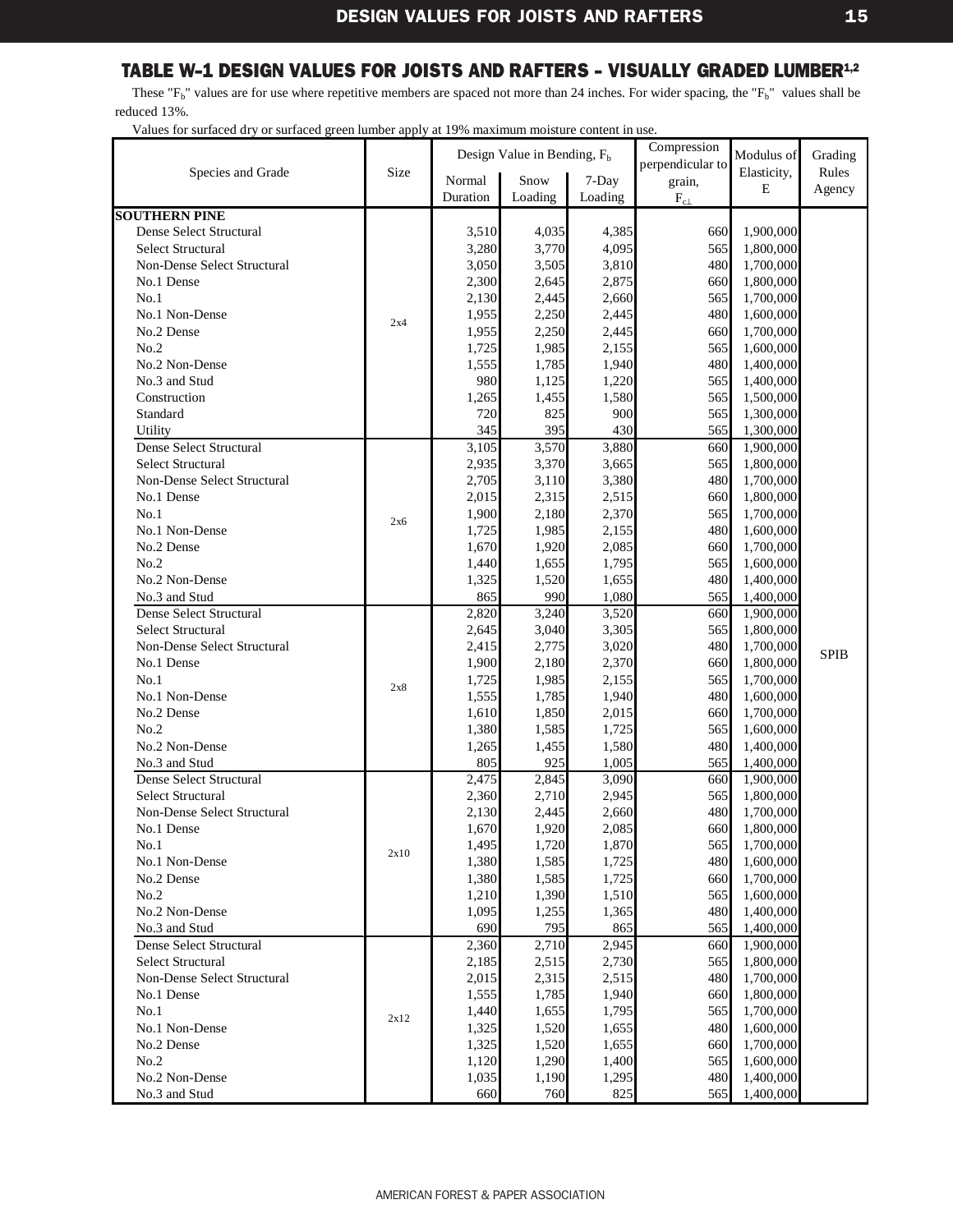<span id="page-18-0"></span>These " $F_b$ " values are for use where repetitive members are spaced not more than 24 inches. For wider spacing, the " $F_b$ " values shall be reduced 13%.

|                                |      |          | Design Value in Bending, $F_h$ |         | Compression      | Modulus of  | Grading      |
|--------------------------------|------|----------|--------------------------------|---------|------------------|-------------|--------------|
| Species and Grade              | Size |          |                                |         | perpendicular to | Elasticity, | Rules        |
|                                |      | Normal   | Snow                           | 7-Day   | grain,           | Ε           | Agency       |
|                                |      | Duration | Loading                        | Loading | $\rm F_{c\perp}$ |             |              |
| <b>SPRUCE-PINE-FIR</b>         |      |          |                                |         |                  |             |              |
| <b>Select Structural</b>       |      | 2,155    | 2,480                          | 2,695   | 425              | 1,500,000   |              |
| No. 1/No. 2                    |      | 1,510    | 1,735                          | 1,885   | 425              | 1,400,000   |              |
| No. 3                          | 2x4  | 865      | 990                            | 1,080   | 425              | 1,200,000   |              |
| Stud                           |      | 855      | 980                            | 1,065   | 425              | 1,200,000   |              |
| Construction                   |      | 1,150    | 1,325                          | 1,440   | 425              | 1,300,000   |              |
| Standard                       |      | 635      | 725                            | 790     | 425              | 1,200,000   |              |
| Utility                        |      | 315      | 365                            | 395     | 425              | 1,100,000   |              |
| <b>Select Structural</b>       |      | 1,870    | 2,150                          | 2,335   | 425              | 1,500,000   |              |
| No. 1/ No. 2                   | 2x6  | 1,310    | 1,505                          | 1,635   | 425              | 1,400,000   |              |
| No. 3                          |      | 750      | 860                            | 935     | 425              | 1,200,000   | <b>NLGA</b>  |
| Stud                           |      | 775      | 895                            | 970     | 425              | 1,200,000   |              |
| Select Structural              |      | 1,725    | 1,985                          | 2,155   | 425              | 1,500,000   |              |
| No. 1/ No. 2                   | 2x8  | 1,210    | 1,390                          | 1,510   | 425              | 1,400,000   |              |
| No. 3                          |      | 690      | 795                            | 865     | 425              | 1,200,000   |              |
| Select Structural              |      | 1,580    | 1,820                          | 1,975   | 425              | 1,500,000   |              |
| No. 1/No. 2                    | 2x10 | 1,105    | 1,275                          | 1,385   | 425              | 1,400,000   |              |
| No. 3                          |      | 635      | 725                            | 790     | 425              | 1,200,000   |              |
| Select Structural              |      | 1,440    | 1,655                          | 1,795   | 425              | 1,500,000   |              |
| No. 1/No. 2                    | 2x12 | 1,005    | 1,155                          | 1,260   | 425              | 1,400,000   |              |
| No. 3                          |      | 575      | 660                            | 720     | 425              | 1,200,000   |              |
| <b>SPRUCE-PINE-FIR (SOUTH)</b> |      |          |                                |         |                  |             |              |
| <b>Select Structural</b>       |      | 2,245    | 2,580                          | 2,805   | 335              | 1,300,000   |              |
| No.1                           |      | 1,510    | 1,735                          | 1,885   | 335              | 1,200,000   |              |
| No. 2                          |      | 1,335    | 1,535                          | 1,670   | 335              | 1,100,000   |              |
| No. 3                          | 2x4  | 775      | 895                            | 970     | 335              | 1,000,000   |              |
| Stud                           |      | 760      | 875                            | 950     | 335              | 1,000,000   |              |
| Construction                   |      | 1,005    | 1,155                          | 1,260   | 335              | 1,000,000   |              |
| Standard                       |      | 575      | 660                            | 720     | 335              | 900,000     |              |
| Utility                        |      | 260      | 300                            | 325     | 335              | 900,000     |              |
| <b>Select Structural</b>       |      | 1,945    | 2,235                          | 2,430   | 335              | 1,300,000   |              |
| No.1                           |      | 1,310    | 1,505                          | 1,635   | 335              | 1,200,000   |              |
| No. 2                          | 2x6  | 1,160    | 1,330                          | 1,450   | 335              | 1,100,000   | <b>NELMA</b> |
| No. 3                          |      | 675      | 775                            | 840     | 335              | 1,000,000   | <b>NSLB</b>  |
| Stud                           |      | 690      | 795                            | 865     | 335              | 1,000,000   | <b>WCLIB</b> |
| Select Structural              |      | 1,795    | 2,065                          | 2,245   | 335              | 1,300,000   | <b>WWPA</b>  |
| No.1                           | 2x8  | 1,210    | 1,390                          | 1,510   | 335              | 1,200,000   |              |
| No. 2                          |      | 1,070    | 1,230                          | 1,335   | 335              | 1,100,000   |              |
| No. 3                          |      | 620      | 715                            | 775     | 335              | 1,000,000   |              |
| <b>Select Structural</b>       |      | 1,645    | 1,890                          | 2,055   | 335              | 1,300,000   |              |
| No.1                           | 2x10 | 1,105    | 1,275                          | 1,385   | 335              | 1,200,000   |              |
| No. 2                          |      | 980      | 1,125                          | 1,225   | 335              | 1,100,000   |              |
| No. 3                          |      | 570      | 655                            | 710     | 335              | 1,000,000   |              |
| Select Structural              |      | 1,495    | 1,720                          | 1,870   | 335              | 1,300,000   |              |
| No.1                           | 2x12 | 1,005    | 1,155                          | 1,260   | 335              | 1,200,000   |              |
| No. 2                          |      | 890      | 1,025                          | 1,115   | 335              | 1,100,000   |              |
| No. 3                          |      | 520      | 595                            | 645     | 335              | 1,000,000   |              |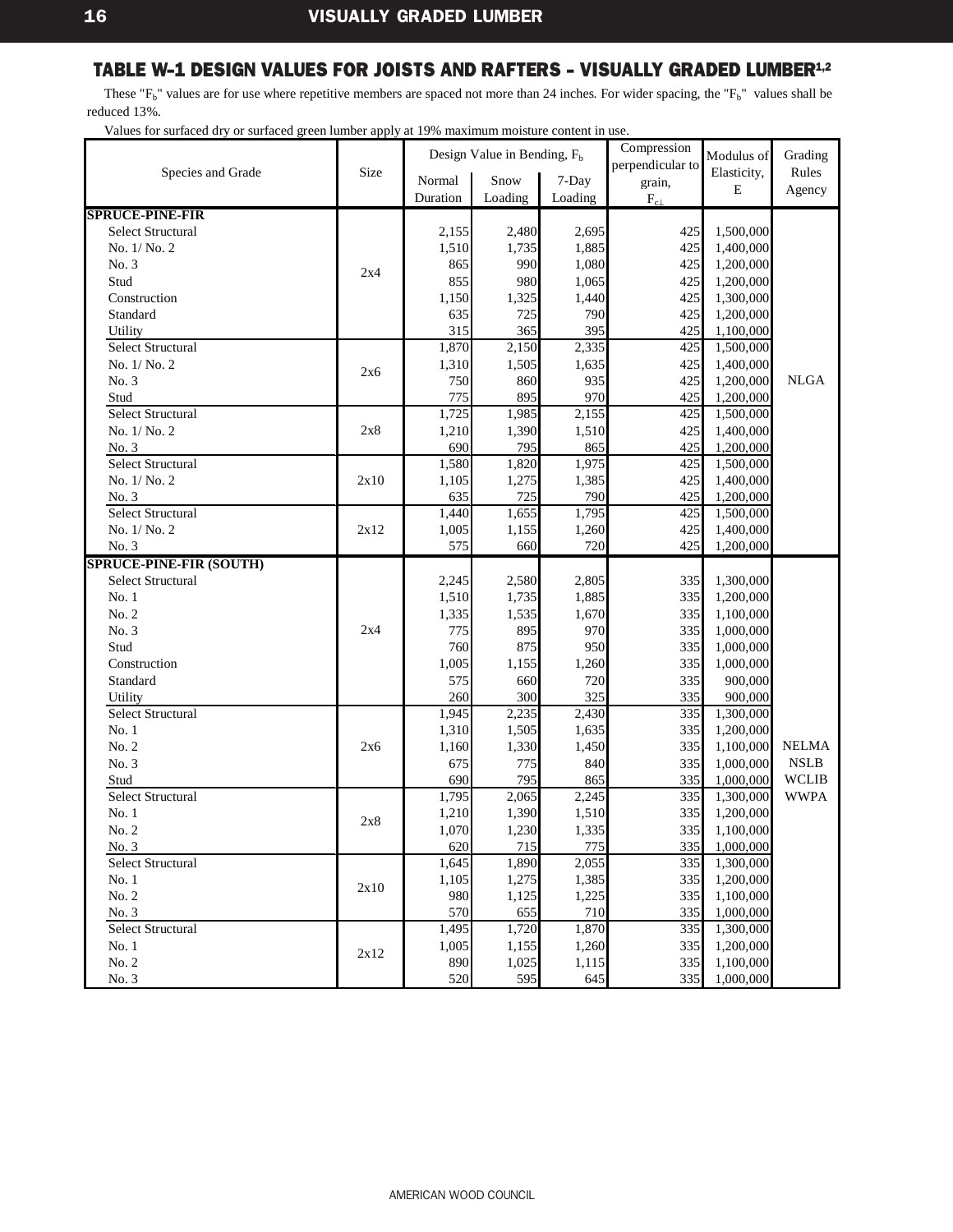<span id="page-19-0"></span>These " $F_b$ " values are for use where repetitive members are spaced not more than 24 inches. For wider spacing, the " $F_b$ " values shall be reduced 13%.

|                          |      | Design Value in Bending, F <sub>b</sub> |         |         | Compression      | Modulus of  | Grading      |
|--------------------------|------|-----------------------------------------|---------|---------|------------------|-------------|--------------|
| Species and Grade        |      | Size                                    |         |         | perpendicular to | Elasticity, | Rules        |
|                          |      | Normal                                  | Snow    | 7-Day   | grain,           | E           | Agency       |
|                          |      | Duration                                | Loading | Loading | $\rm F_{c\perp}$ |             |              |
| <b>WESTERN CEDARS</b>    |      |                                         |         |         |                  |             |              |
| <b>Select Structural</b> |      | 1,725                                   | 1,985   | 2,155   | 425              | 1,100,000   |              |
| No.1                     |      | 1,250                                   | 1,440   | 1,565   | 425              | 1,000,000   |              |
| No. 2                    |      | 1,210                                   | 1,390   | 1,510   | 425              | 1,000,000   |              |
| No. 3                    | 2x4  | 690                                     | 795     | 865     | 425              | 900,000     |              |
| Stud                     |      | 695                                     | 800     | 870     | 425              | 900,000     |              |
| Construction             |      | 920                                     | 1,060   | 1,150   | 425              | 900,000     |              |
| Standard                 |      | 520                                     | 595     | 645     | 425              | 800,000     |              |
| Utility                  |      | 260                                     | 300     | 325     | 425              | 800,000     |              |
| Select Structural        |      | 1,495                                   | 1,720   | 1,870   | 425              | 1,100,000   |              |
| No. 1                    |      | 1,085                                   | 1,245   | 1,355   | 425              | 1,000,000   |              |
| No. 2                    | 2х6  | 1,045                                   | 1,205   | 1,310   | 425              | 1,000,000   |              |
| No. 3                    |      | 600                                     | 690     | 750     | 425              | 900,000     | <b>WCLIB</b> |
| Stud                     |      | 635                                     | 725     | 790     | 425              | 900,000     | <b>WWPA</b>  |
| <b>Select Structural</b> |      | 1,380                                   | 1,585   | 1,725   | 425              | 1,100,000   |              |
| No.1                     | 2x8  | 1,000                                   | 1,150   | 1,250   | 425              | 1,000,000   |              |
| No. 2                    |      | 965                                     | 1,110   | 1,210   | 425              | 1,000,000   |              |
| No. 3                    |      | 550                                     | 635     | 690     | 425              | 900,000     |              |
| Select Structural        |      | 1,265                                   | 1,455   | 1,580   | 425              | 1,100,000   |              |
| No.1                     | 2x10 | 915                                     | 1,055   | 1,145   | 425              | 1,000,000   |              |
| No. 2                    |      | 885                                     | 1,020   | 1,105   | 425              | 1,000,000   |              |
| No. 3                    |      | 505                                     | 580     | 635     | 425              | 900,000     |              |
| Select Structural        |      | 1,150                                   | 1,325   | 1.440   | 425              | 1,100,000   |              |
| No. 1                    | 2x12 | 835                                     | 960     | 1,040   | 425              | 1,000,000   |              |
| No. 2                    |      | 805                                     | 925     | 1,005   | 425              | 1,000,000   |              |
| No. 3                    |      | 460                                     | 530     | 575     | 425              | 900,000     |              |
| <b>WESTERN WOODS</b>     |      |                                         |         |         |                  |             |              |
| <b>Select Structural</b> |      | 1,555                                   | 1,785   | 1,940   | 335              | 1,200,000   |              |
| No.1                     |      | 1,165                                   | 1,340   | 1,455   | 335              | 1,100,000   |              |
| No. 2                    |      | 1,165                                   | 1,340   | 1,455   | 335              | 1,000,000   |              |
| No. 3                    | 2x4  | 645                                     | 745     | 810     | 335              | 900,000     |              |
| Stud                     |      | 665                                     | 765     | 830     | 335              | 900,000     |              |
| Construction             |      | 890                                     | 1,025   | 1,115   | 335              | 1,000,000   |              |
| Standard                 |      | 490                                     | 560     | 610     | 335              | 900,000     |              |
| Utility                  |      | 230                                     | 265     | 290     | 335              | 800,000     |              |
| Select Structural        |      | 1,345                                   | 1,545   | 1,680   | 335              | 1,200,000   |              |
| No. 1                    |      | 1,010                                   | 1,160   | 1,260   | 335              | 1,100,000   |              |
| No. 2                    | 2х6  | 1,010                                   | 1,160   | 1,260   | 335              | 1,000,000   |              |
| No. 3                    |      | 560                                     | 645     | 700     | 335              | 900,000     | <b>WCLIB</b> |
| Stud                     |      | 605                                     | 695     | 755     | 335              | 900,000     | <b>WWPA</b>  |
| Select Structural        |      | 1,240                                   | 1,430   | 1,555   | 335              | 1,200,000   |              |
| No. 1                    | 2x8  | 930                                     | 1,070   | 1,165   | 335              | 1,100,000   |              |
| No. 2                    |      | 930                                     | 1,070   | 1,165   | 335              | 1,000,000   |              |
| No. 3                    |      | 520                                     | 595     | 645     | 335              | 900,000     |              |
| Select Structural        |      | 1,140                                   | 1,310   | 1,425   | 335              | 1,200,000   |              |
| No. 1                    | 2x10 | 855                                     | 980     | 1,065   | 335              | 1,100,000   |              |
| No. 2                    |      | 855                                     | 980     | 1,065   | 335              | 1,000,000   |              |
| No. 3                    |      | 475                                     | 545     | 595     | 335              | 900,000     |              |
| <b>Select Structural</b> |      | 1,035                                   | 1,190   | 1,295   | 335              | 1,200,000   |              |
| No. 1                    | 2x12 | 775                                     | 895     | 970     | 335              | 1,100,000   |              |
| No. 2                    |      | 775                                     | 895     | 970     | 335              | 1,000,000   |              |
| No. 3                    |      | 430                                     | 495     | 540     | 335              | 900,000     |              |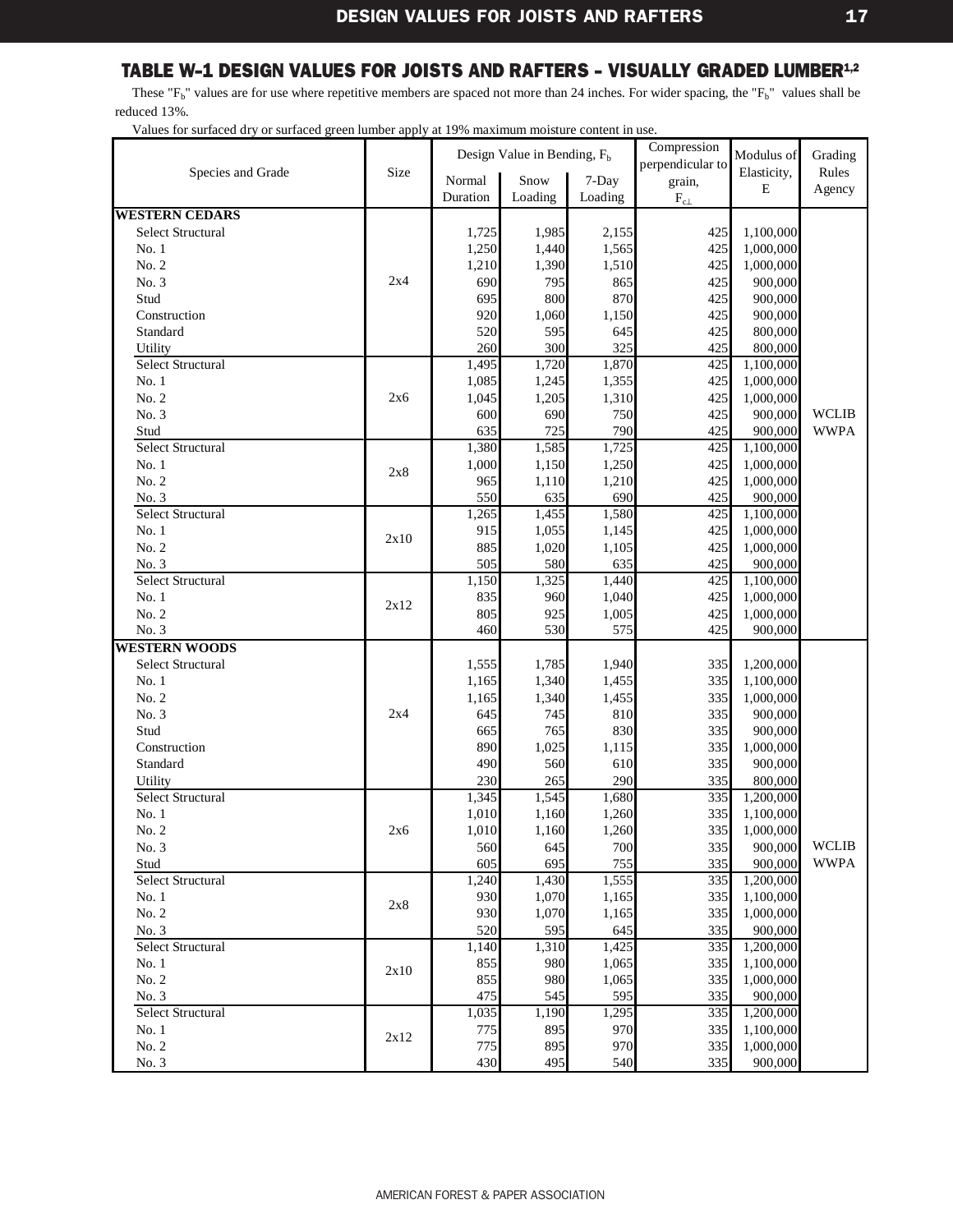<span id="page-20-0"></span>These " $F_b$ " values are for use where repetitive members are spaced not more than 24 inches. For wider spacing, the " $F_b$ " values shall be reduced 13%.

|                                              |      |              | Design Value in Bending, $F_b$ |                | Compression      | Modulus of         | Grading      |
|----------------------------------------------|------|--------------|--------------------------------|----------------|------------------|--------------------|--------------|
| Species and Grade                            | Size |              |                                |                | perpendicular to | Elasticity,        | Rules        |
|                                              |      | Normal       | Snow                           | 7-Day          | grain,           | E                  | Agency       |
|                                              |      | Duration     | Loading                        | Loading        | $F_{c\perp}$     |                    |              |
| <b>WHITE OAK</b><br><b>Select Structural</b> |      |              |                                |                |                  |                    |              |
|                                              |      | 2,070        | 2,380                          | 2,590          | 800<br>800       | 1,100,000          |              |
| No.1<br>No. 2                                |      | 1,510        | 1,735                          | 1,885          | 800              | 1,000,000          |              |
| No. 3                                        | 2x4  | 1,465        | 1,685<br>940                   | 1,835          | 800              | 900,000            |              |
| Stud                                         |      | 820<br>820   |                                | 1,025<br>1,030 | 800              | 800,000<br>800,000 |              |
| Construction                                 |      |              | 945                            |                | 800              |                    |              |
| Standard                                     |      | 1,095<br>605 | 1,255<br>695                   | 1,365<br>755   | 800              | 900,000<br>800,000 |              |
| Utility                                      |      | 290          | 330                            | 360            | 800              | 800,000            |              |
| <b>Select Structural</b>                     |      | 1,795        | 2,065                          | 2,245          | 800              | 1,100,000          |              |
| No.1                                         |      | 1,310        | 1,505                          | 1,635          | 800              | 1,000,000          |              |
| No. 2                                        | 2x6  | 1,270        | 1,460                          | 1,590          | 800              | 900,000            |              |
| No. 3                                        |      | 710          | 815                            | 890            | 800              | 800,000            |              |
| Stud                                         |      | 750          | 860                            | 935            | 800              | 800,000            | <b>NELMA</b> |
| <b>Select Structural</b>                     |      | 1,655        | 1,905                          | 2,070          | 800              | 1,100,000          |              |
| No.1                                         |      | 1,210        | 1,390                          | 1,510          | 800              | 1,000,000          |              |
| No. 2                                        | 2x8  | 1,175        | 1,350                          | 1,465          | 800              | 900,000            |              |
| No. 3                                        |      | 655          | 755                            | 820            | 800              | 800,000            |              |
| Select Structural                            |      | 1,520        | 1,745                          | 1,900          | 800              | 1,100,000          |              |
| No.1                                         |      | 1,105        | 1,275                          | 1,385          | 800              | 1,000,000          |              |
| No. 2                                        | 2x10 | 1,075        | 1,235                          | 1,345          | 800              | 900,000            |              |
| No. 3                                        |      | 600          | 690                            | 750            | 800              | 800,000            |              |
| <b>Select Structural</b>                     |      | 1,380        | 1,585                          | 1,725          | 800              | 1,100,000          |              |
| No.1                                         |      | 1,005        | 1,155                          | 1,260          | 800              | 1,000,000          |              |
| No. 2                                        | 2x12 | 980          | 1,125                          | 1,220          | 800              | 900,000            |              |
| No. 3                                        |      | 545          | 630                            | 685            | 800              | 800,000            |              |
| <b>YELLOW POPLAR</b>                         |      |              |                                |                |                  |                    |              |
| <b>Select Structural</b>                     |      | 1,725        | 1,985                          | 2,155          | 420              | 1,500,000          |              |
| No. 1                                        |      | 1,250        | 1,440                          | 1,565          | 420              | 1,400,000          |              |
| No. 2                                        |      | 1,210        | 1,390                          | 1,510          | 420              | 1,300,000          |              |
| No. 3                                        | 2x4  | 690          | 795                            | 865            | 420              | 1,200,000          |              |
| Stud                                         |      | 695          | 800                            | 870            | 420              | 1,200,000          |              |
| Construction                                 |      | 920          | 1,060                          | 1,150          | 420              | 1,300,000          |              |
| Standard                                     |      | 520          | 595                            | 645            | 420              | 1,100,000          |              |
| Utility                                      |      | 230          | 265                            | 290            | 420              | 1,100,000          |              |
| <b>Select Structural</b>                     |      | 1,495        | 1,720                          | 1,870          | 420              | 1,500,000          |              |
| No. 1                                        |      | 1,085        | 1,245                          | 1,355          | 420              | 1,400,000          |              |
| No. 2                                        | 2x6  | 1,045        | 1,205                          | 1,310          | 420              | 1,300,000          |              |
| No. 3                                        |      | 600          | 690                            | 750            | 420              | 1,200,000          | <b>NSLB</b>  |
| Stud                                         |      | 635          | 725                            | 790            | 420              | 1,200,000          |              |
| Select Structural                            |      | 1,380        | 1,585                          | 1,725          | 420              | 1,500,000          |              |
| No. 1                                        | 2x8  | 1,000        | 1,150                          | 1,250          | 420              | 1,400,000          |              |
| No. 2                                        |      | 965          | 1,110                          | 1,210          | 420              | 1,300,000          |              |
| No. 3                                        |      | 550          | 635                            | 690            | 420              | 1,200,000          |              |
| Select Structural                            |      | 1,265        | 1,455                          | 1,580          | 420              | 1,500,000          |              |
| No. 1                                        | 2x10 | 915          | 1,055                          | 1,145          | 420              | 1,400,000          |              |
| No. 2                                        |      | 885          | 1,020                          | 1,105          | 420              | 1,300,000          |              |
| No. 3                                        |      | 505          | 580                            | 635            | 420              | 1,200,000          |              |
| Select Structural                            |      | 1,150        | 1,325                          | 1,440          | 420              | 1,500,000          |              |
| No.1                                         | 2x12 | 835          | 960                            | 1.040          | 420              | 1,400,000          |              |
| No. 2                                        |      | 805          | 925                            | 1,005          | 420              | 1,300,000          |              |
| No. 3                                        |      | 460          | 530                            | 575            | 420              | 1,200,000          |              |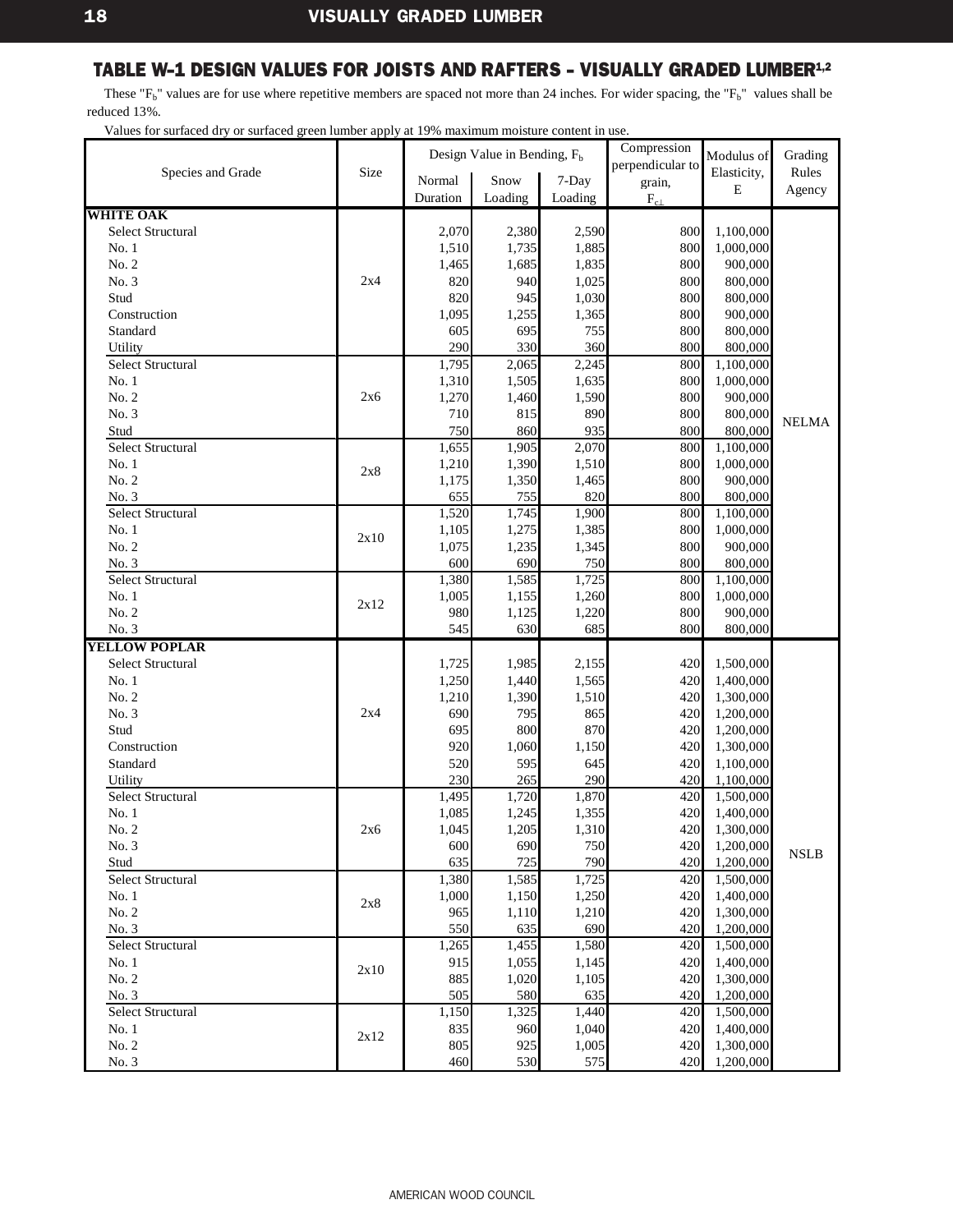#### [TABLE W-1](#page-3-0) FOOTNOTES

<span id="page-21-0"></span>1. When dimension lumber is used where moisture content will exceed 19% for an extended time period,  $F_b$ shall be multiplied by 0.85 if  $F_b$  exceeds 1150 psi, and E shall be multiplied by 0.9.

2. Following is a list of agencies certified by the American Lumber Standard Committee Board od Review (as of 2004) for inspection and grading of untreated lumber under the rules indicated. For the most up-to-date list of certified agencies contact:

American Lumber Standard Committee

P.O. Box 210 Germantown, Maryland 20874 www.alsc.org

#### Rules Writing Agencies is authorized

### Rules for which grading

| Northeastern Lumber Manufacturers Association (NELMA)  NELMA, NLGA, NSLB, SPIB, WCLIB, WWPA |  |
|---------------------------------------------------------------------------------------------|--|
| 272 Tuttle Road, P.O. Box 87A, Cumberland Center, Maine 04021                               |  |
|                                                                                             |  |
| 272 Tuttle Road, P.O. Box 87A, Cumberland Center, Maine 04021                               |  |
|                                                                                             |  |
| 405 Enfrente Drive, Suite 200, Novato, California 94949                                     |  |
|                                                                                             |  |
| 4709 Scenic Highway, Pensacola, Florida 32504                                               |  |
|                                                                                             |  |
| 6980 SW Varnes Road, P.O. Box 23145, Tigard, Oregon 97223                                   |  |
|                                                                                             |  |
| 522 S.W. 5th Avenue, Yeon Building, Portland, OR 97204                                      |  |
| National Lumber Grades Authority (NLGA)                                                     |  |
| 960 Quayside Dr., New Westminster, BC, Canada V3M 6G2                                       |  |

#### Non-Rules Writing Agencies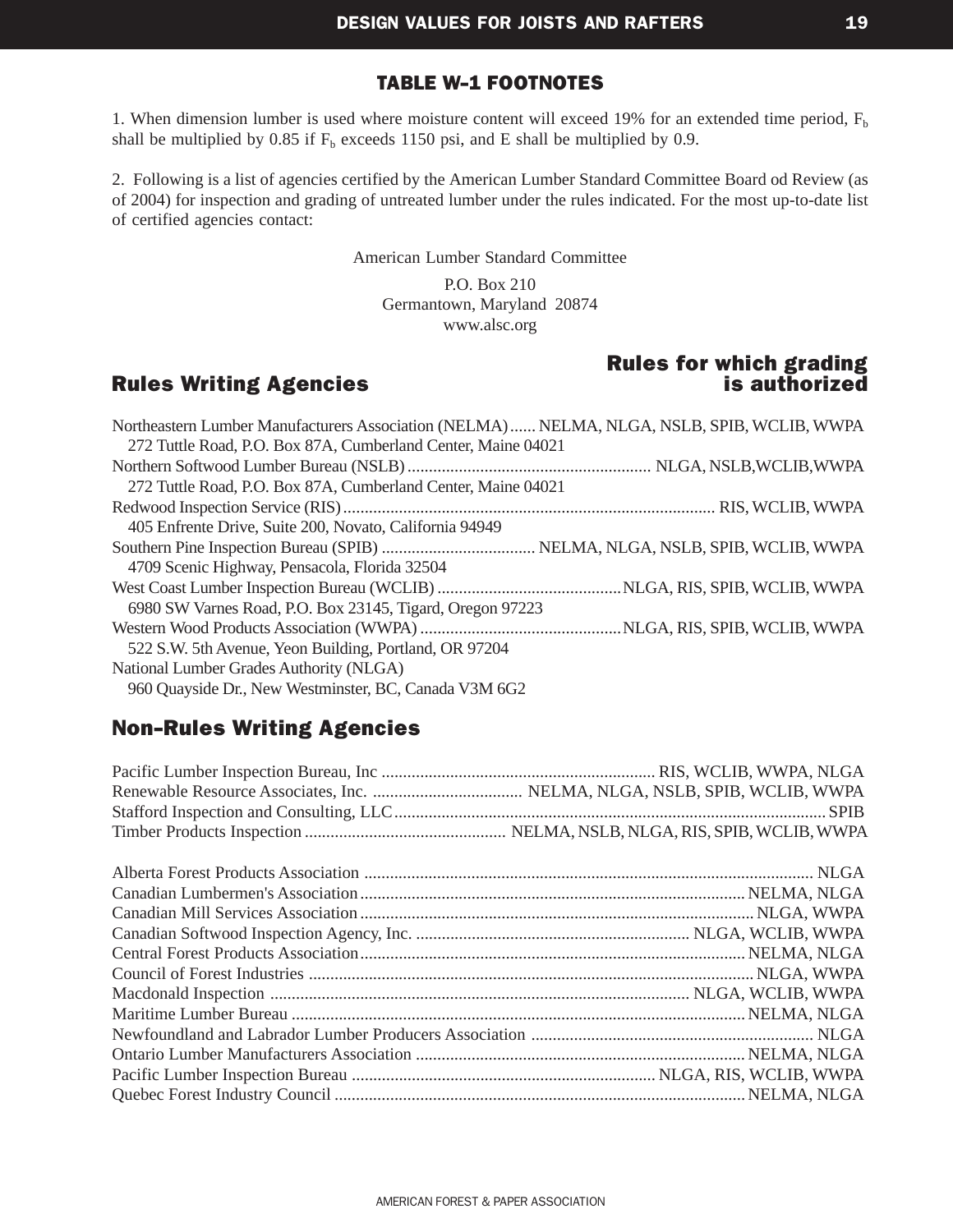<span id="page-22-0"></span>

| These "F <sub>b</sub> " values are for use where repetitive members are spaced not more than 24 inches. For wider spacing, the "F <sub>b</sub> " values shall be reduced 13%. |                    |                    |                                |                  |                                                                                                |                                                     |  |  |
|-------------------------------------------------------------------------------------------------------------------------------------------------------------------------------|--------------------|--------------------|--------------------------------|------------------|------------------------------------------------------------------------------------------------|-----------------------------------------------------|--|--|
|                                                                                                                                                                               |                    |                    |                                |                  | Values for surfaced dry or surfaced green lumber apply at 19% maximum moisture content in use. |                                                     |  |  |
| Grade Designation                                                                                                                                                             |                    |                    | Design Value in Bending, $F_h$ |                  | Modulus of Elasticity,                                                                         | <b>Grading Rules Agency</b>                         |  |  |
|                                                                                                                                                                               | Size               | Normal<br>Duration | Snow<br>Loading                | 7-Day<br>Loading | E                                                                                              |                                                     |  |  |
| <b>MACHINE STRESS RATED (MSR) LUMBER</b>                                                                                                                                      |                    |                    |                                |                  |                                                                                                |                                                     |  |  |
| 900f-1.0E                                                                                                                                                                     |                    | 1,035              | 1,190                          | 1,295            | 1,000,000                                                                                      | WCLIB, WWPA, NELMA, NSLB                            |  |  |
| 1200f-1.2E                                                                                                                                                                    |                    | 1,380              | 1,585                          | 1,725            | 1,200,000                                                                                      | NLGA, WCLIB, WWPA, NELMA, NSLB                      |  |  |
| 1250f-1.4E                                                                                                                                                                    |                    | 1,440              | 1,655                          | 1,795            | 1,400,000                                                                                      | WCLIB, WWPA                                         |  |  |
| 1350f-1.3E<br>1400f-1.2E                                                                                                                                                      |                    | 1,555<br>1,610     | 1,785<br>1,850                 | 1,940<br>2,015   | 1,300,000<br>1,200,000                                                                         | NLGA, WCLIB, WWPA, NELMA, NSLB<br>NLGA, WWPA        |  |  |
| 1450f-1.3E                                                                                                                                                                    |                    | 1,670              | 1,920                          | 2,085            | 1,300,000                                                                                      | NLGA, WCLIB, WWPA, NELMA, NSLB                      |  |  |
| 1450f-1.5E                                                                                                                                                                    |                    | 1,670              | 1,920                          | 2,085            | 1,500,000                                                                                      | WCLIB, WWPA                                         |  |  |
| 1500f-1.4E                                                                                                                                                                    |                    | 1,725              | 1,985                          | 2,155            | 1,400,000                                                                                      | NLGA, WCLIB, WWPA, NELMA, NSLB                      |  |  |
| 1600f-1.4E                                                                                                                                                                    |                    | 1,840              | 2,115                          | 2,300            | 1,400,000                                                                                      | NLGA, WWPA                                          |  |  |
| 1650f-1.3E<br>1650f-1.5E                                                                                                                                                      |                    | 1,900<br>1,900     | 2,180<br>2,180                 | 2,370<br>2,370   | 1,300,000<br>1,500,000                                                                         | NLGA, WWPA                                          |  |  |
| 1650f-1.6E-1075f <sub>t</sub>                                                                                                                                                 |                    | 1,900              | 2,180                          | 2,370            | 1,600,000                                                                                      | NLGA, SPIB, WCLIB, WWPA, NELMA, NSLB<br>WCLIB, WWPA |  |  |
| 1650f-1.6E                                                                                                                                                                    |                    | 1,900              | 2,180                          | 2,370            | 1,600,000                                                                                      | WCLIB, WWPA                                         |  |  |
| 1650f-1.8E                                                                                                                                                                    |                    | 1,900              | 2,180                          | 2,370            | 1,800,000                                                                                      | WCLIB, WWPA                                         |  |  |
| 1700f-1.6E                                                                                                                                                                    |                    | 1,955              | 2,250                          | 2,445            | 1,600,000                                                                                      | WCLIB, WWPA                                         |  |  |
| 1750f-2.0E<br>1800f-1.5E                                                                                                                                                      |                    | 2,015<br>2,070     | 2,315<br>2,380                 | 2,515<br>2,590   | 2,000,000<br>1,500,000                                                                         | WCLIB, WWPA                                         |  |  |
| 1800f-1.6E                                                                                                                                                                    |                    | 2,070              | 2,380                          | 2,590            | 1,600,000                                                                                      | NLGA, WWPA<br>NLGA, SPIB, WCLIB, WWPA, NELMA, NSLB  |  |  |
| 1800f-1.8E                                                                                                                                                                    | $2x4$ and          | 2,070              | 2,380                          | 2,590            | 1,800,000                                                                                      | WCLIB, WWPA                                         |  |  |
| 1950f-1.5E                                                                                                                                                                    | wider              | 2,245              | 2,580                          | 2,805            | 1,500,000                                                                                      | SPIB, WWPA                                          |  |  |
| 1950f-1.7E                                                                                                                                                                    |                    | 2,245              | 2,580                          | 2,805            | 1,700,000                                                                                      | NLGA, SPIB, WCLIB, WWPA, NELMA, NSLB                |  |  |
| 2000f-1.6E<br>2100f-1.8E                                                                                                                                                      |                    | 2,300<br>2,415     | 2,645<br>2,775                 | 2,875<br>3,020   | 1,600,000<br>1,800,000                                                                         | NLGA, WWPA<br>NLGA, SPIB, WCLIB, WWPA, NELMA, NSLB  |  |  |
| 2250f-1.7E                                                                                                                                                                    |                    | 2,590              | 2,975                          | 3,235            | 1,700,000                                                                                      | NLGA, WWPA                                          |  |  |
| 2250f-1.8E                                                                                                                                                                    |                    | 2,590              | 2,975                          | 3,235            | 1,800,000                                                                                      | NLGA, WCLIB, WWPA                                   |  |  |
| 2250f-1.9E                                                                                                                                                                    |                    | 2,590              | 2,975                          | 3,235            | 1,900,000                                                                                      | NLGA, SPIB, WCLIB, WWPA, NELMA, NSLB                |  |  |
| $2250f - 2.0E - 1600f$                                                                                                                                                        |                    | 2,590              | 2,975                          | 3,235            | 2,000,000                                                                                      | WCLIB, WWPA                                         |  |  |
| 2250f-2.0E<br>2400f-1.8E                                                                                                                                                      |                    | 2,590<br>2,760     | 2,975<br>3,175                 | 3,235<br>3,450   | 2,000,000<br>1,800,000                                                                         | WCLIB, WWPA                                         |  |  |
| 2400f-2.0E                                                                                                                                                                    |                    | 2,760              | 3,175                          | 3,450            | 2,000,000                                                                                      | NLGA, WWPA<br>NLGA, SPIB, WCLIB, WWPA, NELMA, NSLB  |  |  |
| 2500f-2.2E                                                                                                                                                                    |                    | 2,875              | 3,305                          | 3,595            | 2,200,000                                                                                      | WCLIB, WWPA                                         |  |  |
| $2500f - 2.2E - 1925f_t$                                                                                                                                                      |                    | 2,875              | 3,305                          | 3,595            | 2,200,000                                                                                      | WCLIB, WWPA                                         |  |  |
| 2550f-2.1E                                                                                                                                                                    |                    | 2,935              | 3,370                          | 3,665            | 2,100,000                                                                                      | NLGA, SPIB, WCLIB, WWPA, NELMA, NSLB                |  |  |
| 2700f-2.0E<br>2700f-2.2E                                                                                                                                                      |                    | 3,105<br>3,105     | 3,570<br>3,570                 | 3,880<br>3,880   | 2,000,000<br>2,200,000                                                                         | WCLIB, WWPA<br>NLGA, SPIB, WCLIB, WWPA, NELMA, NSLB |  |  |
| 2850f-2.3E                                                                                                                                                                    |                    | 3,280              | 3,770                          | 4,095            | 2,300,000                                                                                      | NLGA, SPIB, WCLIB, WWPA, NELMA, NSLB                |  |  |
| 3000f-2.4E                                                                                                                                                                    |                    | 3,450              | 3,970                          | 4,315            | 2,400,000                                                                                      | NLGA, SPIB                                          |  |  |
| MACHINE EVALUATED LUMBER (MEL)                                                                                                                                                |                    |                    |                                |                  |                                                                                                |                                                     |  |  |
| $M-5$                                                                                                                                                                         |                    | 1,035              | 1,190                          | 1,295            | 1,100,000                                                                                      | <b>SPIB</b>                                         |  |  |
| M-6                                                                                                                                                                           |                    | 1,265              | 1,455                          | 1,580            | 1,000,000                                                                                      | <b>SPIB</b>                                         |  |  |
| $M-7$                                                                                                                                                                         |                    | 1,380              | 1,585                          | 1,725            | 1,100,000                                                                                      | <b>SPIB</b>                                         |  |  |
| $M-8$                                                                                                                                                                         |                    | 1.495              | 1,720                          | 1.870            | 1,300,000                                                                                      | <b>SPIB</b>                                         |  |  |
| M-9                                                                                                                                                                           |                    | 1,610              | 1,850                          | 2,015            | 1,400,000                                                                                      | <b>SPIB</b>                                         |  |  |
| $M-10$                                                                                                                                                                        |                    | 1,610              | 1,850                          | 2,015            | 1,200,000                                                                                      | NLGA, SPIB                                          |  |  |
| $M-11$                                                                                                                                                                        |                    | 1,785              | 2,050                          | 2,230            | 1,500,000                                                                                      | NLGA, SPIB                                          |  |  |
| $M-12$<br>$M-13$                                                                                                                                                              |                    | 1,840<br>1,840     | 2,115<br>2,115                 | 2,300<br>2,300   | 1,600,000<br>1,400,000                                                                         | NLGA, SPIB<br>NLGA, SPIB                            |  |  |
| $M-14$                                                                                                                                                                        |                    | 2,070              | 2,380                          | 2,590            | 1,700,000                                                                                      | NLGA, SPIB                                          |  |  |
| $M-15$                                                                                                                                                                        |                    | 2,070              | 2,380                          | 2,590            | 1,500,000                                                                                      | NLGA, SPIB                                          |  |  |
| $M-16$                                                                                                                                                                        |                    | 2,070              | 2,380                          | 2,590            | 1,500,000                                                                                      | <b>SPIB</b>                                         |  |  |
| $M-17^{[3]}$                                                                                                                                                                  |                    | 2,245              | 2,580                          | 2,805            | 1,700,000                                                                                      | <b>SPIB</b>                                         |  |  |
| $M-18$                                                                                                                                                                        | $2x4$ and<br>wider | 2,300              | 2,645                          | 2,875            | 1,800,000                                                                                      | NLGA, SPIB                                          |  |  |
| $M-19$                                                                                                                                                                        |                    | 2,300              | 2,645                          | 2,875            | 1,600,000                                                                                      | NLGA, SPIB                                          |  |  |
| $M-20^{[3]}$                                                                                                                                                                  |                    | 2,300              | 2,645                          | 2,875            | 1,900,000                                                                                      | <b>SPIB</b>                                         |  |  |
| $M-21$                                                                                                                                                                        |                    | 2,645              | 3,040                          | 3,305            | 1,900,000                                                                                      | NLGA, SPIB                                          |  |  |
| $M-22$                                                                                                                                                                        |                    | 2,705              | 3,110                          | 3,380            | 1,700,000                                                                                      | NLGA, SPIB                                          |  |  |
| $M-23$                                                                                                                                                                        |                    | 2,760              | 3,175                          | 3,450            | 1,800,000                                                                                      | NLGA, SPIB                                          |  |  |
| $M-24$                                                                                                                                                                        |                    | 3,105              | 3,570                          | 3,880            | 1,900,000                                                                                      | NLGA, SPIB                                          |  |  |
| $M-25$                                                                                                                                                                        |                    | 3,165              | 3,635                          | 3,955            | 2,200,000                                                                                      | NLGA, SPIB                                          |  |  |
| $M-26$<br>$M-27^{[3]}$                                                                                                                                                        |                    | 3,220              | 3,705                          | 4,025            | 2,000,000                                                                                      | NLGA, SPIB<br><b>SPIB</b>                           |  |  |
| $M-28$                                                                                                                                                                        |                    | 3,450<br>2,530     | 3,970<br>2,910                 | 4,315<br>3,165   | 2,100,000<br>1,700,000                                                                         | <b>SPIB</b>                                         |  |  |
| $M-29$                                                                                                                                                                        |                    | 1,785              | 2,050                          | 2,230            | 1,700,000                                                                                      | <b>SPIB</b>                                         |  |  |
| $M-30$                                                                                                                                                                        |                    | 2,360              | 2,710                          | 2,945            | 1,700,000                                                                                      | <b>SPIB</b>                                         |  |  |
| $M-31$                                                                                                                                                                        |                    | 3,280              | 3,770                          | 4,095            | 1,900,000                                                                                      | SPIB                                                |  |  |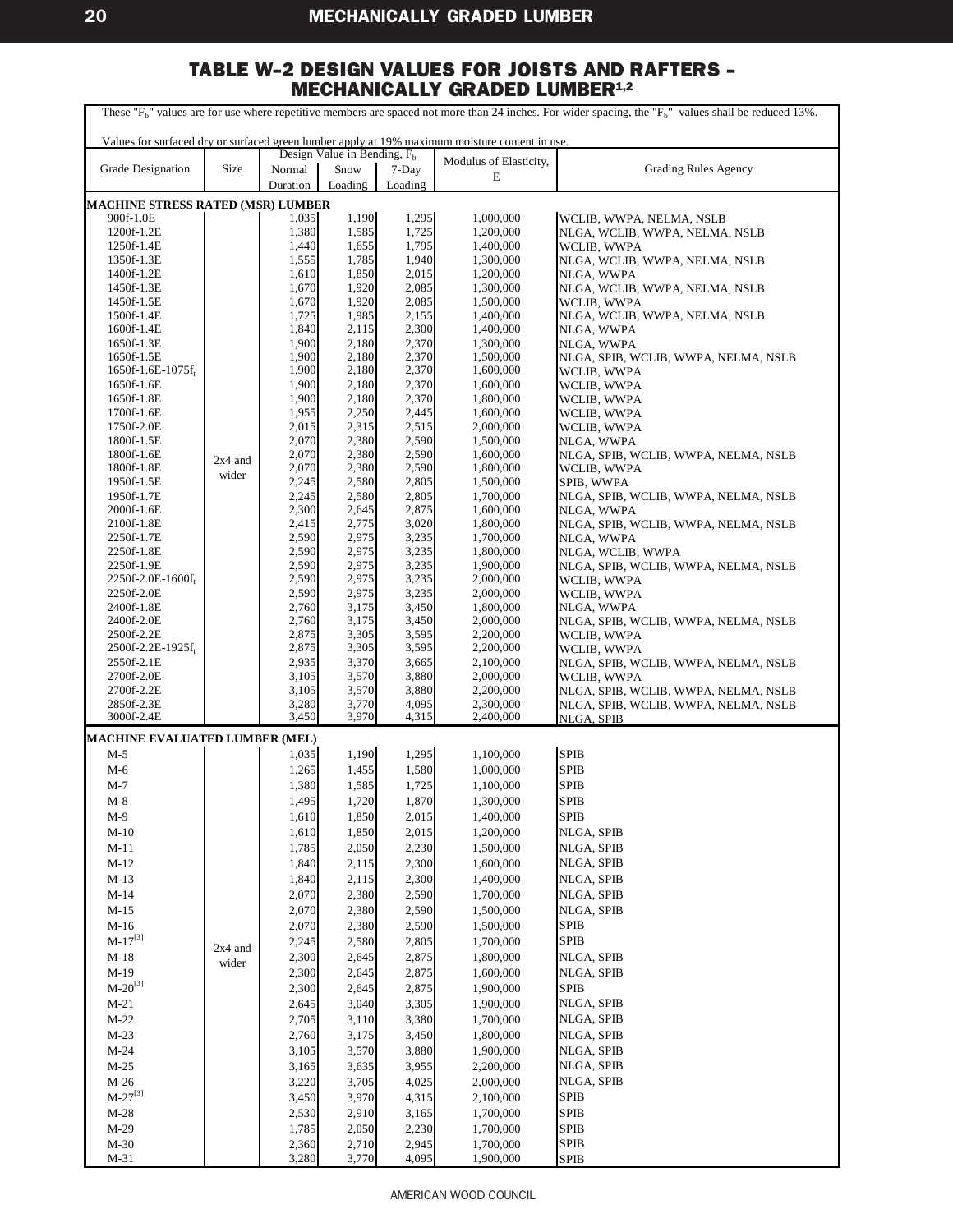#### [TABLE W-2](#page-22-0) FOOTNOTES

<span id="page-23-0"></span>**1. COMPRESSION PERPENDICULAR TO GRAIN, F<sub>c⊥</sub>.** Design values for compression perpendicular to grain,  $F_{c1}$ , are identical to the design values given in Table W1 for No. 2 visually graded lumber of the appropriate species. When the " $F_c$ <sub>L"</sub>" values shown on the grade stamp differ from the values shown in Table W1, the values shown on the grade stamp shall be used for design.

**2. MODULUS OF ELASTICITY, E, AND TENSION PARALLEL TO GRAIN,**  $\mathbf{F}_t$ **.** For any given bending design value, F<sub>b</sub>, the average modulus of elasticity, E, design value may vary depending upon species, timber source or other variables. The "E" values included in the " $F_b$ -E" grade designations in Table W2 are those usually associated with each "F<sub>b</sub>" level. Grade stamps may show higher or lower values if machine rating indicates the assignment is appropriate. When the "E" values shown on a grade stamp differ from the values in Table W2, the values shown on the grade stamp shall be used for design.

**3. COMPRESSION PARALLEL TO GRAIN, F<sub>c</sub>.** This grade requires "F<sub>c</sub>" qualification and quality control.